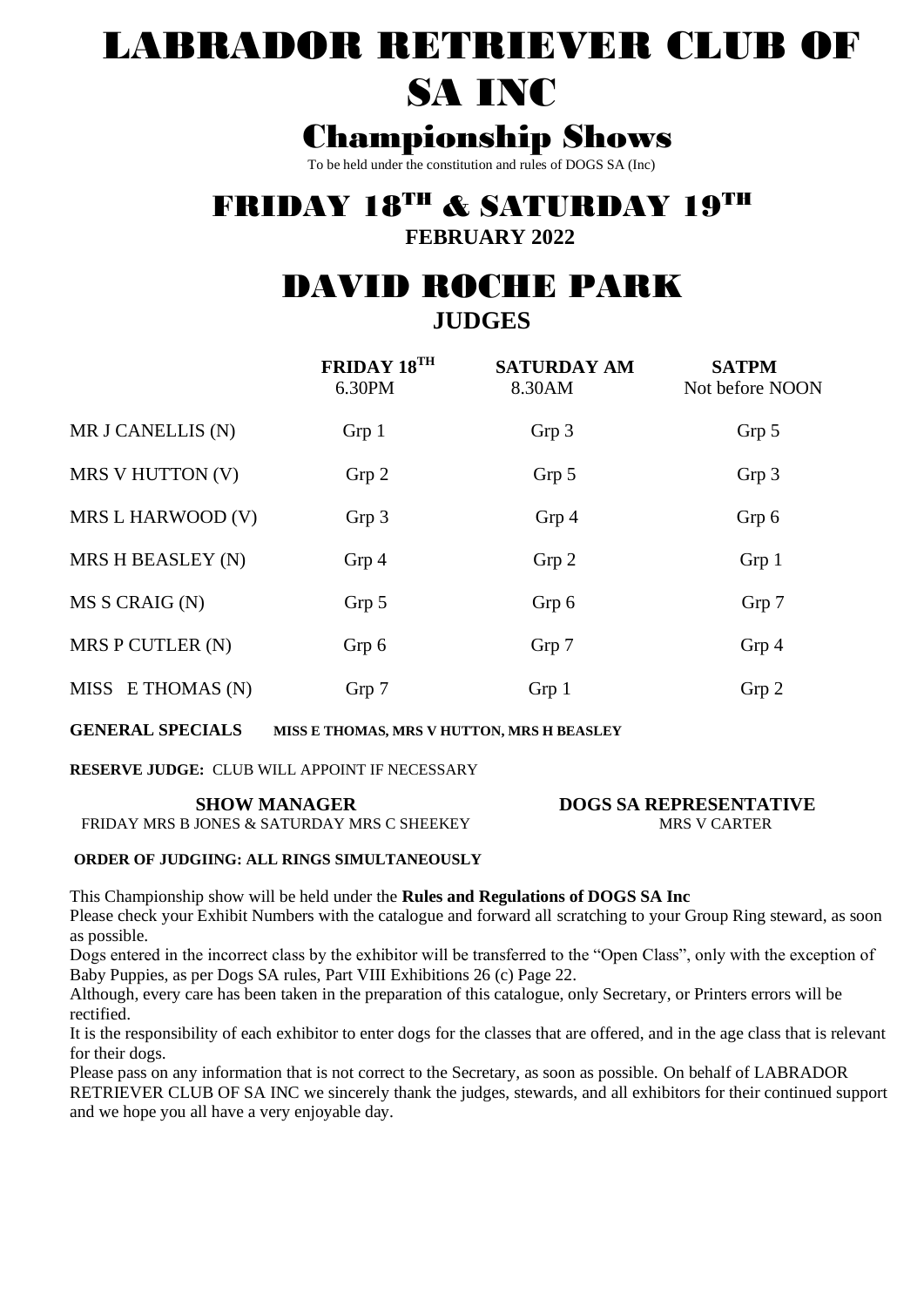|                             | <b>Group 1 - Toy Group</b>                                                                                                                      | Сh                                                                                                                     | 15                                |            |                 |                            |                                                                                                                  |
|-----------------------------|-------------------------------------------------------------------------------------------------------------------------------------------------|------------------------------------------------------------------------------------------------------------------------|-----------------------------------|------------|-----------------|----------------------------|------------------------------------------------------------------------------------------------------------------|
|                             | Mr John Canellis (NSW)                                                                                                                          | 19                                                                                                                     | Class 1a - Baby Puppy Bitch       |            |                 |                            |                                                                                                                  |
| <b>Start Time:</b>          |                                                                                                                                                 | <b>PRIMOCHI SO YOU WIN AGAIN 26-10-2021 Mrs S Brown:</b><br>Adrahil Cheeky Monkey - Cheekygrins Dulce Fresca<br>$1st*$ |                                   |            |                 |                            |                                                                                                                  |
|                             | <b>Cavalier King Charles Spaniel</b>                                                                                                            |                                                                                                                        | Class 3a - Puppy Bitch            |            |                 |                            |                                                                                                                  |
|                             | <b>Class 5 - Intermediate Dog</b>                                                                                                               | 23                                                                                                                     |                                   |            |                 |                            | VONCRONAN SUPERNOVA 12-08-2021 Kylie Tilley & Tina                                                               |
| 3                           | CH. CAVASHON ORIGINAL SIN 06-04-2020 KYM BROOKSBY:<br>Ch Cavashon Top Pick - Ch Cavashon Steal My Hart                                          | Absent                                                                                                                 | Cosmic Love                       |            |                 |                            | Sunman: Ch. Voncronan Diamond Desire - Ch. Voncronan                                                             |
| $1st*$                      |                                                                                                                                                 | 24<br>1st                                                                                                              |                                   |            |                 |                            | PRIMOCHI QUEEN O HEARTS 16-08-2021 L Stephenson & S<br>Brown: Adrahil Cheeky Monkey - Chaniekan Miss Farie       |
| Ch                          | 6<br>3<br>Pts                                                                                                                                   |                                                                                                                        | <b>Floss</b>                      |            |                 |                            |                                                                                                                  |
|                             | Class 1a - Baby Puppy Bitch                                                                                                                     |                                                                                                                        | Class 10a - Australian Bred Bitch |            |                 |                            |                                                                                                                  |
| 5<br>$1st*$                 | CAVASHON PLAYING THE GAME 16-10-2021 Kym<br>Brooksby: Ch Cavashon Top Pick - Cavashon Playing For<br>Keeps                                      | 25<br>1st                                                                                                              |                                   |            |                 |                            | <b>TOYOPET MAKAIRA BRAMVERS 29-01-2019 Mrs S Brown:</b><br>Toyopet Bramvers Majicmoments - Bramvers Million Love |
|                             | Class 3a - Puppy Bitch                                                                                                                          |                                                                                                                        | 25                                |            | 7               |                            | 24                                                                                                               |
| 6                           | <b>CAVASHON CHIT CHAT 14-03-2021 KYM BROOKSBY: Ch</b>                                                                                           | Ch                                                                                                                     |                                   | Pts        |                 | <b>Res</b>                 |                                                                                                                  |
| $1st*$                      | Cavashon Top Pick - Cavashon Playing For Keeps                                                                                                  | BOB                                                                                                                    | 15 Dog                            | Pts        | 9               | R/Up                       | 14 Dog                                                                                                           |
| 7                           | <b>WITCHANGEL PIPER 11-08-2021 Mrs R &amp; Miss A Wisdom:</b>                                                                                   |                                                                                                                        |                                   |            |                 | <b>Chinese Crested Dog</b> |                                                                                                                  |
| 2nd                         | Ch. Bentwood Carlos (Imp Uk) - Cabrook Have I Told You                                                                                          |                                                                                                                        | Class 11 - Open Dog               |            |                 |                            |                                                                                                                  |
|                             | Lately                                                                                                                                          | 28                                                                                                                     |                                   |            |                 |                            | <b>CH CADIZ CIRCUIT BREAKER 03-01-2021 C Faint: Ch.</b>                                                          |
|                             | Class 5a - Intermediate Bitch<br>MATMOR THRILL OF THE CHASE 28-11-2019 Dr V Peachey,                                                            | $1st*$                                                                                                                 |                                   |            |                 |                            | Glanore Vegas Strip - Saxor No Bush On My Toosh                                                                  |
| 8<br>1st                    | Mr M Morse & Mr W Henderson: Ch Matmor Jose Carreras                                                                                            |                                                                                                                        | 28                                |            | 6               |                            |                                                                                                                  |
|                             | (Ai) - Matmor Thrill Seeker                                                                                                                     | Ch                                                                                                                     |                                   | Pts        |                 |                            |                                                                                                                  |
|                             | Class 11a - Open Bitch                                                                                                                          | 29                                                                                                                     | Class 4a - Junior Bitch           |            |                 |                            |                                                                                                                  |
|                             | <b>CH CAVASHON TICK OF APROVAL 12-09-2018 KYM</b>                                                                                               |                                                                                                                        |                                   |            |                 |                            |                                                                                                                  |
| Absent                      | BROOKSBY: Ch Cavashon U Tick All The Boxes - Ch                                                                                                 | $1st*$                                                                                                                 |                                   |            |                 |                            | <b>CADIZ GIRL WITH NO TATTOO 10-01-2021 C Faint: Ch</b><br>Cadiz So U Think U Can - Ch Cadiz Millionhairless     |
|                             | Cavashon Valli                                                                                                                                  | Ch                                                                                                                     | 29                                | <b>Pts</b> | 6               |                            |                                                                                                                  |
| Ch                          | 8<br>8<br>6<br>Pts<br>Res                                                                                                                       | BOB                                                                                                                    | 29 Bitch $P$ ts                   |            | $\mathbf{7}$    | R/Up                       | 28 Dog                                                                                                           |
| 9<br><b>BOB</b>             | 9<br>6 Bitch<br>3 Dog<br>R/Up<br>Pts                                                                                                            |                                                                                                                        |                                   |            |                 |                            |                                                                                                                  |
|                             | <b>Chihuahua (Long Coat)</b>                                                                                                                    |                                                                                                                        |                                   |            | <b>Havanese</b> |                            |                                                                                                                  |
|                             | Class 11 - Open Dog                                                                                                                             | 31                                                                                                                     | <u> Class 1 - Baby Puppy Dog</u>  |            |                 |                            | <b>ANESE CASPAR BRINGER OF TRESUR 15-11-2021 K. Walker</b>                                                       |
| $1st*$                      | OENO SOUL BOX 20-04-2018 Mrs S Brown: Ct Jch Lt Ch Est<br>Ch Est Jch Iv Ch Fin Ch Luv Jch Traiangel Joy Un Sorriso - Lt<br>Ch Oeno Call Me Diva | $1st*$                                                                                                                 |                                   |            |                 |                            | & P. Douglas: Ch. Anese Champ - Ch. Anese Luna                                                                   |
|                             | 11<br>6                                                                                                                                         |                                                                                                                        |                                   |            |                 |                            |                                                                                                                  |
| Ch                          | Pts                                                                                                                                             |                                                                                                                        |                                   |            |                 | <b>Italian Greyhound</b>   |                                                                                                                  |
|                             | Class 1a - Baby Puppy Bitch<br>ADRAHIL FIRE DESIRE 14-11-2021 Kylie Tilley & Tina                                                               |                                                                                                                        | Class 1 - Baby Puppy Dog          |            |                 |                            |                                                                                                                  |
| Absent                      | Sunman: Ch. Voncronan Diamond Desire @ Skyeway - Ch.<br>Adrahil Geez She's A Spitfire                                                           | 34<br>1st                                                                                                              |                                   |            |                 |                            | IGMAJIK BUDDY 08-11-2021 Mr L McGregor: Tunamara<br>Bold As Brass - Aust Ch Igmajik Sadie The Cleanin Lady       |
|                             | Class 4a - Junior Bitch                                                                                                                         |                                                                                                                        | Class 3 - Puppy Dog               |            |                 |                            |                                                                                                                  |
| $1st*$                      | CHANIEKAN MISS EVIE 07-01-2021 Brian & Laura Alonge:<br>Chaniekan All Too Tawriffic - Adrahil I Love The Way You Lie                            | 35<br>2nd                                                                                                              |                                   |            |                 |                            | <b>KOSMOS THE FLYING DUTCHMAN 15-04-2021 Mrs C</b><br>Flattum & Miss A Divola: Ch Kosmos Timbre - Ch Kosmos      |
|                             | 13<br>6<br>Pts                                                                                                                                  | 36                                                                                                                     | Koh I Noor                        |            |                 |                            | <b>KOATIPONI MY BLUE HEAVEN</b> 15-05-2021 Ms B McAlpine:                                                        |
| Ch                          | $\overline{7}$<br>BOB 13 Bitch Pts<br>R/Up 11 Dog                                                                                               | $1st*$                                                                                                                 | Koatiponi Bonita Catari           |            |                 |                            | Am Ch Maplewood's Ya Wanna Make A Bet (Imp Usa) - Ch                                                             |
|                             |                                                                                                                                                 |                                                                                                                        | Class 4 - Junior Dog              |            |                 |                            |                                                                                                                  |
|                             | <b>Chihuahua (Smooth Coat)</b>                                                                                                                  | 37                                                                                                                     |                                   |            |                 |                            | <b>CH KOSMOS LE VILLI 20-09-2020 Mrs C Flattum &amp; Miss A</b>                                                  |
|                             | Class 3 - Puppy Dog                                                                                                                             | 2nd                                                                                                                    |                                   |            |                 |                            | Divola: Ch Kosmos Argento Massicio - Ch Kosmos Koh I                                                             |
|                             | <b>PRIMOCHI SMOOTH OPERATOR 30-03-2021 Mrs L</b><br>Stephenson & Ms K Stephenson: Ch. El-Toro Kiwi Frost -                                      |                                                                                                                        | Noor                              |            |                 |                            |                                                                                                                  |
| 11<br>48<br>13<br>14<br>2nd | Sompeeto Susie Que                                                                                                                              | 38                                                                                                                     |                                   |            |                 |                            | IGMAJIK RICKOCHET 25-10-2020 Mrs M broster: Aust,Am<br>Ch Alura Willy Wonka To Oz (Imp Usa) - Aust Ch Igmajik    |
|                             | TOYOPET MIGHTY MOUSE 12-03-2021 Mrs S Brown:                                                                                                    | $1st*$                                                                                                                 | Faith                             |            |                 |                            |                                                                                                                  |
| 15<br>$1st*$                | Bramvers Ocean Imp Jpn - Toyopet Bramvers Love Me Only                                                                                          |                                                                                                                        | Class 10 - Australian Bred Dog    |            |                 |                            |                                                                                                                  |
|                             | Class 10 - Australian Bred Dog                                                                                                                  | 40<br>1st                                                                                                              |                                   |            |                 |                            | CH KOSMOS TIMBRE 31-10-2018 Mrs C Flattum & Miss A<br>Divola: Ch Xarnego Orlando Furioso - Ch Tunamara Good As   |

17 **CH. VONCRONAN DIAMOND DESIRE @ SKYEWAY** 04-03-

- 2020 K Tilley & T Sunman: Ch. Diamonchi Diamond Dust (Imp Uk) - Voncronan Lady Muck Absent
- **Class 11 - Open Dog** 41 **AM CH AUS CH ALURA WILLY WONKA TO OZ IMP USA** 04-
- 12-2018 Christine Scott: Am Ch Wynson Dashing In Denim **1st\*** 12-2018 Christine Scott: Am Ch Wynson Dashing In Dei<br>G Am B Dc Marchwind Alura Catch Me If You Candy Sc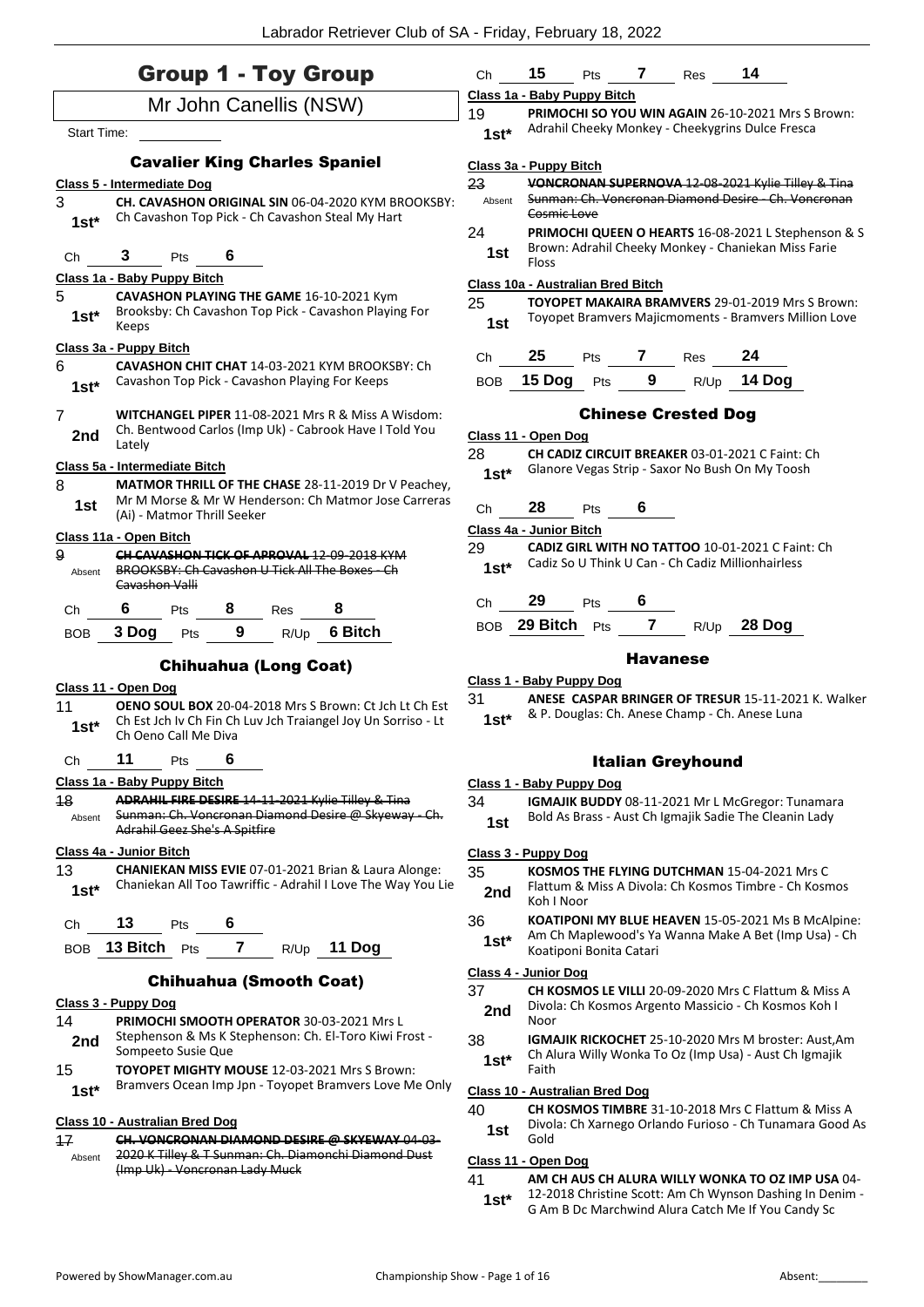| Ch         | 41                      | <b>Pts</b>                                | 11              | Res  | 38                                                           | Сh                |
|------------|-------------------------|-------------------------------------------|-----------------|------|--------------------------------------------------------------|-------------------|
|            |                         | <u> Class 1a - Baby Puppy Bitch</u>       |                 |      |                                                              | Clas              |
| 42         |                         |                                           |                 |      | <b>IGMAJIK MIDNIGHT MADNESS 08-11-2021 Miss S Broster:</b>   | 60                |
| 2nd        | Lady                    |                                           |                 |      | Tunamara Bold As Brass - Aust Ch Igmajik Sadie The Cleanin   | $\mathbf{z}$      |
| 43         |                         |                                           |                 |      | <b>CASADIROSSO LUCCIOLA AT KOSMOS 24-10-2021 Mrs C</b>       | 61                |
| $1st^*$    |                         | Bella Mezzanote                           |                 |      | Flattum & Miss A Divola: Ch Kosmos Le Villi - Casadirosso La | 1:                |
|            | Class 3a - Puppy Bitch  |                                           |                 |      |                                                              | 62                |
| 44         |                         |                                           |                 |      | TACOZAJO LALAH 09-08-2021 C Scott: Tacozajo Hanky            | 3                 |
| 1st        |                         | Panky - Tunamara Mona Lisa                |                 |      |                                                              | Clas              |
|            |                         | <u> Class 10a - Australian Bred Bitch</u> |                 |      |                                                              | 63                |
| 45         |                         |                                           |                 |      | KOSMOS TARANTELLA 31-10-2018 Mrs C Flattum & Miss A          | 1                 |
| 1st        | Gold                    |                                           |                 |      | Divola: Ch Xarnego Orlando Furioso - Ch Tunamara Good As     | <b>Clas</b>       |
| Ch         | 44                      | Pts                                       | 7               | Res  | 45                                                           | 64                |
|            | 41 Dog                  |                                           | 13              |      | 38 Dog                                                       | Ab                |
| <b>BOB</b> |                         | Pts                                       |                 | R/Up |                                                              |                   |
|            |                         |                                           | Lowchen         |      |                                                              | Clas              |
|            | Class 3 - Puppy Dog     |                                           |                 |      |                                                              | 66                |
| 46         |                         |                                           |                 |      | <b>LOWENSQUE THE BEAT GOES ON 08-05-2021 Miss</b>            | 1                 |
| $1st^*$    |                         |                                           |                 |      | Courtney Tulk: Supreme Ch Paceaway Bon Choix - Grand Ch      |                   |
|            |                         | Lowensque All About That Base             |                 |      |                                                              | Сh                |
| Ch         | 46                      | Pts                                       | 6               |      |                                                              | BO                |
|            | Class 3a - Puppy Bitch  |                                           |                 |      |                                                              |                   |
| 47         |                         |                                           |                 |      | LOWENSQUE BETTER WHEN I'M DANCIN 08-05-2021 Miss             |                   |
| $1st^*$    |                         |                                           |                 |      | Courtney Tulk: Supreme Ch Paceaway Bon Choix - Grand Ch      | <u>Clas</u>       |
|            |                         | Lowensque All About That Base             |                 |      |                                                              | 67                |
|            |                         | Class 10a - Australian Bred Bitch         |                 |      |                                                              | 1                 |
| 48         |                         |                                           |                 |      | RONDAGLEN HEAVEN SENT 09-08-2018 RW and JA                   | Clas              |
| 1st        |                         | Let Me Entertain You                      |                 |      | Harrison: Ch Lowensque Made In Heaven - Ch Rondaglen         | 69.               |
| Ch         | 47                      | Pts                                       | 7               | Res  | 48                                                           | 1:                |
| <b>BOB</b> | 47 Bitch                | Pts                                       | 8               | R/Up | 46 Dog                                                       | Clas              |
|            |                         |                                           |                 |      |                                                              | 70                |
|            |                         |                                           | <b>Maltese</b>  |      |                                                              | 1:                |
|            |                         | Class 10 - Australian Bred Dog            |                 |      |                                                              |                   |
| 51         |                         |                                           |                 |      | AUS CH YOURJANA ELWIN FLETCHER JNR 14-11-2020 Mrs            | BO                |
| $1st^*$    |                         |                                           |                 |      | F Rose: Yourjana Elwin Cooper - Yourjana Elwin Krystalee     |                   |
| Ch         | 51                      | <b>Pts</b>                                | 6               |      |                                                              | <b>Clas</b><br>72 |
|            | Class 4a - Junior Bitch |                                           |                 |      |                                                              |                   |
| 52         |                         |                                           |                 |      | CH ANGELOFWHITE JON BENET 30-01-2021 Ms J Campain:           | 1                 |
| $1st^*$    |                         | Angela White Kr (Imp Kor)                 |                 |      | Kor Ch Kimba Of Angela White Kr (Imp Kor) - Kor Ch Joy Of    | <b>Clas</b>       |
| Ch         | 52                      | Pts                                       | 6               |      |                                                              | 73                |
| <b>BOB</b> | 51 Dog                  | Pts                                       | $\overline{7}$  |      | R/Up 52 Bitch                                                | $\mathbf{1}$      |
|            |                         |                                           | <b>Papillon</b> |      |                                                              | Ch                |
|            | Class 3 - Puppy Dog     |                                           |                 |      |                                                              | <b>Clas</b>       |
| 54         |                         |                                           |                 |      | <b>SAILOZ SNOW DEVIL 05-05-2021 K Lewis: Ch Devil In</b>     | 74                |
| $1st*$     |                         | Disquise (Imp Pol) - Sailoz Snow Queen    |                 |      |                                                              | 1:                |
|            | Class 4 - Junior Dog    |                                           |                 |      |                                                              | Clas<br>75        |
|            |                         |                                           |                 |      |                                                              |                   |

#### Ch **57** Pts **9** Res **56**

#### **Class 1a - Baby Puppy Bitch**

- PAPCO MISS MONEY PENNY 20-10-2021 K Lewis: Sailoz **nd** Destined To Shine - Sailoz Simply Irresistible
- 61 **AFILAR MAMZELLE FAITH** 18-10-2021 Ms SP Foster: Afilar A Knight In Paris - Afilar Mselle Margot **1st\***
- 62 **AFILAR MAMZELLE HOPE** 18-10-2021 Ms SP Foster: Afilar A Knight In Paris - Afilar Mselle Margot **3rd**

#### **Class 4a - Junior Bitch**

63 **ADALACIA RUBY MY LOVE** 20-01-2021 Mrs Jane Evans: Aust Ch Gracepol Ashtonish Me - Malibutango Princess **st Hust Grace** 

#### **Class 5a - Intermediate Bitch**

64 **CH KENNOWAY XCLUSIVLY MADEN PARIS** 11-06-2020 Mr J & Mrs J Sullivan: Ch Sailoz Xclusively Made - Ch Kennoway Xclusively Panache sent

#### **Class 10a - Australian Bred Bitch**

66 **CH SAILOZ XCLUSIVE DELIGHT** 22-11-2016 Ms K Lewis: Sup Ch Nightfires Xclusive Winner (Imp Ger) - Ch Sailoz New **st 11 Night** Years Delight

| Ch 66             | <b>Pts</b> | Res | 63            |
|-------------------|------------|-----|---------------|
| BOB 57 Dog Pts 11 |            |     | $R/Up$ 56 Dog |

#### Pomeranian

|     | Class 1 - Baby Puppy Dog                                        |
|-----|-----------------------------------------------------------------|
| 67  | ALTANIA ALBARINO ASTI (AI) 02-10-2021 Suzanne M                 |
| 1st | Beinke: Grd Ch Arderne Burning Desire - Ch Altania<br>Montrache |

#### **Class 1a - Baby Puppy Bitch**

69 **ALTANIA CHIANTI BLUSH (AI)** 02-11-2021 Suzanne M Beinke: Grd Ch Arderne Burning Desire - Ch Altania Montrache **1st\***

#### **Class 4a - Junior Bitch**

ALTANIA TEMPARANILLO 12-02-2021 Suzanne M Beinke: st\* Ch Pomquest Pot O Gold - Ch Altania Petit Mourvedre

BOB-Ch **70 Bitch** Pts **6**

#### Pug

#### **Class 4 - Junior Dog**

72 **QUOM KOKKOLA** 24-12-2020 P.K.FORBES: Ch.Quom Tux Or st Tails - Pensgems Miss Mini Inblak

#### **Class 5 - Intermediate Dog**

73 **CH. KIRRBUFF ALWAYS AND FOREVER** 08-02-2020 Mrs T & Miss A Beavis: Ch. Pudgypooch Lafayet - Kirrbuff Addicted To You **1st\***

#### Ch **73** Pts **7** Res **72**

**Class 1a - Baby Puppy Bitch**

**SEBANDEE YELLOW BRICK ROAD** 01-11-2021 Mrs T & Miss A Beavis: Ch. Sebandee Ragamuffin - Ch. Sebandee Halle **st**\* A Beavis: C<br>Blackberry

#### **Class 3a - Puppy Bitch**

- 75 **YARROWFELL GINGER MEGGS** 28-06-2021 Renee Milham: 1st\* Yarrowfell Eat My Dust - Yarrowfell C U Later
- 

#### **Class 10a - Australian Bred Bitch**

76 **PENSGEMS MISS MINI INBLAK** 11-01-2019 P.K.FORBES: Ch.Rumarrie Hes So That - Pendidi Hei Miss Tuppence **1st**

| Ch | - 75           | <b>Pts</b> |   | Res | - 76                 |
|----|----------------|------------|---|-----|----------------------|
|    | BOB 73 Dog Pts |            | 9 |     | R/Up <b>75 Bitch</b> |

- 56 **PENBRYN THE PIED PIPER** 17-11-2020 Ms S Foster, Mr D
- Quinlivan & Mr M Tumpach: Ch Penbryn Purple People **1st** Quinivan & Mr M Tumpach: Ch Penbryn Purple People<br>Eater - Nightfire'S Queenly Victory At Penbryn (Imp Deu)

#### **Class 5 - Intermediate Dog**

- 57 **CH SAILOZ DESTINED TO DREAM** 22-05-2020 K Lewis: Ch Inter Win Destined To Shine (Imp Usa) - Sailoz Mystical 1st<sup>\*</sup> Dream
- 58 **ADALACIA PIERRE** 15-03-2019 Mrs Jane Evans: Aust Ch 2nd Clockwork Incognito - Malibutango Brandy Cruster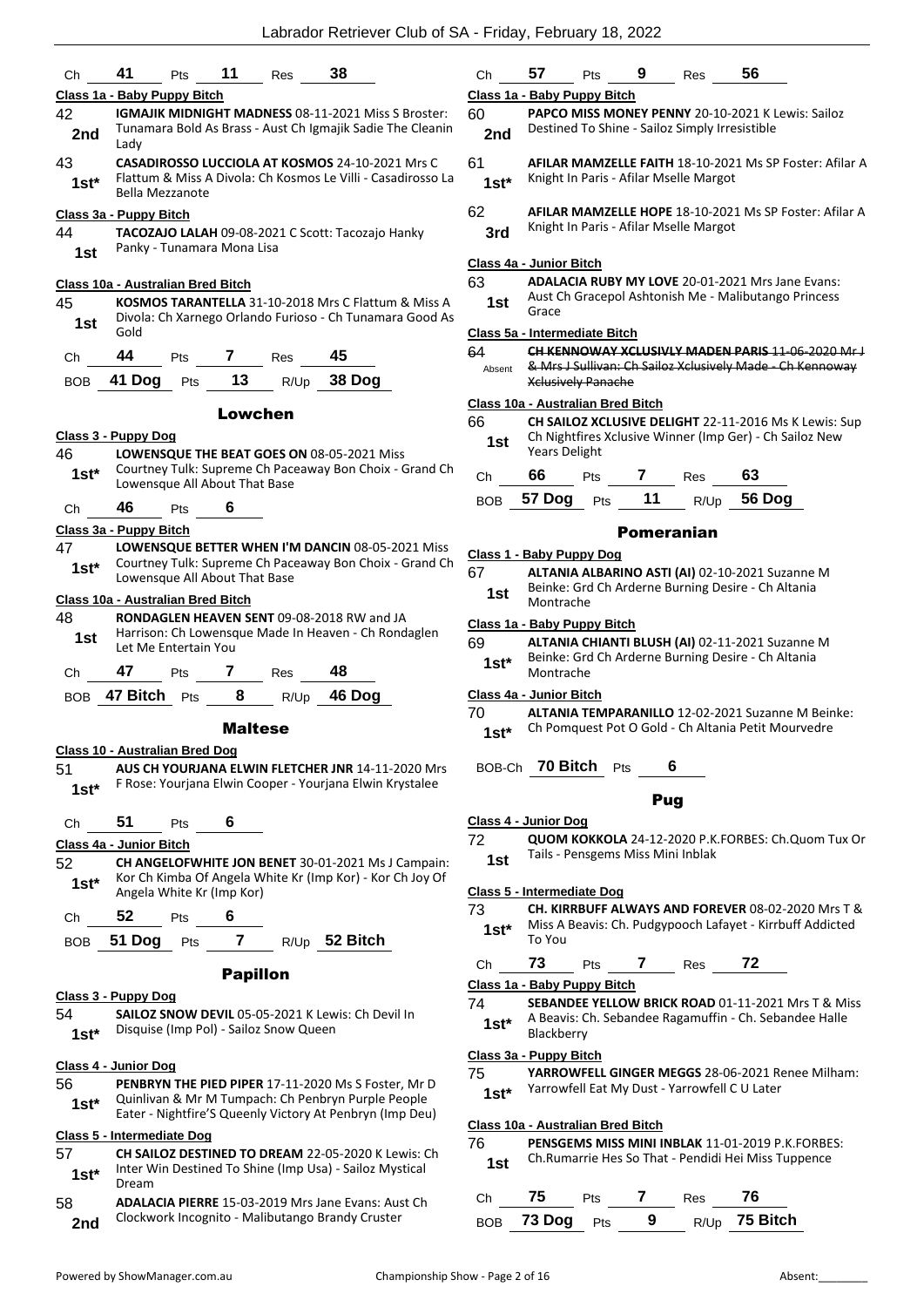| <b>Yorkshire Terrier</b>                                                                                                                                                                | Ch                                       | 87                                      | Pts | 6                   |                           |                                                       |                                                                                                                         |
|-----------------------------------------------------------------------------------------------------------------------------------------------------------------------------------------|------------------------------------------|-----------------------------------------|-----|---------------------|---------------------------|-------------------------------------------------------|-------------------------------------------------------------------------------------------------------------------------|
| Class 5 - Intermediate Dog                                                                                                                                                              | Class 10a - Australian Bred Bitch        |                                         |     |                     |                           |                                                       |                                                                                                                         |
| TEMIAH EXCLUSIVE 04-09-2019 Michelle Goble: Grand Ch<br>78<br>Imayorkie Good Luck Charm - Ch Affinage Allure<br>$1st*$                                                                  | 89<br>Absent                             | <b>Stonils Night Flower (Imp Nld)</b>   |     |                     |                           |                                                       | AUST GRAND CH MANFREDS QUEEN OF THE NIGHT 04-03<br>2018 J Watson / B Mc Ilvenna: Manfreds Double Blast - Ch.            |
| 78<br>6<br>Ch<br>Pts                                                                                                                                                                    | Class 11a - Open Bitch                   |                                         |     |                     |                           |                                                       |                                                                                                                         |
| Class 3a - Puppy Bitch<br>79<br><b>TEMIAH ALWAYS 23-02-2021 Michelle Goble: Ch Fiorentino</b>                                                                                           | 91<br>$1st*$                             |                                         |     |                     |                           |                                                       | MANFREDS ENVY ME 18-02-2019 J Watson / B Mc Ilvenna:<br>Sup Ch Redplatinum Let There Be Rock (Ai) Jc. Wpp - Aust        |
| Desire-York (Imp Esp) - Ch Affinage Allure<br>$1st*$                                                                                                                                    | Ch                                       | Ch Stonils Night Flower (Imp Ndl)<br>91 | Pts | 6                   | Res                       |                                                       |                                                                                                                         |
| 79<br>Pts<br>6<br>Ch                                                                                                                                                                    |                                          | 87 Dog                                  | Pts | $\overline{7}$      |                           | R/Up 91 Bitch                                         |                                                                                                                         |
| $\overline{7}$<br>78 Dog Pts<br>$R/Up$ 79 Bitch<br><b>BOB</b>                                                                                                                           | <b>BOB</b>                               |                                         |     |                     |                           |                                                       |                                                                                                                         |
|                                                                                                                                                                                         |                                          |                                         |     |                     | <b>Australian Terrier</b> |                                                       |                                                                                                                         |
| <b>Group 1 - Specials</b>                                                                                                                                                               | Class 1 - Baby Puppy Dog<br>92<br>$1st*$ |                                         |     |                     |                           |                                                       | <b>TAINQUEST PLAYED N ACE 14-11-2021 C Gower: Aust Ch</b><br>Tainquest The Joker - Aust Ch Tainquest Maid Of Honor (Ai) |
| <b>Best in Group</b>                                                                                                                                                                    | <b>Class 10 - Australian Bred Dog</b>    |                                         |     |                     |                           |                                                       |                                                                                                                         |
| 29<br>4th                                                                                                                                                                               | 93                                       |                                         |     |                     |                           | <b>AUST CH. REGISVISTA THE TASKMASTER 30-08-2020</b>  |                                                                                                                         |
| 3rd<br>73                                                                                                                                                                               | $1st*$                                   |                                         |     |                     |                           | Regisvista Kennels: Aust. Grand Ch. Regisvista Good   | Behaviour Bond - Cib Ch. & Aust. Grand Ch. Regisvista Dare                                                              |
| 47<br>2nd                                                                                                                                                                               |                                          | T Be Different                          |     |                     |                           |                                                       |                                                                                                                         |
| 57<br>1st                                                                                                                                                                               | Ch                                       | 93                                      | Pts | 6                   |                           |                                                       |                                                                                                                         |
| 74                                                                                                                                                                                      | Class 1a - Baby Puppy Bitch              |                                         |     |                     |                           |                                                       |                                                                                                                         |
| Baby<br>47<br>Puppy                                                                                                                                                                     | 94<br>1st                                |                                         |     |                     |                           |                                                       | TAINQUEST DIAMONDS INTH RUFF 01-10-2021 C Gower:<br>Ch Tainquest The Joker - Ch Tainquest Hearts On Fire (Ai)           |
| Finish<br>Absent<br>5                                                                                                                                                                   | 95                                       |                                         |     |                     |                           |                                                       | TAINQUEST TAYLA MAID 14-11-2021 C Gower: Aust Ch                                                                        |
|                                                                                                                                                                                         |                                          |                                         |     |                     |                           |                                                       | Tainquest The Joker - Aust Ch Tainquest Maid Of Honor (Ai)                                                              |
|                                                                                                                                                                                         | 2nd                                      |                                         |     |                     |                           |                                                       |                                                                                                                         |
|                                                                                                                                                                                         | Class 4a - Junior Bitch                  |                                         |     |                     |                           |                                                       |                                                                                                                         |
| <b>Group 2 - Terrier Group</b>                                                                                                                                                          | 96<br>$1st*$                             |                                         |     |                     |                           |                                                       | TAINQUEST DREAM A DREAM (AI) 09-10-2020 C Gower:<br>Am.Ch. Am Gr Ch Dunham Lake Scout'S Honor - Ch Dare T               |
| Mrs Valerie Hutton (VIC)                                                                                                                                                                | Ch                                       | Dream<br>96                             | Pts | 6                   |                           |                                                       |                                                                                                                         |
| <b>Start Time:</b>                                                                                                                                                                      | <b>BOB</b>                               | 93 Dog                                  | Pts | $\overline{7}$      |                           | R/Up 96 Bitch                                         |                                                                                                                         |
| <b>Airedale Terrier</b>                                                                                                                                                                 |                                          |                                         |     |                     |                           |                                                       |                                                                                                                         |
| CH. COTTINGLEY MARIGOLD SWEETDREAM 30-10-2018 EL<br>& J Jacobs: Ch Tjuringa Quite So - Ch Cottingley English<br>$1st^*$                                                                 | Class 11 - Open Dog<br>97                |                                         |     |                     | <b>Border Terrier</b>     |                                                       | CHANPEMA JEALOUS GUY 20-01-2021 chanpema Kennels:                                                                       |
| Violet<br>BOB-Ch 81 Bitch Pts 6                                                                                                                                                         | $1st*$                                   |                                         |     |                     |                           | Sup Ch Chanpema Imagine - Ch Chanpema Frangipani      |                                                                                                                         |
|                                                                                                                                                                                         | Ch                                       | $97$ Pts 6                              |     |                     |                           |                                                       |                                                                                                                         |
| <b>American Hairless Terrier</b>                                                                                                                                                        | Class 4a - Junior Bitch                  |                                         |     |                     |                           |                                                       |                                                                                                                         |
| CH LILCRACKA NOTIN LIKE ME CEPT ME 30-01-2021 Kay<br>Holmes: Lilcracka Master Of Whispers - Ch Rip It Up<br>$1st^*$                                                                     | 98<br>$1st^*$                            | Life (Ai)                               |     |                     |                           |                                                       | CHANPEMA BABY SPICE 01-02-2021 chanpema Kennels:<br>Sup Ch Chanpema Bali Boy - Ch Chanpema Spice Up Your                |
| Cyclone Yasi @ Lilcracka Imp Usa                                                                                                                                                        | Ch <sub>a</sub>                          | 98 — 10                                 | Pts | 6                   |                           |                                                       |                                                                                                                         |
| 81<br>82<br>Pts 6<br>Ch                                                                                                                                                                 |                                          |                                         |     |                     |                           | BOB 97 Dog Pts 7 R/Up 98 Bitch                        |                                                                                                                         |
| <b>CH LILCRACKA A GIRL HAS NO NAME 12-04-2019</b><br>D. Treadwell & K Holmes: Danatova Barockpinto - Wudnshu<br>$1st^*$<br>Let It Go At Lilcacka (Imp Usa)                              | Class 3a - Puppy Bitch                   |                                         |     | <b>Bull Terrier</b> |                           |                                                       |                                                                                                                         |
| Ch<br>Pts<br><b>No Award</b>                                                                                                                                                            | 99                                       |                                         |     |                     |                           |                                                       | <b>SIRRAM WILD WITCH 28-07-2021 Samantha Carter: Ch</b>                                                                 |
| 82 Dog Pts 7 R/Up<br><b>BOB</b>                                                                                                                                                         | $1st*$                                   |                                         |     |                     |                           |                                                       | Fabnic Lord Candyman - Monkromony Queen Of Hearts                                                                       |
| <b>American Staffordshire Terrier</b>                                                                                                                                                   | Class 4a - Junior Bitch<br>100           |                                         |     |                     |                           | <b>CH BRASSHEAD CRYSTAL QUEEN 20-01-2021 R A Fox:</b> |                                                                                                                         |
| Class 10a - Australian Bred Bitch<br>Class 4 - Junior Dog<br>82<br>Class 5a - Intermediate Bitch<br>83<br>Class 11 - Open Dog<br>SUPREME CH MANFREDS GUESS WHOS BACK 03-09-2019 J<br>87 | $1st*$                                   |                                         |     |                     |                           | Bulroarus Bodacious Bazza - Brasshead Queen O Rock    |                                                                                                                         |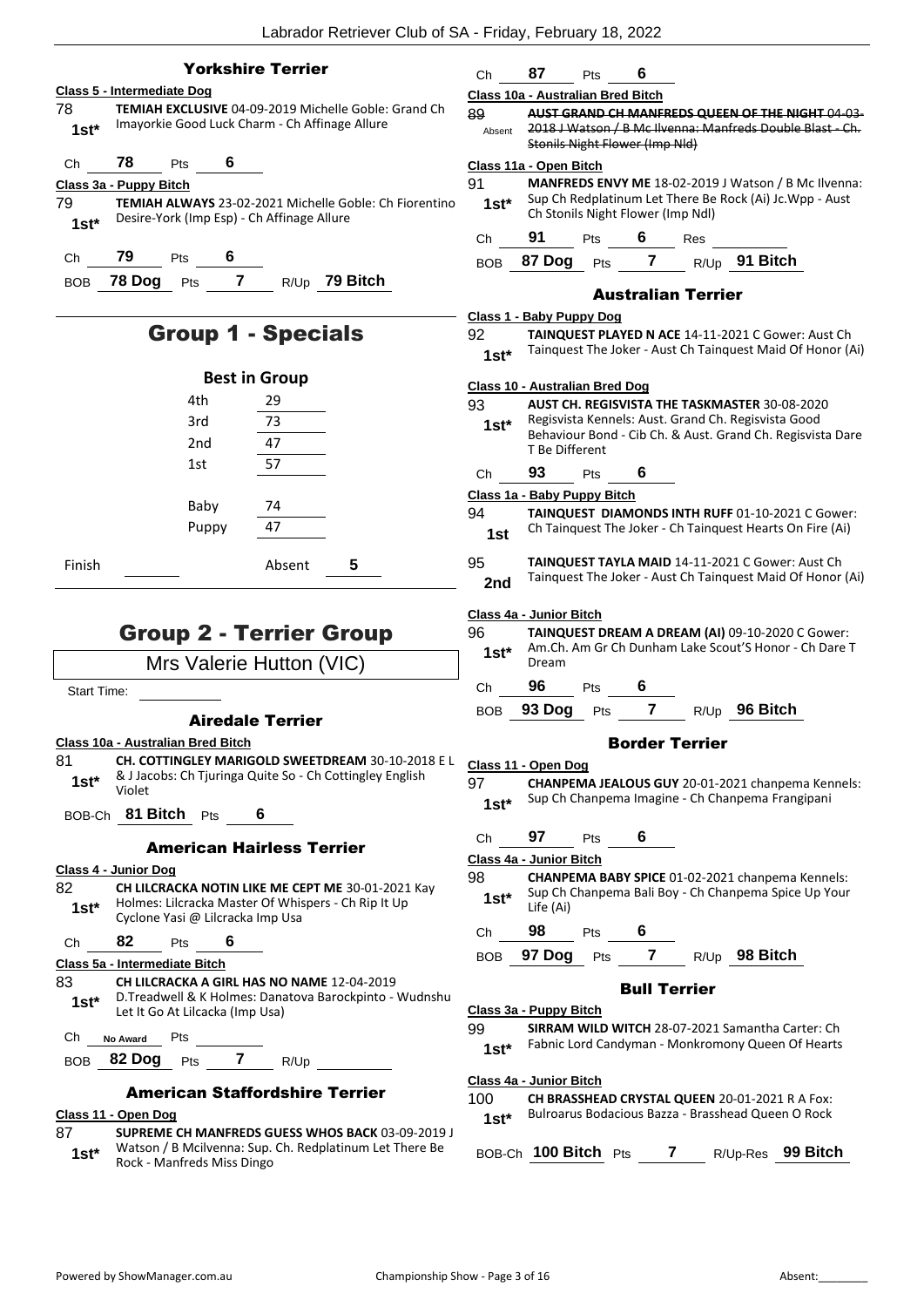|                    | <b>Bull Terrier (Miniature)</b>                                                                          |                | BOB-Ch 114 Dog                                                                                                                  |
|--------------------|----------------------------------------------------------------------------------------------------------|----------------|---------------------------------------------------------------------------------------------------------------------------------|
| 101                | Class 1a - Baby Puppy Bitch<br><b>TOMISTAL HARD NUT TO CRACK 06-09-2021 Mr E &amp; Mrs M</b>             |                | Soft C                                                                                                                          |
| 2nd                | Bannear: Ch Chrysaliss House Of Wolves - Ch Tomistal                                                     |                | Class 5a - Intermediat                                                                                                          |
|                    | Gypsy Rose Ai                                                                                            | 116            | <b>CH ELSOMW</b>                                                                                                                |
| 102                | TOMISTAL MYSTIC WHITE WARRIOR AI 06-09-2021 Mrs M                                                        | $1st*$         | 2020 Mrs. D                                                                                                                     |
| $1st*$             | Mr E Bannear & Mr T Kaplanis: Ch Chrysaliss House Of<br>Wolves - Ch Tomistal Gypsy Rose Ai               |                | Elsomwheat                                                                                                                      |
|                    |                                                                                                          |                | BOB-Ch 116 Bitch                                                                                                                |
|                    | <b>Cairn Terrier</b>                                                                                     |                | Staf                                                                                                                            |
|                    | Class 11 - Open Dog                                                                                      |                | Class 1 - Baby Puppy                                                                                                            |
| 103                | WILMAVOHNNE DONT STOP ME NOW 05-11-2018 Darrell<br>Sharman: Lannellir Hot Chilli Pepper - Ch Wilmavohhne | 117            | <b>ANVILHART</b>                                                                                                                |
| 2nd                | Deja                                                                                                     | 2nd            | Kennels: Sup                                                                                                                    |
| 104                | CH NATUSKA CATCHER IN THE RYE 21-09-2018 Kerryn                                                          |                | Anvilhart Ca                                                                                                                    |
| $1st*$             | Pearson: Sup Ch Joymont Dream Catcher - Ch Natuska Love                                                  | 118            | <b>ANVILHART</b><br>Kennels: Sup                                                                                                |
|                    | Her Madly                                                                                                | $1st^*$        | Anvilhart Ca                                                                                                                    |
| Ch                 | 103<br>104<br>$\mathbf{7}$<br><b>Pts</b><br>Res                                                          |                | Class 3 - Puppy Dog                                                                                                             |
|                    | Class 10a - Australian Bred Bitch                                                                        | 121            | <b>ANVILHART</b>                                                                                                                |
| 105                | NATUSKA MONEY TALKS 23-10-2020 Kerryn Pearson: Am                                                        | $1st^*$        | Kennels: Sup                                                                                                                    |
| $1st*$             | Ch Rottrivers Show Me The Money (Imp Usa) - Ch Natuska<br>Hello I Love You                               |                | Touch Of Gr                                                                                                                     |
|                    |                                                                                                          |                | Class 5 - Intermediate                                                                                                          |
| Ch                 | 105<br>6<br><b>Pts</b>                                                                                   | 126            | <b>AWESUM W</b>                                                                                                                 |
|                    | R/Up 104 Dog<br>BOB 105 Bitch Pts 8                                                                      | 2nd            | Hallam, Mrs<br>Awesum Lil                                                                                                       |
|                    | <b>Fox Terrier (Smooth)</b>                                                                              | 127            | <b>CALOJO THE</b>                                                                                                               |
|                    | Class 4a - Junior Bitch                                                                                  | 1st            | Henderson:                                                                                                                      |
| 106                | <b>CH:SASHGAR LETS B FLAMIN HONEST 18-12-2020 Mrs S</b>                                                  |                | Citzstarstaff                                                                                                                   |
| $1st*$             | Potts & Ms S Collins: Sup Ch Sashgar I Am The Regent - Sup                                               |                | Class 10 - Australian I                                                                                                         |
|                    |                                                                                                          |                |                                                                                                                                 |
|                    | Ch Sashgar Keep Flamin Dreamin                                                                           | 123            |                                                                                                                                 |
|                    | Class 10a - Australian Bred Bitch                                                                        | 1st            |                                                                                                                                 |
|                    | CH SASHGAR LETME DREAM YOUR DREAM 20-01-2019                                                             | 128            |                                                                                                                                 |
| 107<br>$1st^*$     | Mrs S Potts & Ms S Collins: Ch Sashgar Chain Of Command -<br>Sup Ch Sashgar Keep Flamin Dreamin          | 2nd            | <b>ROCKPORT:</b><br>Halston-Wya<br>- Rockport T<br><b>GRAYLEIGH</b><br>Knights: Gra                                             |
|                    | BOB-Ch <b>106 Bitch</b> Pts<br>7 $R/Up-Res$ 107 Bitch                                                    |                | Class 11 - Open Dog                                                                                                             |
|                    |                                                                                                          | 131            | <b>SUPREME CI</b>                                                                                                               |
|                    | <b>Fox Terrier (Wire)</b>                                                                                | $1st*$         |                                                                                                                                 |
|                    | Class 5 - Intermediate Dog                                                                               |                | 2019 Anvilha<br>- Sup Ch Var                                                                                                    |
| 108                | <b>CH YIRIWYRE STORM TROUPER 05-09-2019 JR &amp; DM</b>                                                  | Ch             | 131<br>Pts                                                                                                                      |
| $1st*$             | Collins: Sup Gc Yiriwyre Lets Get Ridiculous - Ch Yiriwyre<br>White Mischief                             |                | Class 1a - Baby Puppy                                                                                                           |
|                    |                                                                                                          | 133            | <b>ANVILHART</b>                                                                                                                |
|                    | BOB-Ch 108 Dog Pts 6                                                                                     | 2nd            |                                                                                                                                 |
|                    | <b>Jack Russell Terrier</b>                                                                              | 134            |                                                                                                                                 |
|                    | Class 10 - Australian Bred Dog                                                                           |                |                                                                                                                                 |
|                    | CH WINTERBOURNE IRISH CHALLENGER 29 07 2019 Mrs A                                                        | 3rd            |                                                                                                                                 |
| Absent             | K Scott: Sup Ch Winterbourne Irish Avenger - Ch                                                          | 137            |                                                                                                                                 |
|                    | Winterbourne Irish Lace                                                                                  | 1st            |                                                                                                                                 |
|                    | Class 1a - Baby Puppy Bitch                                                                              |                | Kennels: Sur<br>Anvilhart Ca<br>CALOJO MO<br>& Mrs TM H<br>- Cizstarstaff<br><b>VERYSHARP</b><br>Waurstaffor                    |
| Absent             | <b>WINTERBOURNE IRISH RADIANCE 02 09 2021 Mrs A K</b><br>Scott: Sup Ch Winterbourne Irish Avenger - Ch   | 139            |                                                                                                                                 |
|                    | Winterbourne Irish Elegance                                                                              | 1st            |                                                                                                                                 |
|                    |                                                                                                          |                |                                                                                                                                 |
|                    | BOB-Ch Pts                                                                                               |                |                                                                                                                                 |
|                    | <b>Scottish Terrier</b>                                                                                  | 142            | <u> Class 3a - Puppy Bitcl</u><br><b>TEGANSTAF</b><br>Mrs P Jobe:<br>Of The Blue<br>Class 4a - Junior Bitcl<br><b>ANVILHART</b> |
|                    | Class 3a - Puppy Bitch                                                                                   | $1st^*$        | Miss R Hartr<br>Ooh La La                                                                                                       |
| 113                | <b>SCOTSBAIRN GOLLYS GYPSY 08-08-2021 Flora Gillman:</b>                                                 |                |                                                                                                                                 |
| 111<br>112<br>1st* | Kingcraig Caitlin Martin - Ch Scotsbairn Golliwog                                                        |                | Class 5a - Intermediat<br><b>TEGANSTAF</b>                                                                                      |
|                    |                                                                                                          | 145            | Mrs P Jobe:                                                                                                                     |
|                    | BOB-Ch 113 Bitch Pts<br>6                                                                                | 2nd            | Ch.Quantum                                                                                                                      |
|                    | <b>Skye Terrier</b>                                                                                      | 146<br>$1st^*$ | AUST. CH. G<br>Mrs. Gay Mo                                                                                                      |

## **1** Pts **6**

## **Coated Wheaten Terrier**

### **Class 5a - Intermediate Bitch**

- **WHEAT GWYNONWEN GOGARTH (AI) 04-04-**Swann: Celtannia Extra Suave (Uk) - Ch
- **Silk Of Maize**

BOB-Ch **116 Bitch** Pts **6**

## fordshire Bull Terrier

#### Dog

#### A VESTERED INTEREST 11-11-2021 Anvilhart p Ch Bustabones Wot Do Monsters Eat Et - Ch ant You See My Halo

- **MY BRO THE GIGOLO** 11-11-2021 Anvilhart p Ch Bustabones Wot Do Monsters Eat Et - Ch ant You See My Halo
- CAN HARDLY WAIT 16-06-2021 Anvilhart p Ch Anvilhart Pray For The Wicked - Anvilhart A<br>race **1st\*** Kenneis: Sup Crace

#### **Class 5 - Intermediate Dog**

126 **AWESUM WUHAN WARRIOR** 05-05-2020 Mr P & Mrs J K Ricketts: Ch Brookstreet Craichead (Ai) -**Bit Cute** 

**E BIG BANG (AI)** 06-07-2020 Mr SP & Mrs TM Neut. Ch. Calojo Crash Bang Wwpd -**Sweet Like Sugar** 

#### **Bred Dog**

| 123 | ROCKPORT SONOVAN IRISHMAN (AI) 05-03-2021 K |
|-----|---------------------------------------------|
|     |                                             |

- ratt: Irlch Uk Ch Lackyle Diabhal Dearbhchlo (Irl) **Fhdivil Aint Avinya**
- TAKE IT TO THE LIMIT 03-06-2019 Mrs L **Angleigh Brewski Boy - Grayleigh Hart Ov Embers**

#### **H ANVILHART PRAY FOR THE WICKED 04-01-**

- art Kennels: Sup Ch Anvilhart Hot On Your Heels  $n$ staff Penny Black
- Ch **131** Pts **11** Res **121**

## **Class 1a - Baby Puppy Bitch**

- WHAT YOU WISH FOR 11-11-2021 Anvilhart p Ch Bustabones Wot Do Monsters Eat Et - Ch ant You See My Halo
- **IRE BANG FOR YA BUCK (AI)** 29-10-2021 Mr SP lenderson: Angelic Staff Bang Bang Boogie (Den) f Sweet Like Sugar
- 137 **VERYSHARP TRICKERY** 27-09-2021 TJ Amos: Ch
- rd Tianels Eagle Eye Verysharp Vision In Black

#### **Class 3a - Puppy Bitch**

**FF OUR LITTLE MIRACLE** 29-04-2021 Mr G @

Teganstaff The Mad Monk - Ch Teganstaff Out

## **Class 4a - Junior Bitch**

**OOPSIE WHOOPSIE 17-12-2020 Mrs J Rasche &** nett: Ch Viperstaff Red Warrior - Ch Anvilhart

## **Class 5a - Intermediate Bitch**

| 145 | <b>TEGANSTAFF QUEEN OF DIAMONDS</b> 03-01-2020 Mr G $\omega$ |
|-----|--------------------------------------------------------------|
| 2nd | Mrs P Jobe: Sup.Ch.Waurstafford Gold Puzzle -                |

- Ch.Quantumstaff Diamonds R Foreva **2nd**
- 146 **AUST. CH. GOODFELLA YOU CANT TOUCH THIS** 09-08-2020 cNeill: Goodfella Rebel Yell - Sookalott All The

114 **GRAWEN T MAGEE** 08-05-2021 Mrs K & Mr S Paine: Ch 1st\* Grawen Rising Sun - Ch Grawen Waltzing Matilda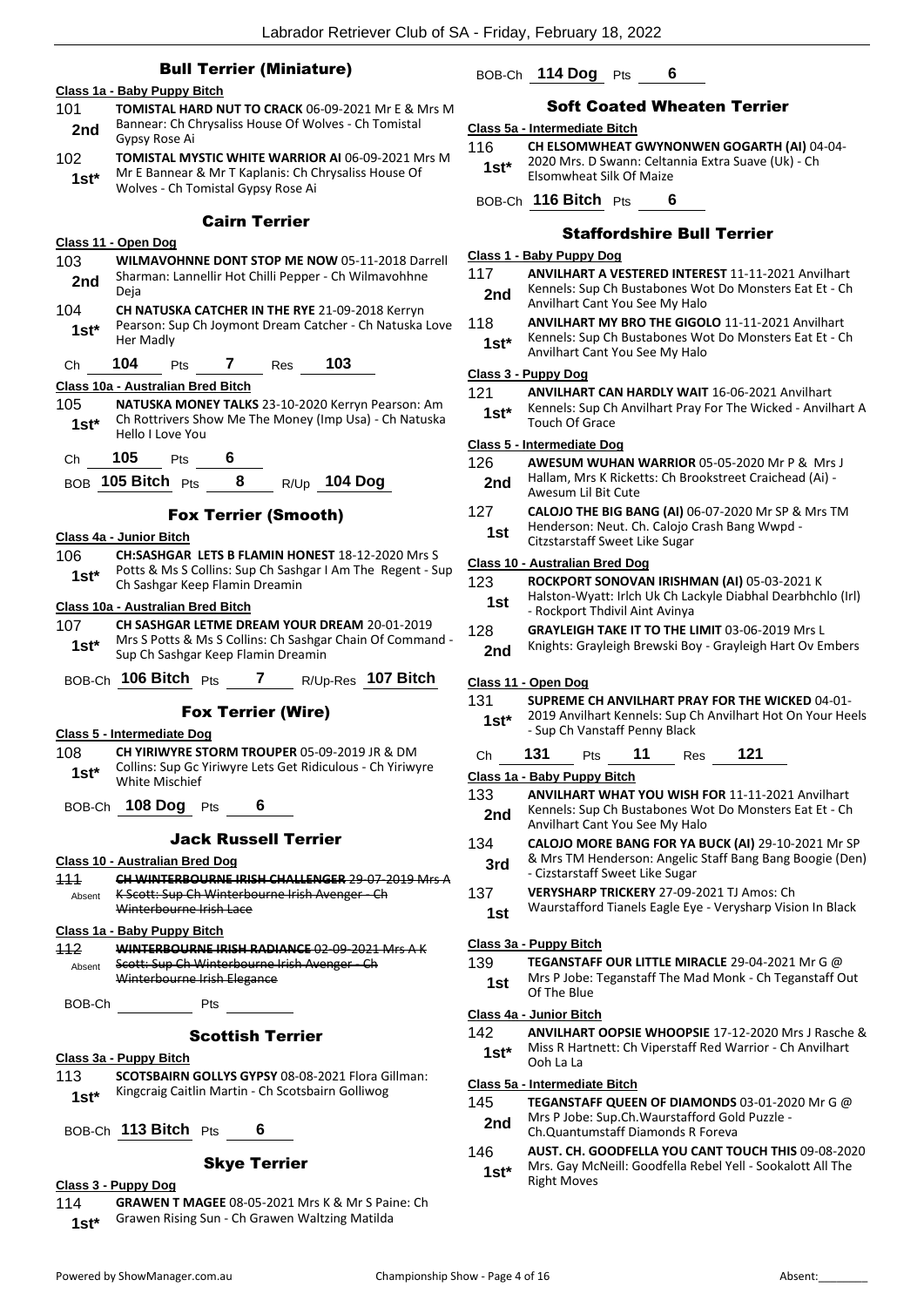#### **Class 10a - Australian Bred Bitch**

147 **AUST. CH. GOODFELLA CAUGHT YOU STARIN** 09-08-2020 Mrs G.E. McNeill: Goodfella Rebel Yell - Sookalott All The **1st Right Moves** 

#### **Class 11a - Open Bitch**

- 149 **AUST CH ANVILHART CANT YOU SEE MY HALO** 11-01-2019 Anvilhart Kennels: Sup Ch Bustabones Thtrubl With Tequila **2nd** Allymart Nermers, 3up CIT Busta<br>(Ai) - Ch Anvilhart Heaven Scent
- 151 **AUST CH. GOODFELLA LADY MARMALADE** 09-08-2020 Mrs. Gay McNeill: Goodfella Rebel Yell - Sookalott All The **3rd** Mrs. Gay Mc
- 152 **SUP. CH. VERYSHARP CODE BLACK** 13-10-2016 TJ Amos: Sup.Ch.Pitford Master O Puppets - Verysharp The Jig Is Up **1st**

| Ch 146 Pts 13 Res 147 |  |                                   |
|-----------------------|--|-----------------------------------|
|                       |  | BOB 131 Dog Pts 19 R/Up 146 Bitch |

#### Tenterfield Terrier

#### **Class 1a - Baby Puppy Bitch**

156 **WINGROVE SYBELLA** 25-10-2021 Mrs N Ramsey: Grand Ch Nudimah Viscount In Vogue - Ch Nudimah Diamentinas **Destiny** Absent

#### **Class 5a - Intermediate Bitch**

- 157 **CH WINGROVE ENCHANTRESS** 24-12-2019 Mrs N Ramsey: Ch Nudimah Steel N Hearts - Ch Nudimah Diamentinas Destiny **1st\***
- BOB-Ch **157 Bitch** Pts **6**

#### West Highland White Terrier

#### **Class 3 - Puppy Dog**

- 159 **WESTCLIFFE I'M FRANKIE TOO** 12-03-2021 Mrs L P Edson: Alborada My Way - Westcliffe Miss Independence **2nd**
- 160 **AVALONWSTIES ADORABLE ANGUS (AI)** 18-05-2021 Shane Elson: Sup. Ch. Whitebriar Job Well Done - Ch. Whitebriar **1st**\* Elson: Sup. Ch. V<br>Jumping For Joy
- Ch **160** Pts **7** Res **159**

#### **Class 1a - Baby Puppy Bitch**

162 **DEVNIK CLEVER CLOVER** 06-10-2021 Linda Elson: Ch. 1st\* Westbronty Gabiels Message - Ch Devnik Spot Of Spice

#### **Class 3a - Puppy Bitch**

- 164 **WESTCLIFFE FOR ONCE IN MY LIFE** 12-03-2021 Mrs L P Edson: Alborada My Way 11 - Westcliffe Miss **1st** Edson: Alborate<br>Independence
- Ch **164** Pts **6**

BOB **160 Dog** Pts **8** R/Up **164 Bitch**

## Group 2 - Specials

|        | <b>Best in Group</b> |        |   |
|--------|----------------------|--------|---|
|        | 4th                  | 93     |   |
|        | 3rd                  | 100    |   |
|        | 2nd                  | 87     |   |
|        | 1st                  | 131    |   |
|        |                      |        |   |
|        | Baby                 | 118    |   |
|        | Puppy                | 121    |   |
| Finish |                      | Absent | 4 |

## Group 3 - Gundog Group

## Mrs Lynne Harwood (VIC)

Start Time:

#### **Brittany**

#### **Class 3 - Puppy Dog**

- 165 **TENDAYI ENCORE WITH MAGICBRIT (AI)** 19-06-2021 P Marsh and A Rogers: Am Ch /Gr Ch Tonan's Encore Time
	- **1st** Marsh and A Rogers: Am Ch /Gr Ch Tonan<br>Out (Imp Usa) Tendayi Magic River Risin

#### **Class 10 - Australian Bred Dog**

166 **GR CH TENDAYI MAGIC NOW N FOREVER** 02-11-2014 P Marsh and A Rogers: Am Ch /Ch Magicbrit- Tonan The Wizard Of Auz - Tendayi Be Dazzled By Magic **1st\***

BOB-Ch **165 Dog** Pts **7** R/Up-Res **166 Dog**

#### Clumber Spaniel

#### **Class 11 - Open Dog**

- 169 **SUP CH TYKERNA BOILING POINT (AI)** 20-04-2018 Kerryn
	- O'Brien: Sup Ch Clussexx Kangaroo Jack (Imp Ita) Ch **1st**\* U'Brien: Sup Ch Clussexx Kangar<br>Thaxmead Passion Pop (Imp Nz)

BOB-Ch **169 Dog** Pts **6**

#### Cocker Spaniel

- **Class 1 - Baby Puppy Dog**
- 171 **ELSWOOD ROCK ANTHEM** 13-09-2021 Liz Zucker: Sup Ch

1st\* Elspan Rockstar - Ch Elswood Stardust

#### **Class 3 - Puppy Dog**

- 172 **ASHMERE ALL ABOUT THE BLUES** 08-08-2021 Julie Burbidge: Australian Champion Ashmere A Highland Affair - **1st** Burbidge: Australian Char<br>Ch Elswood Moody Blues
- Ch **172** Pts **6**

#### **Class 1a - Baby Puppy Bitch**

174 **ELSWOOD IN THE SPOTLIGHT** 13-09-2021 Liz Zucker: Sup Ch Elspan Rockstar - Ch Elswood Stardust **1st**

#### **Class 3a - Puppy Bitch**

- 175 **ASHMERE ALL ABOUT THE MOOD** 08-08-2021 Julie Burbidge: Ch Ashmere A Highland Affair - Ch Elswood **2nd** Burbidge: Ch
- 176 **COBALT IRISH GIFT** 28-03-2021 Mr B Weidenbach: Ch.
	- Cobalt Luck Of The Irish Cobalt Danish Scandal **1st\***

#### **Class 5a - Intermediate Bitch**

- 178 **CH ELSWOOD CALEDONIA** 12-06-2020 Liz Zucker: Ch
	- 1st\* Ashmere A Highland Affair Ch Elswood Stardust
- 179 **ASHMERE DEAL ME IN** 15-03-2019 Julie Burbidge: Ch Ashmere A Highland Affair - Ashmere Always Current **1st\***

| Ch | 178 | <b>Pts</b> | - 9 | Res | - 179                                   |
|----|-----|------------|-----|-----|-----------------------------------------|
|    |     |            |     |     | BOB 178 Bitch $Pts$ 10 $R/Up$ 179 Bitch |

#### Cocker Spaniel (American)

**Class 11 - Open Dog**

180 **SUP CH AZEL DON'T BELIEVEME JUST WATCH** 17-05-2019 Valerie and Erin Carter: Ch Ebonn Tis Black Diamond Deep **1st** Valerie and Erin Carter: Ch Ebonn Tis E<br>Imp Nz - Ch Azel Let The Games Begin

## Ch **180** Pts **6**

#### **Class 4a - Junior Bitch**

181 **CH AZEL ODDS OR EVENS** 08-12-2020 Valerie and Erin Carter: Supch Boxcrest Absolute Imposter - Ch Azel Dont **1st**\* Carter: Supch Bo<br>Call My Bluff (Ai)

**Class 11a - Open Bitch**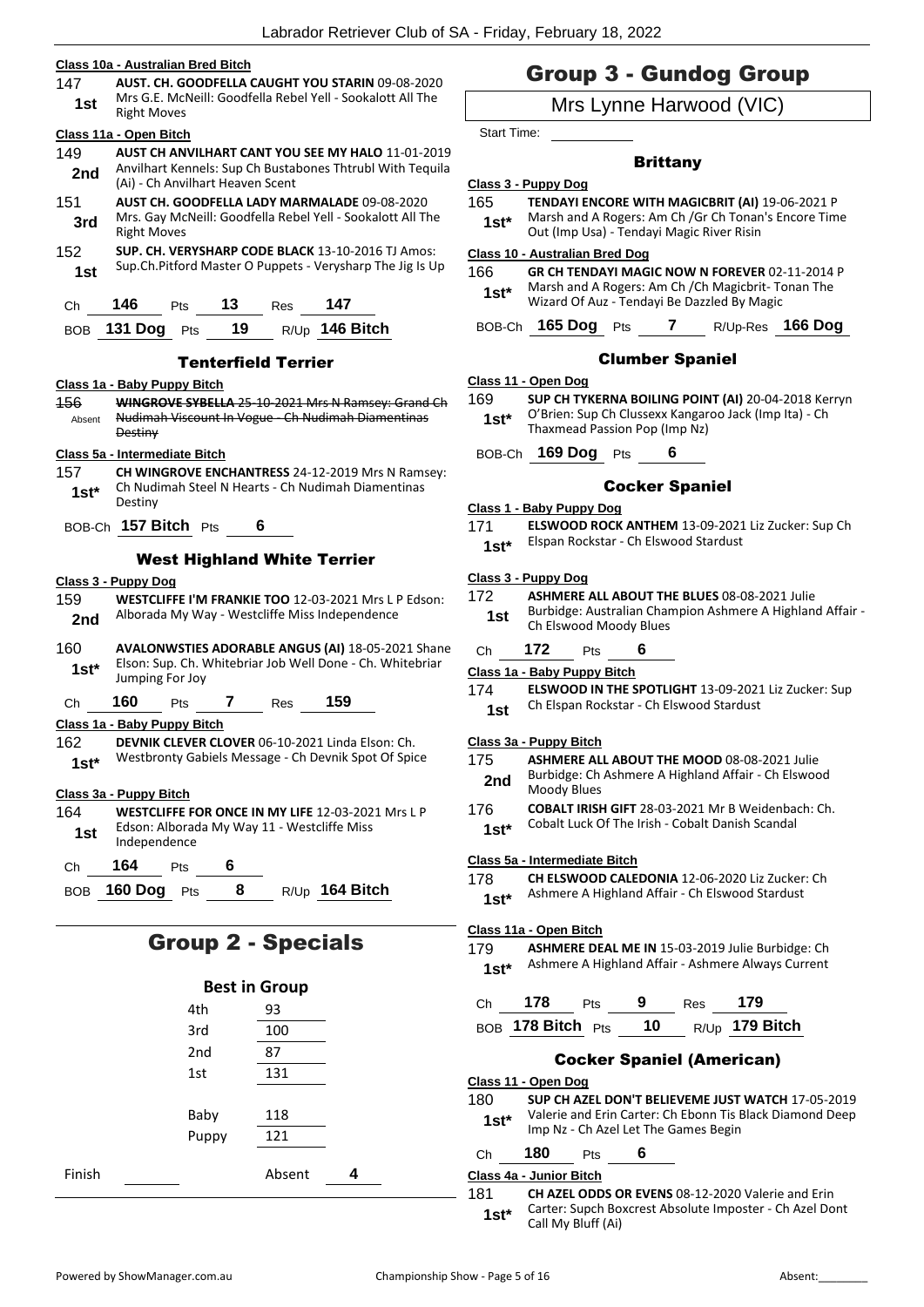| $\overline{7}$<br>R/Up 181 Bitch<br>180 Dog Pts<br><b>BOB</b><br><b>English Springer Spaniel</b><br>Class 3 - Puppy Dog<br>C1z<br>ANVILHART ME MYSELF AND I 01-06-2021 Anvilhart<br>20<br>183<br>Kennels: Sup Ch Birchlands Crown Royal (Imp Nz) - Ch<br>$1st*$<br><b>Glenkinchie Pillow Talk</b><br>Class 11 - Open Dog<br>C1z<br>187<br>20<br>CH TARAIKHA WUNDERKIND 12-03-2015 Mrs M Harvey:<br>Ch Sailema Crusader-Rider(Imp Nz) - Ch Taraikha Tippi<br>2nd<br>Hedren<br>188<br><b>SUP CH KINSHERAN MONKEY BUSINESS 17-04-2018 R</b><br>Hartnett, V McPhee & J Rasche: Ch Glenkinchie Royal<br>1st* i<br><u>CΙa</u><br>Crown Affair - Ch Kinsheran Cosi Fan Tutte<br>21<br>188<br>8<br>187<br>Ch<br>Pts<br><b>Res</b><br>Class 1a - Baby Puppy Bitch<br><b>TRUESPRING U GOT IT FLAUNT IT 31-10-2021 R Hartnett:</b><br>189<br><u>CΙa</u><br>Supch Kinsheran Kilimanjaro - Ch Glenkinchie Royal Choice<br>1st*<br>21<br>Class 11a - Open Bitch<br>191<br><b>CH SANDICAM WAITING FOR LOVE 10-12-2018 Mrs M</b><br>Harvey: Ch Sandicam Principe Royale - Penita Love Actually<br>1st<br>192<br><b>CH GLENKINCHIE PILLOW TALK 30-12-2018 R Hartnett: Ch</b><br>Glenkinchie The Sheriff - Glenkinchie Downtown Abbey<br>2nd<br><u>CΙε</u><br>21<br>191<br>7<br>192<br>Ch<br><b>Pts</b><br>Res<br>188 Dog $Pts$ 10<br><b>187 Dog</b><br>R/Up<br>BOB<br><u>CΙε</u><br><b>Field Spaniel</b><br>21<br>Class 3a - Puppy Bitch<br><b>MALAJU DOBBY THE HOUSE ELF 16-08-2021 Karen Barone:</b><br>193<br>Ch. Malaju Shev Back In Black - Ch. Shevington Ovrlks Blue<br>1st*<br>Crystal<br>BOB-Ch 193 Bitch Pts<br>6<br><u>CΙa</u><br><b>Flat Coated Retrieve</b><br>21<br><u> Class 3 - Puppy Dog</u><br>194<br>SKYEHAVEN MAYHAM AND CHAOS (AI) 04-08-2021 Tina<br>Corbell: Gr Ch Flatterhaft Steal Or Borrow (Imp Swd) - Ch<br>$1st*$<br>CΙa<br>Skyehaven Handful Of Tickets<br>21<br>194<br>6<br>Ch<br>Pts<br>Class 3a - Puppy Bitch<br>SKYEHAVEN REVEL IN THE CHAOS (AI) 04-08-2021 Tina<br>195<br>Corbell: Gr Ch Flatterhaft Steal Or Borrow (Imp Swd) - Ch<br>1st<br><u>CΙε</u><br>Skyehaven Handful Of Tickets<br>22<br>195<br>6<br>Ch<br><b>Pts</b><br>194 Dog $Pts$ 7 R/Up 195 Bitch<br>BOB<br><b>German Shorthaired Pointer</b><br><u> Class 1 - Baby Puppy Dog</u><br>196<br><b>SEVOIER ONE TO WATCH 20-09-2021 Sevoier Kennels: Aust</b> |
|--------------------------------------------------------------------------------------------------------------------------------------------------------------------------------------------------------------------------------------------------------------------------------------------------------------------------------------------------------------------------------------------------------------------------------------------------------------------------------------------------------------------------------------------------------------------------------------------------------------------------------------------------------------------------------------------------------------------------------------------------------------------------------------------------------------------------------------------------------------------------------------------------------------------------------------------------------------------------------------------------------------------------------------------------------------------------------------------------------------------------------------------------------------------------------------------------------------------------------------------------------------------------------------------------------------------------------------------------------------------------------------------------------------------------------------------------------------------------------------------------------------------------------------------------------------------------------------------------------------------------------------------------------------------------------------------------------------------------------------------------------------------------------------------------------------------------------------------------------------------------------------------------------------------------------------------------------------------------------------------------------------------------------------------------------------------------------------------------------------------------------------------------------------------------------------------------------------------------------------------------------------------------------------------------------------------------------------------|
|                                                                                                                                                                                                                                                                                                                                                                                                                                                                                                                                                                                                                                                                                                                                                                                                                                                                                                                                                                                                                                                                                                                                                                                                                                                                                                                                                                                                                                                                                                                                                                                                                                                                                                                                                                                                                                                                                                                                                                                                                                                                                                                                                                                                                                                                                                                                            |
|                                                                                                                                                                                                                                                                                                                                                                                                                                                                                                                                                                                                                                                                                                                                                                                                                                                                                                                                                                                                                                                                                                                                                                                                                                                                                                                                                                                                                                                                                                                                                                                                                                                                                                                                                                                                                                                                                                                                                                                                                                                                                                                                                                                                                                                                                                                                            |
|                                                                                                                                                                                                                                                                                                                                                                                                                                                                                                                                                                                                                                                                                                                                                                                                                                                                                                                                                                                                                                                                                                                                                                                                                                                                                                                                                                                                                                                                                                                                                                                                                                                                                                                                                                                                                                                                                                                                                                                                                                                                                                                                                                                                                                                                                                                                            |
|                                                                                                                                                                                                                                                                                                                                                                                                                                                                                                                                                                                                                                                                                                                                                                                                                                                                                                                                                                                                                                                                                                                                                                                                                                                                                                                                                                                                                                                                                                                                                                                                                                                                                                                                                                                                                                                                                                                                                                                                                                                                                                                                                                                                                                                                                                                                            |
|                                                                                                                                                                                                                                                                                                                                                                                                                                                                                                                                                                                                                                                                                                                                                                                                                                                                                                                                                                                                                                                                                                                                                                                                                                                                                                                                                                                                                                                                                                                                                                                                                                                                                                                                                                                                                                                                                                                                                                                                                                                                                                                                                                                                                                                                                                                                            |
|                                                                                                                                                                                                                                                                                                                                                                                                                                                                                                                                                                                                                                                                                                                                                                                                                                                                                                                                                                                                                                                                                                                                                                                                                                                                                                                                                                                                                                                                                                                                                                                                                                                                                                                                                                                                                                                                                                                                                                                                                                                                                                                                                                                                                                                                                                                                            |
|                                                                                                                                                                                                                                                                                                                                                                                                                                                                                                                                                                                                                                                                                                                                                                                                                                                                                                                                                                                                                                                                                                                                                                                                                                                                                                                                                                                                                                                                                                                                                                                                                                                                                                                                                                                                                                                                                                                                                                                                                                                                                                                                                                                                                                                                                                                                            |
|                                                                                                                                                                                                                                                                                                                                                                                                                                                                                                                                                                                                                                                                                                                                                                                                                                                                                                                                                                                                                                                                                                                                                                                                                                                                                                                                                                                                                                                                                                                                                                                                                                                                                                                                                                                                                                                                                                                                                                                                                                                                                                                                                                                                                                                                                                                                            |
|                                                                                                                                                                                                                                                                                                                                                                                                                                                                                                                                                                                                                                                                                                                                                                                                                                                                                                                                                                                                                                                                                                                                                                                                                                                                                                                                                                                                                                                                                                                                                                                                                                                                                                                                                                                                                                                                                                                                                                                                                                                                                                                                                                                                                                                                                                                                            |
|                                                                                                                                                                                                                                                                                                                                                                                                                                                                                                                                                                                                                                                                                                                                                                                                                                                                                                                                                                                                                                                                                                                                                                                                                                                                                                                                                                                                                                                                                                                                                                                                                                                                                                                                                                                                                                                                                                                                                                                                                                                                                                                                                                                                                                                                                                                                            |
|                                                                                                                                                                                                                                                                                                                                                                                                                                                                                                                                                                                                                                                                                                                                                                                                                                                                                                                                                                                                                                                                                                                                                                                                                                                                                                                                                                                                                                                                                                                                                                                                                                                                                                                                                                                                                                                                                                                                                                                                                                                                                                                                                                                                                                                                                                                                            |
|                                                                                                                                                                                                                                                                                                                                                                                                                                                                                                                                                                                                                                                                                                                                                                                                                                                                                                                                                                                                                                                                                                                                                                                                                                                                                                                                                                                                                                                                                                                                                                                                                                                                                                                                                                                                                                                                                                                                                                                                                                                                                                                                                                                                                                                                                                                                            |
|                                                                                                                                                                                                                                                                                                                                                                                                                                                                                                                                                                                                                                                                                                                                                                                                                                                                                                                                                                                                                                                                                                                                                                                                                                                                                                                                                                                                                                                                                                                                                                                                                                                                                                                                                                                                                                                                                                                                                                                                                                                                                                                                                                                                                                                                                                                                            |
|                                                                                                                                                                                                                                                                                                                                                                                                                                                                                                                                                                                                                                                                                                                                                                                                                                                                                                                                                                                                                                                                                                                                                                                                                                                                                                                                                                                                                                                                                                                                                                                                                                                                                                                                                                                                                                                                                                                                                                                                                                                                                                                                                                                                                                                                                                                                            |
|                                                                                                                                                                                                                                                                                                                                                                                                                                                                                                                                                                                                                                                                                                                                                                                                                                                                                                                                                                                                                                                                                                                                                                                                                                                                                                                                                                                                                                                                                                                                                                                                                                                                                                                                                                                                                                                                                                                                                                                                                                                                                                                                                                                                                                                                                                                                            |
|                                                                                                                                                                                                                                                                                                                                                                                                                                                                                                                                                                                                                                                                                                                                                                                                                                                                                                                                                                                                                                                                                                                                                                                                                                                                                                                                                                                                                                                                                                                                                                                                                                                                                                                                                                                                                                                                                                                                                                                                                                                                                                                                                                                                                                                                                                                                            |
|                                                                                                                                                                                                                                                                                                                                                                                                                                                                                                                                                                                                                                                                                                                                                                                                                                                                                                                                                                                                                                                                                                                                                                                                                                                                                                                                                                                                                                                                                                                                                                                                                                                                                                                                                                                                                                                                                                                                                                                                                                                                                                                                                                                                                                                                                                                                            |
|                                                                                                                                                                                                                                                                                                                                                                                                                                                                                                                                                                                                                                                                                                                                                                                                                                                                                                                                                                                                                                                                                                                                                                                                                                                                                                                                                                                                                                                                                                                                                                                                                                                                                                                                                                                                                                                                                                                                                                                                                                                                                                                                                                                                                                                                                                                                            |
|                                                                                                                                                                                                                                                                                                                                                                                                                                                                                                                                                                                                                                                                                                                                                                                                                                                                                                                                                                                                                                                                                                                                                                                                                                                                                                                                                                                                                                                                                                                                                                                                                                                                                                                                                                                                                                                                                                                                                                                                                                                                                                                                                                                                                                                                                                                                            |
|                                                                                                                                                                                                                                                                                                                                                                                                                                                                                                                                                                                                                                                                                                                                                                                                                                                                                                                                                                                                                                                                                                                                                                                                                                                                                                                                                                                                                                                                                                                                                                                                                                                                                                                                                                                                                                                                                                                                                                                                                                                                                                                                                                                                                                                                                                                                            |
|                                                                                                                                                                                                                                                                                                                                                                                                                                                                                                                                                                                                                                                                                                                                                                                                                                                                                                                                                                                                                                                                                                                                                                                                                                                                                                                                                                                                                                                                                                                                                                                                                                                                                                                                                                                                                                                                                                                                                                                                                                                                                                                                                                                                                                                                                                                                            |
|                                                                                                                                                                                                                                                                                                                                                                                                                                                                                                                                                                                                                                                                                                                                                                                                                                                                                                                                                                                                                                                                                                                                                                                                                                                                                                                                                                                                                                                                                                                                                                                                                                                                                                                                                                                                                                                                                                                                                                                                                                                                                                                                                                                                                                                                                                                                            |
|                                                                                                                                                                                                                                                                                                                                                                                                                                                                                                                                                                                                                                                                                                                                                                                                                                                                                                                                                                                                                                                                                                                                                                                                                                                                                                                                                                                                                                                                                                                                                                                                                                                                                                                                                                                                                                                                                                                                                                                                                                                                                                                                                                                                                                                                                                                                            |
|                                                                                                                                                                                                                                                                                                                                                                                                                                                                                                                                                                                                                                                                                                                                                                                                                                                                                                                                                                                                                                                                                                                                                                                                                                                                                                                                                                                                                                                                                                                                                                                                                                                                                                                                                                                                                                                                                                                                                                                                                                                                                                                                                                                                                                                                                                                                            |
|                                                                                                                                                                                                                                                                                                                                                                                                                                                                                                                                                                                                                                                                                                                                                                                                                                                                                                                                                                                                                                                                                                                                                                                                                                                                                                                                                                                                                                                                                                                                                                                                                                                                                                                                                                                                                                                                                                                                                                                                                                                                                                                                                                                                                                                                                                                                            |
|                                                                                                                                                                                                                                                                                                                                                                                                                                                                                                                                                                                                                                                                                                                                                                                                                                                                                                                                                                                                                                                                                                                                                                                                                                                                                                                                                                                                                                                                                                                                                                                                                                                                                                                                                                                                                                                                                                                                                                                                                                                                                                                                                                                                                                                                                                                                            |
|                                                                                                                                                                                                                                                                                                                                                                                                                                                                                                                                                                                                                                                                                                                                                                                                                                                                                                                                                                                                                                                                                                                                                                                                                                                                                                                                                                                                                                                                                                                                                                                                                                                                                                                                                                                                                                                                                                                                                                                                                                                                                                                                                                                                                                                                                                                                            |
|                                                                                                                                                                                                                                                                                                                                                                                                                                                                                                                                                                                                                                                                                                                                                                                                                                                                                                                                                                                                                                                                                                                                                                                                                                                                                                                                                                                                                                                                                                                                                                                                                                                                                                                                                                                                                                                                                                                                                                                                                                                                                                                                                                                                                                                                                                                                            |
|                                                                                                                                                                                                                                                                                                                                                                                                                                                                                                                                                                                                                                                                                                                                                                                                                                                                                                                                                                                                                                                                                                                                                                                                                                                                                                                                                                                                                                                                                                                                                                                                                                                                                                                                                                                                                                                                                                                                                                                                                                                                                                                                                                                                                                                                                                                                            |
|                                                                                                                                                                                                                                                                                                                                                                                                                                                                                                                                                                                                                                                                                                                                                                                                                                                                                                                                                                                                                                                                                                                                                                                                                                                                                                                                                                                                                                                                                                                                                                                                                                                                                                                                                                                                                                                                                                                                                                                                                                                                                                                                                                                                                                                                                                                                            |
|                                                                                                                                                                                                                                                                                                                                                                                                                                                                                                                                                                                                                                                                                                                                                                                                                                                                                                                                                                                                                                                                                                                                                                                                                                                                                                                                                                                                                                                                                                                                                                                                                                                                                                                                                                                                                                                                                                                                                                                                                                                                                                                                                                                                                                                                                                                                            |
|                                                                                                                                                                                                                                                                                                                                                                                                                                                                                                                                                                                                                                                                                                                                                                                                                                                                                                                                                                                                                                                                                                                                                                                                                                                                                                                                                                                                                                                                                                                                                                                                                                                                                                                                                                                                                                                                                                                                                                                                                                                                                                                                                                                                                                                                                                                                            |
|                                                                                                                                                                                                                                                                                                                                                                                                                                                                                                                                                                                                                                                                                                                                                                                                                                                                                                                                                                                                                                                                                                                                                                                                                                                                                                                                                                                                                                                                                                                                                                                                                                                                                                                                                                                                                                                                                                                                                                                                                                                                                                                                                                                                                                                                                                                                            |
|                                                                                                                                                                                                                                                                                                                                                                                                                                                                                                                                                                                                                                                                                                                                                                                                                                                                                                                                                                                                                                                                                                                                                                                                                                                                                                                                                                                                                                                                                                                                                                                                                                                                                                                                                                                                                                                                                                                                                                                                                                                                                                                                                                                                                                                                                                                                            |
|                                                                                                                                                                                                                                                                                                                                                                                                                                                                                                                                                                                                                                                                                                                                                                                                                                                                                                                                                                                                                                                                                                                                                                                                                                                                                                                                                                                                                                                                                                                                                                                                                                                                                                                                                                                                                                                                                                                                                                                                                                                                                                                                                                                                                                                                                                                                            |
|                                                                                                                                                                                                                                                                                                                                                                                                                                                                                                                                                                                                                                                                                                                                                                                                                                                                                                                                                                                                                                                                                                                                                                                                                                                                                                                                                                                                                                                                                                                                                                                                                                                                                                                                                                                                                                                                                                                                                                                                                                                                                                                                                                                                                                                                                                                                            |
|                                                                                                                                                                                                                                                                                                                                                                                                                                                                                                                                                                                                                                                                                                                                                                                                                                                                                                                                                                                                                                                                                                                                                                                                                                                                                                                                                                                                                                                                                                                                                                                                                                                                                                                                                                                                                                                                                                                                                                                                                                                                                                                                                                                                                                                                                                                                            |
|                                                                                                                                                                                                                                                                                                                                                                                                                                                                                                                                                                                                                                                                                                                                                                                                                                                                                                                                                                                                                                                                                                                                                                                                                                                                                                                                                                                                                                                                                                                                                                                                                                                                                                                                                                                                                                                                                                                                                                                                                                                                                                                                                                                                                                                                                                                                            |
|                                                                                                                                                                                                                                                                                                                                                                                                                                                                                                                                                                                                                                                                                                                                                                                                                                                                                                                                                                                                                                                                                                                                                                                                                                                                                                                                                                                                                                                                                                                                                                                                                                                                                                                                                                                                                                                                                                                                                                                                                                                                                                                                                                                                                                                                                                                                            |
|                                                                                                                                                                                                                                                                                                                                                                                                                                                                                                                                                                                                                                                                                                                                                                                                                                                                                                                                                                                                                                                                                                                                                                                                                                                                                                                                                                                                                                                                                                                                                                                                                                                                                                                                                                                                                                                                                                                                                                                                                                                                                                                                                                                                                                                                                                                                            |
| Ch Sevoier Extreme Heat - Aust Ch Sevoier Break Your<br>1st*<br><u>CΙε</u><br>Heart                                                                                                                                                                                                                                                                                                                                                                                                                                                                                                                                                                                                                                                                                                                                                                                                                                                                                                                                                                                                                                                                                                                                                                                                                                                                                                                                                                                                                                                                                                                                                                                                                                                                                                                                                                                                                                                                                                                                                                                                                                                                                                                                                                                                                                                        |
| 22<br><u>Class 11 - Open Dog</u>                                                                                                                                                                                                                                                                                                                                                                                                                                                                                                                                                                                                                                                                                                                                                                                                                                                                                                                                                                                                                                                                                                                                                                                                                                                                                                                                                                                                                                                                                                                                                                                                                                                                                                                                                                                                                                                                                                                                                                                                                                                                                                                                                                                                                                                                                                           |
| 200<br>AUST CH WOODWYCH CADBURY (AI) 21-04-2020 S, R and L                                                                                                                                                                                                                                                                                                                                                                                                                                                                                                                                                                                                                                                                                                                                                                                                                                                                                                                                                                                                                                                                                                                                                                                                                                                                                                                                                                                                                                                                                                                                                                                                                                                                                                                                                                                                                                                                                                                                                                                                                                                                                                                                                                                                                                                                                 |
| Schwerdt: Ch Tealpoint Zeus Lord Of The Sky - Ch<br>$1st*$<br><u>CΙε</u>                                                                                                                                                                                                                                                                                                                                                                                                                                                                                                                                                                                                                                                                                                                                                                                                                                                                                                                                                                                                                                                                                                                                                                                                                                                                                                                                                                                                                                                                                                                                                                                                                                                                                                                                                                                                                                                                                                                                                                                                                                                                                                                                                                                                                                                                   |
| Woodwych Ooh La La<br>22                                                                                                                                                                                                                                                                                                                                                                                                                                                                                                                                                                                                                                                                                                                                                                                                                                                                                                                                                                                                                                                                                                                                                                                                                                                                                                                                                                                                                                                                                                                                                                                                                                                                                                                                                                                                                                                                                                                                                                                                                                                                                                                                                                                                                                                                                                                   |
| 200<br>6<br>Pts<br>Сh                                                                                                                                                                                                                                                                                                                                                                                                                                                                                                                                                                                                                                                                                                                                                                                                                                                                                                                                                                                                                                                                                                                                                                                                                                                                                                                                                                                                                                                                                                                                                                                                                                                                                                                                                                                                                                                                                                                                                                                                                                                                                                                                                                                                                                                                                                                      |
|                                                                                                                                                                                                                                                                                                                                                                                                                                                                                                                                                                                                                                                                                                                                                                                                                                                                                                                                                                                                                                                                                                                                                                                                                                                                                                                                                                                                                                                                                                                                                                                                                                                                                                                                                                                                                                                                                                                                                                                                                                                                                                                                                                                                                                                                                                                                            |

206 **AUST CH SEVOIER TAKE ME TO THE CLOUDS (AI)** 14-02- 2018 Sevoier Kennels: Ee, Ltu, Lva & Balt Ch Halston Caps **1st** 2018 Sevoier Kennels: Le, Ltu, Lva & Balt Ch Halston Lock (Hun) - Aust. Ch. Sevoier Fanning The Flames

| C.h | '06 | ĸ |  |
|-----|-----|---|--|
|     |     |   |  |

BOB **200 Dog** Pts **7** R/Up **206 Bitch**

#### Golden Retriever

- **Class 1 - Baby Puppy Dog**
- 208 **CHALEUR EARTH WIND AND FIRE** 05-11-2021 Mrs Ruth Thompson: Lva Ch No Uch Nord Ch Pol Ch Dewmist
	- **1st** Infompson: Lya Ch No Uch Nord Ch Pol Ch<br>Silkventure (Swe) Chaleur U Are The One

#### **Class 11 - Open Dog**

209 **CH CHALEUR U HAD ME AT HELLO (AI)** 14-01-2018 Mrs RuthThompson: Uk Sh Ch Lux Ch Zampanzar Say It Again **1st**\* RuthThompson: UK Shich Lux Chizam<br>Shardanell - Chichaleur Hubba Bubba

## Ch **209** Pts **6**

**Class 1a - Baby Puppy Bitch**

210 **ELARINYA HIGHER FURTHER FASTER (AI)** 13-11-2021 Miss B Wills: Am Ch Can Ch Nitro's Boy Wonder (Usa) - Savaneta **1st** B Wills: Am Ch Can<br>Touch The Sky (Ai)

#### **Class 11a - Open Bitch**

213 **CHALEUR ZILVER LINING** 21-12-2019 Mrs RuthThompson: Dk Uch No Uch Se Uch Zampanzar Step In Time (Esp) - Ch **1st**\* DK UCh No UCh Se UCh Chaleur Hubba Bubba

Ch **213** Pts **6**

BOB **209 Dog** Pts **7** R/Up **213 Bitch**

#### Hungarian Vizsla

- **Class 10 - Australian Bred Dog**
- 214 **CH GRAEBROOK DUKE OF HAZARD (AI)** 21-09-2016 Daphne Sheekey: Nz Ch Granitehill Ungaricum At Ponsonby (Hun) - Sup Ch Graebrook Shushienae Et Td **1st\***

#### **Class 1a - Baby Puppy Bitch**

216 **ZUELY MISS ASH** 01-09-2021 Sharon Deuter: Ch Daingeann Trillium (Ai) - Ch Zuely Miss Amy **1st\***

BOB-Ch **214 Dog** Pts **6**

#### Irish Setter

## **Class 1 - Baby Puppy Dog**

218 **MARTINRIDGE AFFAIR OFTHE HEART** 10-09-2021 B Martin: Grand Ch Martinridge Date With Destiny - Martinridge I 1st<sup>\*</sup> Grand Ch<br>Love Lucy

#### **Class 5 - Intermediate Dog**

- 219 **CHAMPION MARTINRIDGE LIGHT UP THE SKY** 09-05-2020
- Bernadette Martin: Grand Ch Martinridge Date With **1st**\* Bernadette Martin: Grand Ch Martinridge Dans Destiny - Ch Martinridge Diamonds Inthe Sky
- Ch **219** Pts **6**

**Class 11a - Open Bitch**

220 **CHAMPION MARTINRIDGE WALK ON WATER** 29-11-2017 Bernadette Martin: Ch Martinridge My Secret Life - **1st**\* Bernadette Martin: Ch Martin<br>Martinridge Flirt With Destiny

## Ch **220** Pts **6**

BOB **219 Dog** Pts **7** R/Up **220 Bitch**

#### Labrador Retriever

#### **Class 1 - Baby Puppy Dog**

- 221 **BACHDORE HAN SOLO** 15-11-2021 Dr L McInnes and Miss
- D Simons: Bachdore Jefferson Bachdore She Is A Gem **1st\***

#### **Class 3 - Puppy Dog**

222 **KIRKDELL WATCH THIS RIDE (AI)** 01-05-2021 chanpema Kennels: Ch Tapeatom Easy Rider (Imp Nld) - Ch Kirkdell **2nd Match Me** 

### 224 **CH. GUNLANCE TINKERING WITH HOOK** 13-04-2021

N.L.Mclaren & G .R.Murphy: Croftsway Holly Ln Capt Hook (Impnz) - Gunlance Chiseled In Stone **1st\***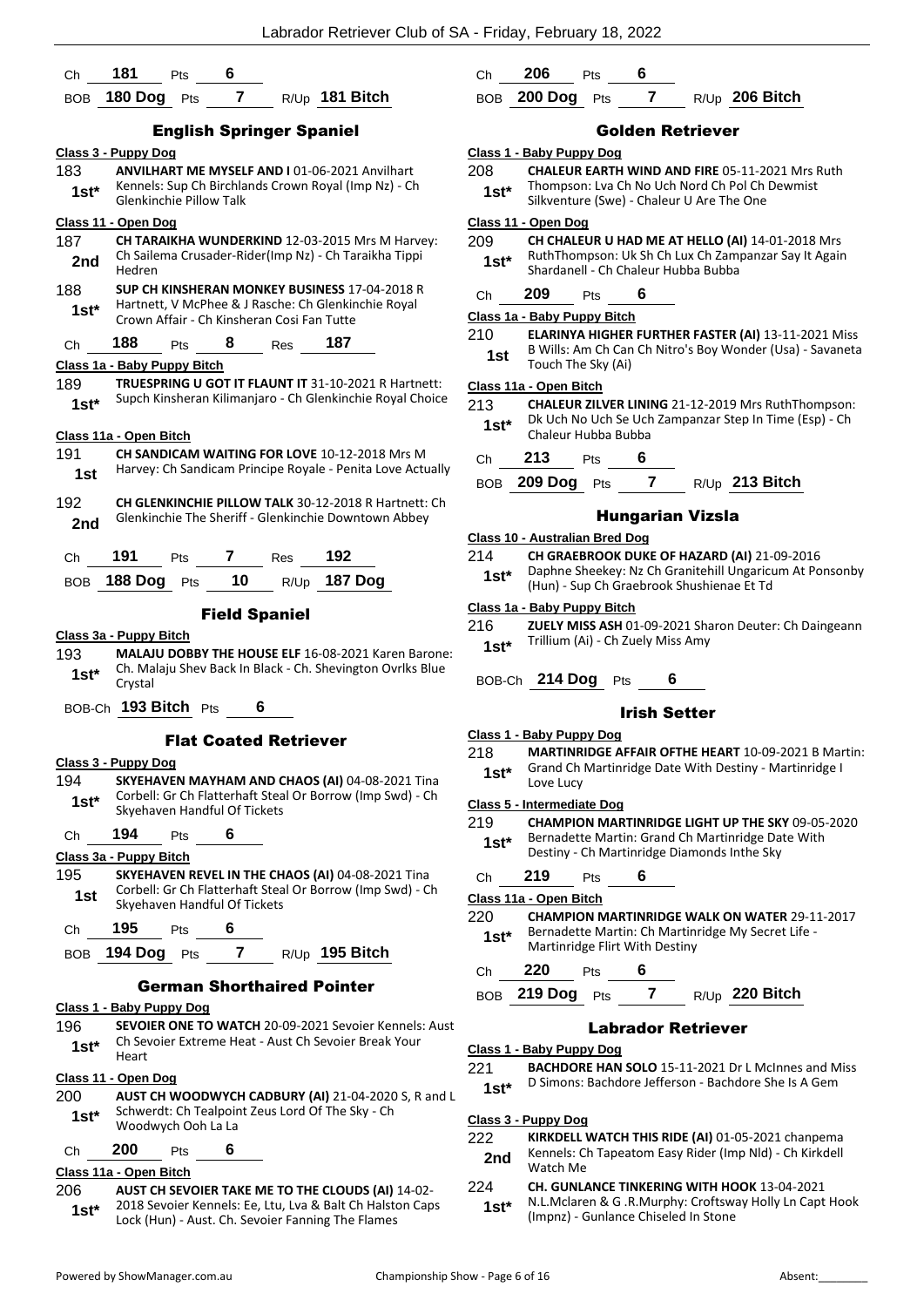| 225<br>3rd | WYNSTREAM RHAPSODY IN BLACK (AI) 03-08-2021<br>N.L.Mclaren & G.R.Murphy: Am Ch Hyspire Bohemian<br>Rhapsody From Breckin (Usa) - Ch Wynstream Careless<br>Whispers (Ai) | 249<br>$1st^*$ | <b>Class 10 - Australian Bred Dog</b><br>CH. LOTSALIRE BELLISSIMMO PIETRO 15-03-2017<br>ALEXANDRA STUKE: Ch. Tartufo Edmondo - Ch. Lotsalire<br>Bellissimo Lilliana |
|------------|-------------------------------------------------------------------------------------------------------------------------------------------------------------------------|----------------|---------------------------------------------------------------------------------------------------------------------------------------------------------------------|
|            | Class 4 - Junior Dog                                                                                                                                                    |                | Class 1a - Baby Puppy Bitch                                                                                                                                         |
| 226<br>1st | LORNELL GOOD DAY SUNSHINE (AI) 04-11-2020 Mr B Wells<br>& Ms J McDonnell: Ch Driftway Valentino - Ch Airai Knee<br>Deep In Daisies                                      | 250<br>1st     | PARITY SECRET SQUIRREL 15-10-2021 Mrs J Quayle & Miss<br>J Elizabeth: Ch. Lotsalire Bellissimo Pietro (Ai) - Parity<br>Prosecco Please                              |
|            | Class 5 - Intermediate Dog                                                                                                                                              |                |                                                                                                                                                                     |
| 227        | <b>JUSCHILLIN FRENCH GENERAL 19-12-2019 Juschillin</b>                                                                                                                  |                | BOB-Ch 249 Dog Pts<br>6                                                                                                                                             |
| 1st        | Kennels: Ch Wynstream Gosh Be Darnold (Ai) - Cavajal                                                                                                                    |                | <b>Pointer</b>                                                                                                                                                      |
|            | <b>Celestial Fireworks</b>                                                                                                                                              |                | Class 3 - Puppy Dog                                                                                                                                                 |
|            | Class 10 - Australian Bred Dog                                                                                                                                          | 253            | <b>INCHARA FIRST HIGH FLYER 01-07-2021 Miss J Manser &amp;</b>                                                                                                      |
| 228<br>1st | CHANPEMA DARK AND STORMY (AI) 01-02-2021<br>chanpema Kennels: Ch Chanpema Jack Daniels - Chanpema<br><b>Yellowstone Park</b>                                            | $1st*$         | Miss C Fisher: Aspyre Excuses Excuses - Ch Aspyre Wicked<br>Tongue                                                                                                  |
|            | Class 11 - Open Dog                                                                                                                                                     | Ch             | 253<br>6<br>Pts                                                                                                                                                     |
| 231        | CH KIRKDELL SHINING LIGHT 15-09-2020 Bey Jones: Ch                                                                                                                      |                | Class 11a - Open Bitch                                                                                                                                              |
| Absent     | Driftway Valentino Ch Kirkdell Mirror Image                                                                                                                             | 254            | CH ASPYRE TONGUE IN CHEEK 10-12-2018 Miss J Manser /                                                                                                                |
| 233        | <b>CH CAVAJAL TROJAN HORSE 09-11-2017 Mrs T Gillies:</b>                                                                                                                | $1st^*$        | Mr J & Mrs A Lumsden / Miss S Higham: Cib & Sup Aust Ch<br>Aspyre On The Tip Of Ur Tongue - Aspyre Wouldnt It Be<br>Loverly                                         |
| 1st        | Cavajal Truman - Cavajal Daisy                                                                                                                                          | Ch             | 254<br>6<br>Pts                                                                                                                                                     |
|            | 222                                                                                                                                                                     |                |                                                                                                                                                                     |
| Ch         | 224<br>12<br>Pts<br>Res                                                                                                                                                 |                | BOB 254 Bitch Pts<br>$\mathbf{7}$<br>$R/Up$ 253 Dog                                                                                                                 |
| 234        | Class 1a - Baby Puppy Bitch<br><b>GAMEFINDER YOURA GEM TO ME 17-10-2021 Miss</b>                                                                                        |                | <b>Sussex Spaniel</b>                                                                                                                                               |
|            | Amanda Hayes: Ch. Croftsway Downtown Boy (Imp NzI) -                                                                                                                    |                | Class 11 - Open Dog                                                                                                                                                 |
| 1st        | Gamefinder Kimsako Zoli Ccd. Re. Ora.                                                                                                                                   | 255            | AUST GRAND CH MARQUELL YACHTSMAN (IMP UK) 18-07-                                                                                                                    |
|            | Class 3a - Puppy Bitch                                                                                                                                                  | $1st*$         | 2015 Monica McCaffery: Quintic The Countryman At Ivcar                                                                                                              |
| 235        | KIRKDELL FAME WITH STYLE 25-05-2021 Bey Jones: Ch                                                                                                                       |                | (Uk) - Marquell Urgent Request (Uk)                                                                                                                                 |
| Absent     | Kirkdell Destined For Fame Ch Kirkdell Style N Grace                                                                                                                    |                | BOB-Ch 255 Dog Pts<br>6                                                                                                                                             |
| 236        | <b>BRENMAUR STANDING OVATION AT GALESTORM 31-07-</b><br>2021 M Lobbestael: Ch Wynstream Gosh Be Darnold -                                                               |                | Weimaraner                                                                                                                                                          |
| 2nd        | Graebar Georgie                                                                                                                                                         |                | Class 3a - Puppy Bitch                                                                                                                                              |
| 237<br>3rd | <b>GALESTORM WEARING ONLY A SMILE 05-07-2021 M</b><br>Lobbestael, K Seanard & S Tulloch: Ch Wynstream Gosh Be<br>Darnold - Galestorm Sarahs Land Seal                   | 256<br>$1st*$  | <b>ASHLAREN ECHO IN THE FIELD 21-04-2021 Rhiana Bell: Ch.</b><br>Ashlaren Just Call Me Zac - Sup.Ch. Ashlaren Make Mine<br>Champagne                                |
| 238        | <b>GUNLANCE TINKERBELL 13-04-2021 N.L.Mclaren &amp; G</b>                                                                                                               |                | Class 4a - Junior Bitch                                                                                                                                             |
| 1st        | .R.Murphy: Croftsway Holly Ln Capt Hook (Impnz) -                                                                                                                       | 257            | CH WALDWIESE UP THE ANTE (AI) 23-09-2020 WALDWIESE                                                                                                                  |
|            | Gunlance Chiseled In Stone<br><b>Class 4a - Junior Bitch</b>                                                                                                            | $1st^*$        | KENNELS: Am Ch Ch Luxe Start Me Up (Imp Usa) - Ch<br>Waldwiese Point Of No Return (Ai)                                                                              |
| 239        | CHANPEMA BLACK VELVET (AI) 01-02-2021 chanpema                                                                                                                          |                | BOB-Ch 257 Bitch $Pts$ 7 R/Up-Res 256 Bitch                                                                                                                         |
| 2nd        | Kennels: Ch Chanpema Jack Daniels - Chanpema<br><b>Yellowstone Park</b>                                                                                                 |                | <b>Weimaraner (longhair)</b>                                                                                                                                        |
| 240        | KOPAFIELD IF LOOKS COULD CHILL AT FREWIND (AI) 18-01-                                                                                                                   |                | Class 4a - Junior Bitch                                                                                                                                             |
| $1st*$     | 2021 Mr A & Mrs M Putterill: Pol Ch Chillout Sarracenia<br>(Pol) - Ch Wynstream Lady Jane Barton (Ai)                                                                   | 258<br>Absent  | <b>GRAUSTURM X FACTOR AI 24-01-2021 Georgie Ray:</b><br>Grausturm King Of Mischief - Grausturm Winters Magic                                                        |
|            | Class 5a - Intermediate Bitch                                                                                                                                           |                |                                                                                                                                                                     |
| 242<br>1st | LUNAGRANDE DJ FIELD OF DREAMS 07-02-2020 Mr A<br>Varbaro: Ch Gunlance The Autumn Sun (Ai) - Ch Gunlance<br>Ds As You Do                                                 | BOB-Ch         | Pts                                                                                                                                                                 |
|            |                                                                                                                                                                         |                | <b>Welsh Springer Spaniel</b>                                                                                                                                       |
|            | Class 10a - Australian Bred Bitch                                                                                                                                       |                | Class 10 - Australian Bred Dog                                                                                                                                      |
| 245<br>1st | <b>GALESTORM LADY GODIVA 05-07-2021 Mari Lobbestael:</b><br>Ch Wynstream Gosh Be Darnold - Galestorm Sarahs Land<br>Seal                                                | 260<br>$1st^*$ | <b>GRAND CH FEATHERDALE CELTIC MONARCH (AI) 02-05-</b><br>2017 Ms S Arwen: Multi Int Ch Islanza Oh Boy (Uk) - Ch                                                    |
|            | Class 11a - Open Bitch                                                                                                                                                  |                | Mycroft Mountain Dell                                                                                                                                               |
| 247<br>1st | <b>CH BLACKBOY CINNAMON NRD 09-02-2015 Mr A &amp; Mrs M</b><br>Putterill: Ch Mallorns Double Choco (Imp Fin) - Ch Blackboy<br>Candy Crush                               |                | BOB-Ch 260 Dog Pts 6                                                                                                                                                |
| Ch         | 240<br>13<br>238<br><b>Pts</b><br><b>Res</b>                                                                                                                            |                |                                                                                                                                                                     |
| <b>BOB</b> | 20<br>R/Up 240 Bitch<br>224 Dog Pts                                                                                                                                     |                |                                                                                                                                                                     |
|            |                                                                                                                                                                         |                |                                                                                                                                                                     |

## Lagotto Romagnolo

### **Class 1 - Baby Puppy Dog**

248 **RAYVALE TALK CURLY TO ME** 10-10-2021 Mrs J Quayle & Miss J Elizabeth: Ch. Rozebottel's Douro (Imp Nld) - Ch. **1st**\* Miss J Elizabeth: Ch. Ro:<br>Incavale Tiffany And Co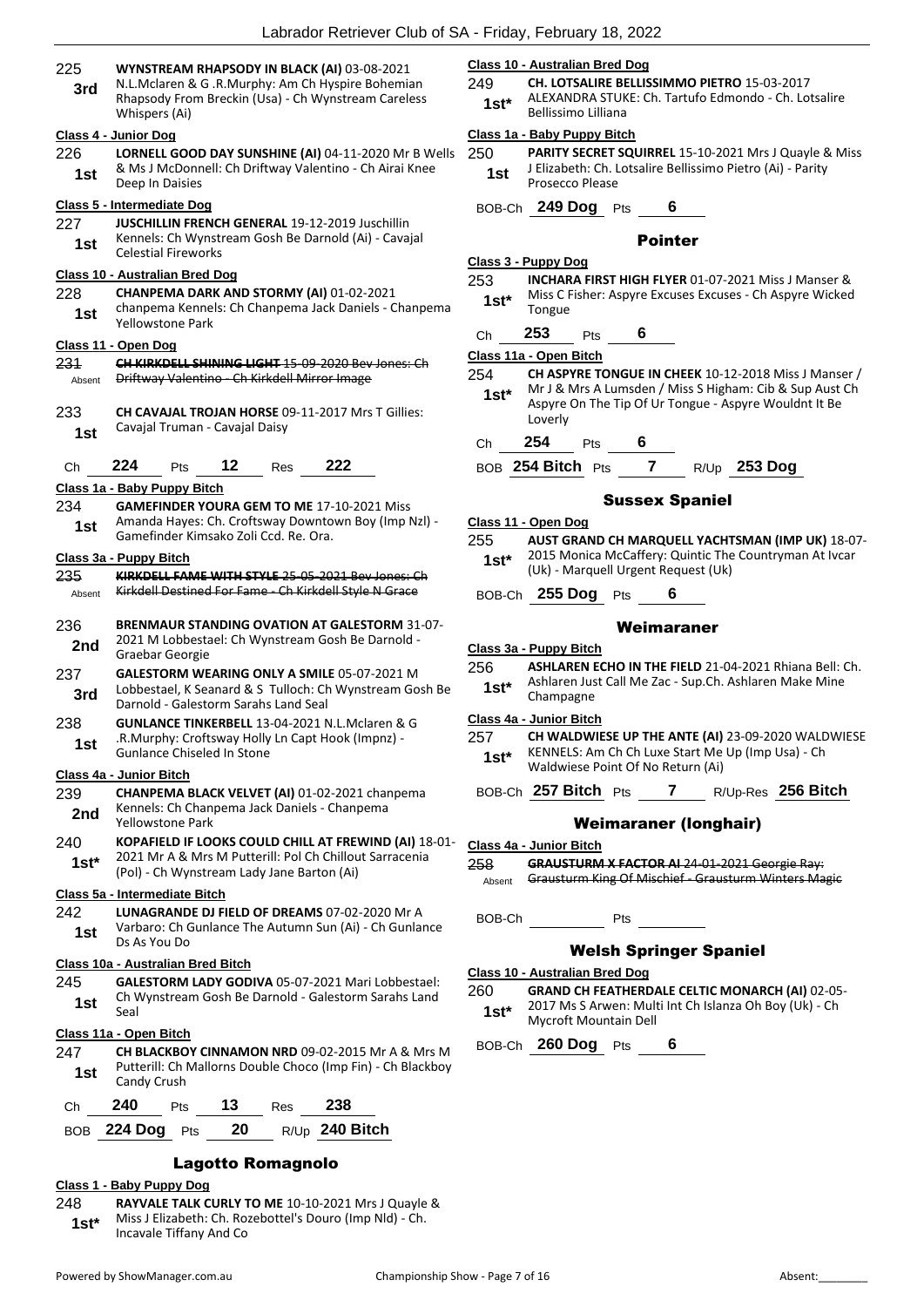## Group 3 - Specials

|        |       | <b>Best in Group</b> |   |  |
|--------|-------|----------------------|---|--|
|        | 4th   | 200                  |   |  |
|        | 3rd   | 255                  |   |  |
|        | 2nd   | 180                  |   |  |
|        | 1st   | 169                  |   |  |
|        |       |                      |   |  |
|        | Baby  | 171                  |   |  |
|        | Puppy | 224                  |   |  |
| Finish |       | Absent               | 3 |  |

## Group 4 - Hound Group

| Mrs Helen Beasley (NSW)                                                                                                                                                                                                                                                        |  |  |  |  |
|--------------------------------------------------------------------------------------------------------------------------------------------------------------------------------------------------------------------------------------------------------------------------------|--|--|--|--|
| <b>Start Time:</b>                                                                                                                                                                                                                                                             |  |  |  |  |
| <b>Afghan Hound</b>                                                                                                                                                                                                                                                            |  |  |  |  |
| Class 4 - Junior Dog                                                                                                                                                                                                                                                           |  |  |  |  |
| 261<br>TRANSWIND DANCING IN THE DARK (AI) 08-01-2021 A & J<br>JANONIS: Ch Lowenhart In Outalimits - Quom Cirquish<br>1st*<br>Chatter                                                                                                                                           |  |  |  |  |
| BOB-Ch 261 Dog Pts<br>6                                                                                                                                                                                                                                                        |  |  |  |  |
| <b>Basset Hound</b>                                                                                                                                                                                                                                                            |  |  |  |  |
| Class 11 - Open Dog                                                                                                                                                                                                                                                            |  |  |  |  |
| CH. BEAUCHASSEUR EARZ TRUBBLE (AI) 08-03-2017<br>263<br>Christine Lawrence: Ch Beauchasseur Hewgo Boss - Ch<br>1st*<br>Beauchasseur Moon Shadow (Ai)                                                                                                                           |  |  |  |  |
| BOB-Ch 263 Dog Pts<br>6                                                                                                                                                                                                                                                        |  |  |  |  |
| <b>Beagle</b>                                                                                                                                                                                                                                                                  |  |  |  |  |
| Class 11 - Open Dog                                                                                                                                                                                                                                                            |  |  |  |  |
| 264<br>CH HOUNSLEY HOOKED ON A FEELING 02-01-2018 Mrs I                                                                                                                                                                                                                        |  |  |  |  |
| Matschke: Dual Ch (T) Dual Gr Ch (Ts) Sup Ch Hounsley<br>$1st^*$<br>Here Comes Trouble (Ai) Et - Ch Hounsley Hanae Mori                                                                                                                                                        |  |  |  |  |
| 264<br>Pts 6<br>Ch                                                                                                                                                                                                                                                             |  |  |  |  |
| Class 3a - Puppy Bitch                                                                                                                                                                                                                                                         |  |  |  |  |
| 265<br><b>HOUNDBROOK GISELLE 02-07-2021 S &amp; D Flew: Am Ch Am</b>                                                                                                                                                                                                           |  |  |  |  |
| Gr Ch Ch Red Americana Kempinski At Argyle (Imp Usa) -<br>1st*<br>Brialey Lil Bit Ice Diva                                                                                                                                                                                     |  |  |  |  |
| Class 10a - Australian Bred Bitch                                                                                                                                                                                                                                              |  |  |  |  |
| SUPREME CH HOUNSLEY HEY HEY MY MY TD TSD SWN 19-<br>266<br>11-2018 Miss J Lalor & Mr P Hissey: Dual Gr Ch (Ts), Tri Ch<br>$1st*$<br>(Ts)(T), Neuter Ch Hounsley Howard Showers - Supreme Ch,<br>Cib, Dual Grand Ch (Ts), Dual Ch (T) Hounsley Hey Ho Here<br>She Goes (Ai) Swn |  |  |  |  |
| Class 11a - Open Bitch                                                                                                                                                                                                                                                         |  |  |  |  |
| SUPREME CH, CIB, DUAL GRAND CH (TS), DUAL CH (T)<br>267<br>HOUNSLEY HEY HO HERE SHE GOES (AI) SWN 12-02-2016<br>1st<br>Miss J Lalor & Mr P Hissey: Am Ch Ha-Penny's Too Much<br>Trouble (Usa) - Supreme Ch, Dual Grand Ch (Ts), Dual Ch (T)<br>Hounsley Harmony On Broadway    |  |  |  |  |
| 266<br>- 8<br>-265<br>Res<br>Ch<br>Pts                                                                                                                                                                                                                                         |  |  |  |  |
| $9^{\circ}$<br>R/Up 264 Dog<br>BOB 266 Bitch Pts                                                                                                                                                                                                                               |  |  |  |  |
| Borzoi                                                                                                                                                                                                                                                                         |  |  |  |  |

#### **Class 3a - Puppy Bitch**

269 **CH. ARAPARNI ARLI APRIL** 23-02-2021 Jeanette LAUGHTON: Mistraka Andretti (Ai) - Grand Ch. Dolinoff **1st**\* **EAUGHTON:** I

## BOB-Ch **269 Bitch** Pts **6**

## Dachshund (Long Haired)

#### **Class 1 - Baby Puppy Dog**

272 **FRIEDEN HOOLEY DOOLEY (AI)** 02-10-2021 Mrs C A Tonkin: Sup Ch Charlmagne Jimmy Choo (Ai) - Frieden The Moment **1st**\* Sup Ch Chari

## Dachshund Miniature (Long Haired)

#### **Class 1 - Baby Puppy Dog**

## 274 **DACSHOE BOND JAMES BOND** 04-11-2021 Terry-Anne

## 1st\* Keen: Ch Dacshoe Encore - Ch Dacshoe Hairy Mclairy

#### **Class 1a - Baby Puppy Bitch**

- 276 **DACSHOE MISS MONEY PENNY** 04-11-2021 Terry-Anne
	- 1st Keen: Ch Dacshoe Encore Ch Dacshoe Hairy Mclairy

## Dachshund (Smooth Haired)

#### **Class 5 - Intermediate Dog**

277 **CH BOSKAHUN ROCK AROUND THE CLOCK (AI)** 16-07-2019 Sue Packer: Am Ch Am Gr Ch Ch Joy-Dens Rockin Robin Ss (Imp Usa) - Ch Boskahun Athena Etched In Gold **1st**

## Ch **277** Pts **6**

#### **Class 5a - Intermediate Bitch**

#### 278 **CH. TULLACREST THIS GIRL IS ON FIRE** 17-07-2020 Tullacrest Kennels: Ch. Boskahun Sunkissed Jagie (Ai) - Ch. **1st**\* I ullacrest Kennels: Ch. Boskahu<br>Tullacrest Touched By An Angel

### Ch **278** Pts **6**

BOB **278 Bitch** Pts **7** R/Up **277 Dog**

### Dachshund Miniature (Smooth Haired)

#### **Class 11 - Open Dog**

279 **BOARBADGER ACTING KINDA SHADY** 13-10-2019 NICK GOUZOS: Sonderbar Sayitlikeyoumeanit - Ch. Boarbadger **1st**\* GOUZOS: Sonderbar<br>Catch Me Im Falling

### Ch **279** Pts **6**

#### **Class 11a - Open Bitch**

280 **CH. WYLDCHASE STARTEDWITH AWHISPA** 05-10-2020 NICK GOUZOS: Sup. Ch Boarbadger Timekeeper - **1st**\* **1900205:** Sup. Crimbook Boarbadger Be Bop A Lula

Ch **280** Pts **6**

BOB **280 Bitch** Pts **7** R/Up **279 Dog**

#### Harrier

#### **Class 3 - Puppy Dog**

281 **FELLHUNTERS KHAOS** 10-04-2021 P, F & R Danaher: Sup Ch Fellhunters On The Scent - Holcombe Mayhem (Imp Uk) **1st\***

### BOB-Ch **281 Dog** Pts **6**

#### Irish Wolfhound

#### **Class 3 - Puppy Dog**

#### 283 **TIROWEN DECLAN WRIGHT** 12-07-2021 Peter & Joan Wright: Ch. Tirowen Willem (Ai) - Tirowen Ceres **1st\***

#### **Class 5 - Intermediate Dog**

## 285 **CH TIROWEN OCTAVIAN** 31-05-2019 Dr F J McEvoy & Mrs

A T McEvoy: Ch Tirowen Fletcher - Tirowen Ariadne **1st\***

## **Class 1a - Baby Puppy Bitch**

286 **CREENA PRETTY IN PINK PEGGY** 27-08-2021 Mr C & Mrs J Michelmore: Dukesarum Atticus - Grand Ch. Fleetwood Maureen At Creena (Imp Nz) **1st\***

BOB-Ch **285 Dog** Pts **7** R/Up-Res **283 Dog**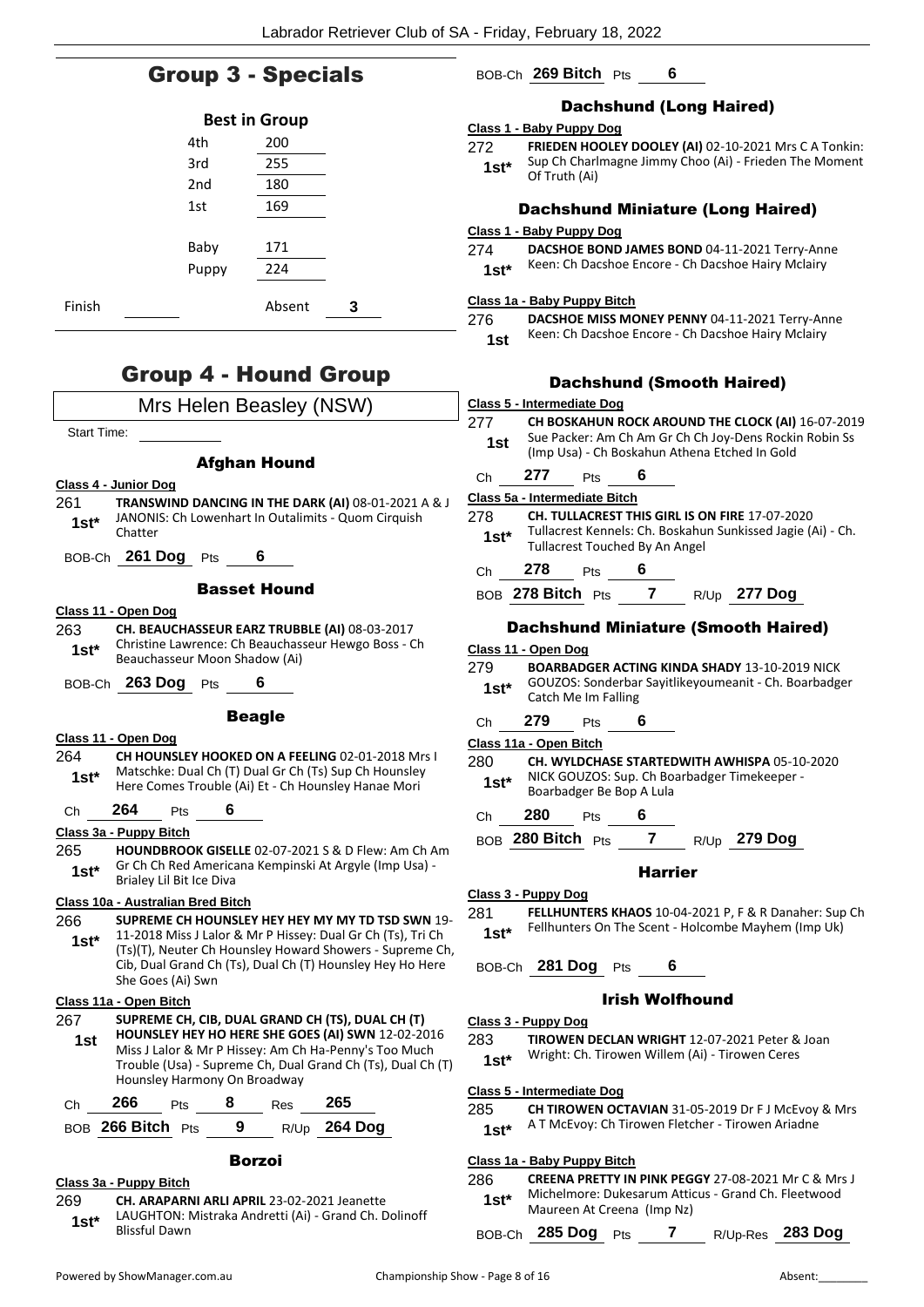## Petit Basset Griffon Vendeen

#### **Class 4 - Junior Dog** 289 **CH MISTYPOINT SHARP DRESSED MAN** 11-02-2021 T L Edwards: Uk Ch. Ch Soletrader Buddy Holly (Imp Uk) - Gr Ch **1st**\* Edwards: UK Ch. Ch Soletral<br>Mistypoint Glitz N Glamour BOB-Ch **289 Dog** Pts **6** Rhodesian Ridgeback **Class 1 - Baby Puppy Dog** 290 **KUSHIKA ABOUT TIME** 30-08-2021 Kushika Kennels: Dual Ch (Ts) Ts Grand Ch Kushika Hole In One - Ch Inyetis Miss **1st**\* Cn (15) IS Grand<br>Scandinavia (Ai) **Class 10 - Australian Bred Dog** 292 **CH RIDGERETREAT DONT STOP ME NOW** 29-09-2015 Amanda Oakes: Covaines Roxko Mycupatea - Jaxlic Agusto Zula **1st\* Class 1a - Baby Puppy Bitch** 293 **KUSHIKA NORTHERN LIGHTS** 30-08-2021 Kushika Kennels: Dual Ch (Ts) Ts Grand Ch Kushika Hole In One - Ch Inyetis Miss Scandinavia (Ai) Absent BOB-Ch **292 Dog** Pts **6**

#### Saluki

#### **Class 11a - Open Bitch**

- 296 **CH PADTHEWAY CARMEN JC** 02-11-2018 J Maudlen,H Spence,N Strathdee: Am Ch, Can. Gch Ex. Sup Ch **1st\***
- Windstorm Padtheway Vagabond (Can)Jc Ch Padtheway Raise Your Glass
- BOB-Ch **296 Bitch** Pts **6**

#### **Whippet**

#### **Class 11 - Open Dog**

300 **AARAK A STAR IS BORN** 20-08-2019 Mr P Thompson: Ch 1st Karnabay Jimmy Choo - Ch Aarak Bed Of Roses

#### Ch **300** Pts **6**

#### **Class 3a - Puppy Bitch**

306 **BENBRIDGE TUMANAKO** 24-03-2021 H. Gaskell and C. Lang: Ch Benbridge Lipstk On Yr Collar - Ch Benbridge **1st**\* Lang: Un Benbridge<br>Citadel Of Dreams

#### **Class 5a - Intermediate Bitch**

- 308 **AARAK WITH LOVE FROM PAMPARD** 20-08-2019 Mr P
- Thompson: Ch Karnabay Jimmy Choo Ch Aarak Bed Of Roses **1st\***

#### **Class 11a - Open Bitch**

312 **GRAND CH WYLDCHASE WHITE DIAMOND** 18-05-2016 Mrs S Blackwell: Ch Beauroi Diamond Masquerade - Sup Ch **1st** • Biackwell: Ch Beaurol Dial<br>Wyldchase West Side Story

|         | - 312           |   |      | 308  |
|---------|-----------------|---|------|------|
| $- - -$ | $242 \times 11$ | n | $ -$ | 200E |

| BOB 312 Bitch Pts |  | $R/Up$ 308 Bitch |
|-------------------|--|------------------|
|                   |  |                  |

## Group 4 - Specials

|        |       | <b>Best in Group</b> |   |  |
|--------|-------|----------------------|---|--|
|        | 4th   | 292                  |   |  |
|        | 3rd   | 289                  |   |  |
|        | 2nd   | 285                  |   |  |
|        | 1st   | 280                  |   |  |
|        |       |                      |   |  |
|        | Baby  | 290                  |   |  |
|        | Puppy | 283                  |   |  |
|        |       |                      |   |  |
| Finish |       | Absent               | 1 |  |

## Group 5 - Working Dog Group

Start Time:

#### Australian Cattle Dog

#### **Class 1 - Baby Puppy Dog**

- 313 **CLOVERDOWNS NO MERCY GIVEN AT LANDMASTER** 27- 08-2021 RB & CJ Redhead: Aust Ch Landmaster Show No
	- **1st**\* U8-2021 RB & CJ Rednead: Aust Ch Lan<br>Mercy Cloverdowns Forbidden Kisses

#### **Class 10 - Australian Bred Dog**

314 **AUST CH LANDMASTER SHOW NO MERCY** 12-11-2018 RB & CJ Redhead: Ch Landmaster Edgeofreality - Ch **1st**\* & CJ Redhead: Ch Landm<br>Cloverdowns Delta Blues

BOB-Ch **314 Dog** Pts **6**

#### Australian Kelpie

#### **Class 1 - Baby Puppy Dog**

- 315 **SOUTHSPIRIT EDGE OF REALITY** 08-10-2021 Miriam
- Schiller: Ch Tegoura Don't Funk With My Heart Grand Ch **1st** Schiller: Ch Tegoura Dor<br>Kalan Southern Skye Ht

#### **Class 10 - Australian Bred Dog**

- 316 **AUSTRALIAN GRAND CH KALAN SPIRIT IN THE SKY PT** 03- 08-2018 Miriam Schiller: Ch Kalan Light The Sky - Kalan Sky Satellite **1st\***
- Ch **316** Pts **6**

#### **Class 5a - Intermediate Bitch**

- 317 **CH SOUTHSPIRIT BRILLIANT BROOK (AI)** 06-06-2020
- Miriam Schiller: International Multi Ch Dutch Dynamite Datildo Darwin (Nld) - Grand Ch Kalan Southern Skye Ht **1st\***

#### Ch **317** Pts **6**

BOB **316 Dog** Pts **7** R/Up **317 Bitch**

#### Australian Shepherd

#### **Class 5 - Intermediate Dog**

| -320   | <b>PARKEYRE CUE THE LIGHTS 18-08-2020 Miss B Parker &amp;</b> |
|--------|---------------------------------------------------------------|
| Absent | Mrs Ella Ward: Eyreabella Center Stage Parkeyre Reign Of      |
|        | Grace                                                         |

#### **Class 10 - Australian Bred Dog**

321 **GRD CH SILVAGHOST CAKE BY THE OCEAN (AI)** 02-12-2017 **If Harmony** 

| $1st^*$ | Silvagnost Knis: Am Grd Ch: Sirius Copper Still Of Harm |
|---------|---------------------------------------------------------|
|         | Hill (Usa) - Ch: Aolani's Maisilva Bullet (Imp Usa)     |

#### **Class 11 - Open Dog**

| 322 | CH UKULUNGA BLACK MAGIC (IMP NZL) 26-02-2016 MRS        |
|-----|---------------------------------------------------------|
| 2nd | V Spangler: Am Ch Nz Grd Ch Wyndcrest Tenacity! (Usa) - |
|     | Ch Ukulunga Set The Scene Alight (Imp NzI)              |

323 **AUST GRAND CH. ELLAGANT MOST WANTED** 02-06-2017 S McInerney and A Richardson: Am Gr Ch Ch Copperridge's **1st** McInerney and A Richardson: Am Gr Ch Copperridge s<br>Under Surveillance - Ch Ellagant Great Things To Come Rn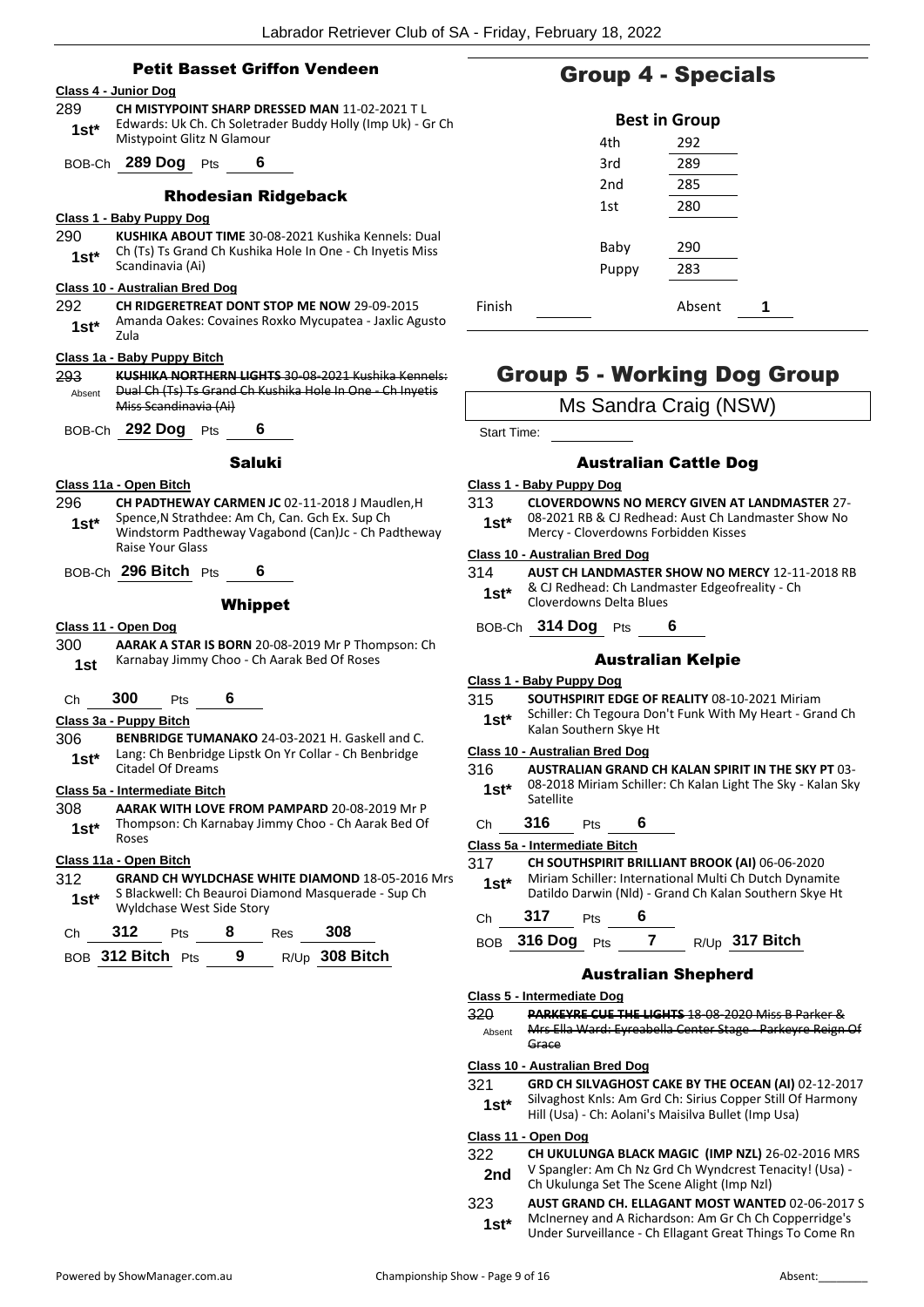|               |                                                                                             |    |                       | Labrador Retriever Club of SA - Friday, February 18, 2022                                                          |         |                                   |                          |                               |     |                                                       |                                                                   |
|---------------|---------------------------------------------------------------------------------------------|----|-----------------------|--------------------------------------------------------------------------------------------------------------------|---------|-----------------------------------|--------------------------|-------------------------------|-----|-------------------------------------------------------|-------------------------------------------------------------------|
| Ch            | 321<br>Pts                                                                                  | 8  | Res                   | 323                                                                                                                | Ch      | 342                               | Pts                      | 6                             |     |                                                       |                                                                   |
|               | Class 1a - Baby Puppy Bitch                                                                 |    |                       |                                                                                                                    |         | BOB 337 Dog Pts                   |                          | 10                            |     | R/Up 334 Dog                                          |                                                                   |
| 324<br>Absent |                                                                                             |    |                       | VONCRONAN SEND NOODS 15-09-2021 Mrs K Tilley & Miss<br>T Sunman: Aust Ch. Cuebiyar Upping The Ante (Ai) -          |         |                                   |                          | <b>Briard</b>                 |     |                                                       |                                                                   |
|               | Voncronan Blue Me Away                                                                      |    |                       |                                                                                                                    |         | Class 10 - Australian Bred Dog    |                          |                               |     |                                                       |                                                                   |
|               | Class 3a - Puppy Bitch                                                                      |    |                       |                                                                                                                    | 345     |                                   |                          |                               |     | CH. NARBRISSE MIRACLE MAN PT. 02-01-2016 Ms E         |                                                                   |
| 325           | GYPSYLINC SOME LIKE IT SPICY 21-07-2021 MRS V                                               |    |                       |                                                                                                                    | $1st*$  |                                   |                          |                               |     |                                                       | Bennett: Ch Cacharel Homme De Mes Reves - Aust Gr Ch              |
| $1st*$        | Memphis                                                                                     |    |                       | Spangler: Ch Ukulunga There You Go (Imp Nz) - Senturian                                                            |         | 345                               | Pts                      | 6                             |     | J'aint She A Dream Moravia Campanella (Imp Cze)       |                                                                   |
|               | Class 4a - Junior Bitch                                                                     |    |                       |                                                                                                                    | Ch      |                                   |                          |                               |     |                                                       |                                                                   |
| 326           |                                                                                             |    |                       | VONCRONAN CAN YOU LOVE ME NOW 24-11-2020 Mrs K                                                                     |         | Class 5a - Intermediate Bitch     |                          |                               |     |                                                       |                                                                   |
| Absent        |                                                                                             |    |                       | Tilley & Miss T Sunman: Ellagant Its A Rich Mans World -                                                           | 346     |                                   |                          |                               |     | <b>CH. CACHAREL RENDEZVOUS NOIRE 19-06-2020 Ms E</b>  | Bennett: Aus Ch O'neills De La Manoliere (Imp Fr) - Aus Ch        |
|               | Voncronan Queen Bea                                                                         |    |                       |                                                                                                                    | $1st^*$ |                                   |                          | Cacharel Now See This, Jc Hit |     |                                                       |                                                                   |
| 327           |                                                                                             |    |                       | <b>ELLAGANT ROCKIN YOUR WORLD AT INDDARA 28-01-2021</b><br>Sarah McInerney: Am. Gr Ch. Sup Ch. Copperridge's Under |         | 346                               | Pts                      | 6                             |     |                                                       |                                                                   |
| $1st*$        |                                                                                             |    |                       | Surveillance (Imp Usa) - Ch Inddara Rockin Graceland                                                               | Ch      |                                   |                          |                               |     |                                                       |                                                                   |
| Ch            | 327<br>Pts                                                                                  | 7  | <b>Res</b>            | 325                                                                                                                |         | BOB 345 Dog Pts                   |                          | $\mathbf{7}$                  |     | R/Up 346 Bitch                                        |                                                                   |
|               |                                                                                             |    |                       |                                                                                                                    |         |                                   |                          | <b>Collie (Rough)</b>         |     |                                                       |                                                                   |
|               | BOB 321 Dog Pts                                                                             | 10 |                       | R/Up 327 Bitch                                                                                                     |         | Class 1 - Baby Puppy Dog          |                          |                               |     |                                                       |                                                                   |
|               |                                                                                             |    | <b>Bearded Collie</b> |                                                                                                                    | 347     |                                   |                          |                               |     |                                                       | <b>COLLIESTON QUINTESSENTIAL 01-10-2021 J S C BROWN:</b>          |
|               | Class 5a - Intermediate Bitch                                                               |    |                       |                                                                                                                    |         |                                   |                          |                               |     |                                                       | Ch. Breagha Majesticroyale - Ro Ch. Collieston Rhythm And         |
| 329           |                                                                                             |    |                       | CH EDINGLEN TO ME YOU ARE PERFECT(AI) 08-05-2020                                                                   | $1st*$  |                                   |                          |                               |     | Rhyme Cdx Tk.N Ad Jd Gd Sd Spd Fs.I Htm.A             |                                                                   |
|               |                                                                                             |    |                       | Mrs T McClelland & Mrs M Lincoln: Ch Bonibraes Especially                                                          |         | Class 10 - Australian Bred Dog    |                          |                               |     |                                                       |                                                                   |
| $1st*$        | For You - Sup Ch Edinglen Pretty Woman (Ai)                                                 |    |                       |                                                                                                                    | 348     |                                   |                          |                               |     |                                                       | CH. TASGALL BLAZE OF GLORY 24-07-2018 M & J & D Ryan:             |
|               | BOB-Ch 329 Bitch Pts                                                                        |    | 6                     |                                                                                                                    | 1st     |                                   |                          |                               |     | Aust. Gr. Ch. Derloch Pleasure Seeker - Aust. Gr. Ch. |                                                                   |
|               |                                                                                             |    |                       |                                                                                                                    |         |                                   | Cathgarry Splash Of Silk |                               |     |                                                       |                                                                   |
|               | <b>Belgian Shepherd Dog (Laekenois)</b>                                                     |    |                       |                                                                                                                    | 349     |                                   |                          |                               |     | CH.YAXEKA INTERNATIONAL VELVET 21-04-2017 MR &        |                                                                   |
|               | Class 3a - Puppy Bitch                                                                      |    |                       |                                                                                                                    | 2nd     |                                   |                          |                               |     | (Imp Uk) - Ch Brooklynson Gladys Nite (Imp Uk)        | MRS S & M ALMOND: Uk Ch Ch Brooklynson Bruce Willis               |
| 330           |                                                                                             |    |                       | <b>ENTRUST AMPLE AMMUNITION 01-06-2021 Entrust</b>                                                                 |         |                                   |                          |                               |     |                                                       |                                                                   |
| $1st^*$       |                                                                                             |    |                       | Kennels: Ch. Vanrusselhof Diamond Uncut - Ch. Qoraline                                                             | 350     | Class 11 - Open Dog               |                          |                               |     |                                                       | <b>AUST. GR. CH. TASGALL SON OF A RICH MAN 11-03-2015</b>         |
|               | Lethe D'eroudur Jc (Imp Bel)                                                                |    |                       |                                                                                                                    | $1st^*$ |                                   |                          |                               |     | M & J & D Ryan: Ch Cathkin Im A Rich Man - Aust Ch    |                                                                   |
|               | BOB-Ch 330 Bitch Pts                                                                        |    |                       |                                                                                                                    |         |                                   | Cathgarry Splash Of Silk |                               |     |                                                       |                                                                   |
|               |                                                                                             |    |                       |                                                                                                                    | 351     |                                   |                          |                               |     |                                                       | <b>BREAGHA MAJESTIC ROYALE 20-07-2017 Wendy Vidugiris:</b>        |
|               |                                                                                             |    | <b>Border Collie</b>  |                                                                                                                    | 2nd     |                                   |                          |                               |     | Steadwyn None More Majestic - Overland Likely Story   |                                                                   |
|               | Class 1 - Baby Puppy Dog                                                                    |    |                       |                                                                                                                    |         |                                   |                          |                               |     |                                                       |                                                                   |
| 331           |                                                                                             |    |                       | WYNNLAKE WITHOUT A STOUT (AI) 27-09-2021 A and D                                                                   | Сh      | 350                               | Pts                      | 9                             | Res | 348                                                   |                                                                   |
|               | Absent Hasler and C Thompson: Everybody's Darling Vom<br>Windecker Land - Wynnlake Macy May |    |                       |                                                                                                                    |         | Class 4a - Junior Bitch           |                          |                               |     |                                                       |                                                                   |
|               |                                                                                             |    |                       |                                                                                                                    | 352     |                                   |                          |                               |     |                                                       | <b>ELLERRAN LIFE OFTHE PARTI 29-12-2020 Mrs M Almond:</b>         |
|               | Class 3 - Puppy Dog                                                                         |    |                       | NAHROF TRI IT WITH ICE 25-06-2021 Ann-Marie Jolley: Ch.                                                            | $1st^*$ | Distinction                       |                          |                               |     | Ch. Ellerran Azure High Lights - Ellerran Aura High   |                                                                   |
| 332           | Nahrof The Book Thief - Nahrof Break Free                                                   |    |                       |                                                                                                                    |         |                                   |                          |                               |     |                                                       |                                                                   |
| $1st*$        |                                                                                             |    |                       |                                                                                                                    |         | Class 10a - Australian Bred Bitch |                          |                               |     |                                                       |                                                                   |
|               | Class 4 - Junior Dog                                                                        |    |                       |                                                                                                                    | 353     |                                   |                          |                               |     |                                                       | CH.TASGALL SKYES THE LIMIT 24-07-2018 M & J & D Ryan:             |
| 333           |                                                                                             |    |                       | NOBLESTARZZ LIFE OF THE MARDI (AI) 25-09-2020 Miss L                                                               | $1st^*$ |                                   |                          | Ch.Cathgarry Splash Of Silk   |     | Aust. Gr. Ch. Derloch Pleasure Seeker - Aust. Gr.     |                                                                   |
| 1st           |                                                                                             |    |                       | Roe, Mr G J Dewing & Dr A. Smith: Borderton Lou Easy An                                                            |         | 353                               |                          |                               |     | 352                                                   |                                                                   |
|               | Ia - Ch Noblestarzz Symphony Oth Wind (Ai)                                                  |    |                       |                                                                                                                    | Ch      |                                   | Pts                      | $\mathbf{7}$                  | Res |                                                       |                                                                   |
|               | Class 5 - Intermediate Dog                                                                  |    |                       |                                                                                                                    |         | BOB 350 Dog Pts                   |                          | 11                            |     | R/Up 353 Bitch                                        |                                                                   |
| 334           | <b>TOOKURRA STAR OF THE SEA 27-05-2020 Miss J</b>                                           |    |                       |                                                                                                                    |         |                                   |                          |                               |     |                                                       |                                                                   |
| $1st^*$       |                                                                                             |    |                       | Blanckenberg: Ch Tookurra Sea Of Dreams - Ch Tehya                                                                 |         |                                   |                          | <b>German Shepherd Dog</b>    |     |                                                       |                                                                   |
|               | Destined To Shine (Ai)                                                                      |    |                       |                                                                                                                    |         | Class 3 - Puppy Dog               |                          |                               |     |                                                       |                                                                   |
|               | Class 11 - Open Dog                                                                         |    |                       |                                                                                                                    | 355     |                                   |                          |                               |     |                                                       | <b>LEBERHINE TIVER 10-07-2021 R &amp; D Evans: *Lenin Von Der</b> |
| 337           |                                                                                             |    |                       | <b>GRAND CH NAHROF ICELANDER 25-07-2014 Mrs KL</b><br>Hansen: Ch Simaro Ice Man (Imp Deu) - Gr Ch Nahrof           | $1st*$  |                                   |                          |                               |     | Grafenburg (Imp Deu) - * Ch Leberhine Umeeko Az       |                                                                   |
| $1st*$        | Etched In Inc Ccd                                                                           |    |                       |                                                                                                                    |         |                                   |                          |                               |     |                                                       |                                                                   |
|               | 337                                                                                         |    |                       | 334                                                                                                                | 357     | Class 1a - Baby Puppy Bitch       |                          |                               |     | DREAMSTAR QUEEN BS COOMA 15-10-2021 SANDRA            |                                                                   |
| Ch            | <b>Pts</b>                                                                                  | 9  | <b>Res</b>            |                                                                                                                    | $1st^*$ |                                   |                          |                               |     |                                                       | PILGRIM: Lenin Von Der Grafenburg (Imp Deu) - Babenberg           |
|               | Class 1a - Baby Puppy Bitch                                                                 |    |                       |                                                                                                                    |         | Queen B                           |                          |                               |     |                                                       |                                                                   |
| 338           |                                                                                             |    |                       | WYNNLAKE KISS THE BRIDE (AI) 03-11-2021 Candice                                                                    |         | BOB-Ch 355 Dog Pts 6              |                          |                               |     |                                                       |                                                                   |
| $1st^*$       |                                                                                             |    |                       | Thompson: Ts Ch Tri Ch (T)(A) Dual Ch (A) Winpara Soul<br>Dragon Cdx Re Ado27 Jdm26 Spdm Gdm Sdm Htm.I Dwdf.S      |         |                                   |                          |                               |     |                                                       |                                                                   |
|               | Et - Ch Wynnlake Makin Dreams (Ai)                                                          |    |                       |                                                                                                                    |         |                                   |                          |                               |     | <b>German Shepherd Dog (Long Stock Coat)</b>          |                                                                   |
|               | Class 4a - Junior Bitch                                                                     |    |                       |                                                                                                                    |         | Class 5a - Intermediate Bitch     |                          |                               |     |                                                       |                                                                   |
| 342           |                                                                                             |    |                       | <b>CALEE WE LIKE TO PARTY 02-05-2021 Mr J Wallwork: Ch</b>                                                         | 358     |                                   |                          |                               |     |                                                       | CH TAURORN CANT FAZE CHELLE 04-01-2020 S PILGRIM &                |
| 1st           |                                                                                             |    |                       | Tookurra Party All Nite - Glen Clova Its All About Me (Imp                                                         | $1st^*$ |                                   |                          |                               |     |                                                       | G WELLMAN: Uk Ch Conbhairean Freddie - Taurorn Take               |
|               | NzI)                                                                                        |    |                       |                                                                                                                    |         | That                              |                          |                               |     |                                                       |                                                                   |

BOB-Ch **358 Bitch** Pts **6**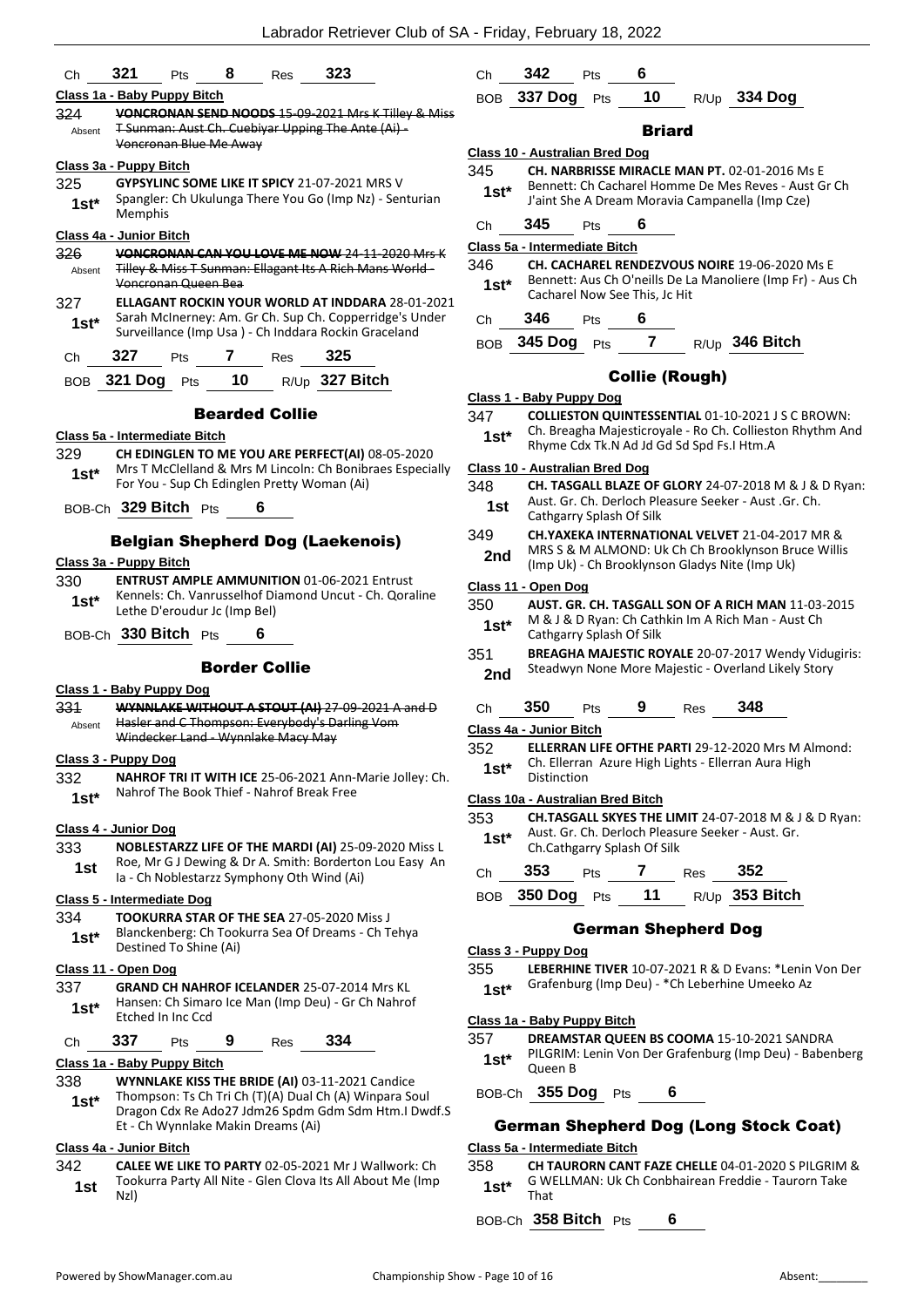|                | <b>Old English Sheepdog</b>                                                                                                                                                                                 | C                |  |  |  |  |  |  |
|----------------|-------------------------------------------------------------------------------------------------------------------------------------------------------------------------------------------------------------|------------------|--|--|--|--|--|--|
|                | Class 11 - Open Dog                                                                                                                                                                                         | Cla              |  |  |  |  |  |  |
| 359<br>$1st*$  | CH WHITEFALL GENTLEMEN NEVER TELL (AI) 17-10-2017<br>38<br>Ms C and Ms A Finlay: Pol Ch, Fci Ch, Dan Ch, Fin Ch, Nld Ch,<br>Ger Ch Niedersachsens's Pride Gentleman (Deu) - Ch Perfu<br><b>Bridal Waltz</b> |                  |  |  |  |  |  |  |
| 360<br>2nd     | <b>GRAND CH HARTWYN PAGEANTS ROYAL ENCORE (AI) 26-</b><br>07-2016 W Hage & PA Hartwell: Ch Hartwyn Royal Pageant<br>Cdx - Ch Hartwyn Royal Kiss Cdx Ra                                                      | <u>Cla</u><br>38 |  |  |  |  |  |  |
| 361<br>$1st*$  | Class 1a - Baby Puppy Bitch<br><b>WHITEHALL WALTZ IN THE WAVES 12-10-2021 Kerry</b><br>Baxter: Zenbaxzi The Lone Ranger - Ch Whitehall<br>Champagne Waltz                                                   | C<br>Е           |  |  |  |  |  |  |
| BOB-Ch         | 359 Dog Pts<br>7<br><b>360 Dog</b><br>R/Up-Res                                                                                                                                                              | <u>Cl:</u>       |  |  |  |  |  |  |
|                | <b>Shetland Sheepdog</b>                                                                                                                                                                                    | 38               |  |  |  |  |  |  |
|                | Class 10 - Australian Bred Dog                                                                                                                                                                              |                  |  |  |  |  |  |  |
| 362<br>2nd     | CH SHELSIAN ROCKY ROAD 30-01-2019   R & C E Spangler:<br>Sup Ch Nigma Cadfael - Lochwind Hill Of Grace                                                                                                      | Е                |  |  |  |  |  |  |
| 363<br>$1st*$  | JAEMIST SOLI DEO GLORIA 28-10-2017 J Rainey: Marruce<br>The Illusionist - Ch Ronashill Sweetheart                                                                                                           |                  |  |  |  |  |  |  |
|                | Class 11 - Open Dog                                                                                                                                                                                         |                  |  |  |  |  |  |  |
| 364<br>1st     | CH SHELSIAN AUSSIE ACCENT 26-10-2017 IR & CE<br>Spangler: Can Ch Zesta Acceleration (Imp Can) - Ch Shelsian<br>Exquisite                                                                                    |                  |  |  |  |  |  |  |
| 366<br>Absent  | AM CH CAN CH BELLAROSE HOLLY BLUFF ACE OF HEARTS<br><b>AM.NA.AM.NAJ (IMP USA)</b> 19 06 2015 Mrs B A<br>Shepherdson: Am Ch Sup Ch Bellarose Holy Bluff Hearts On<br>Fire - Wyndom N Belmark Flair           |                  |  |  |  |  |  |  |
| Сh             | 363<br>364<br>8<br>Res<br>Pts                                                                                                                                                                               |                  |  |  |  |  |  |  |
|                | Class 3a - Puppy Bitch                                                                                                                                                                                      |                  |  |  |  |  |  |  |
| 369<br>$1st*$  | <b>SHELSIAN SOLANO</b> 26-06-2021   R & C E Spangler: Can Ch<br>Zesta Acceleration (Imp Can) - Ch Shelsian Hit Parayd                                                                                       | F                |  |  |  |  |  |  |
| 370<br>$1st*$  | Class 4a - Junior Bitch<br>CH SHELSIAN CLASSIC CUT 07-09-2020 Marlene Standley:<br>Ambermoon Boys Will Be Boys - Shelsian Diamond Dust                                                                      |                  |  |  |  |  |  |  |
|                | Class 11a - Open Bitch                                                                                                                                                                                      |                  |  |  |  |  |  |  |
| 372<br>$1st^*$ | <b>CH SHELSIAN STYLISH ACCENT 26-10-2017 I R &amp; C E</b><br>Spangler: Can Ch Zesta Acceleration (Imp Can) - Ch Shelsian<br>Exquisite                                                                      |                  |  |  |  |  |  |  |
| Сh             | 370<br>372<br>Pts 8<br>Res                                                                                                                                                                                  |                  |  |  |  |  |  |  |
|                | BOB 370 Bitch Pts 11 R/Up 372 Bitch                                                                                                                                                                         | <u>Cl:</u><br>38 |  |  |  |  |  |  |
|                | <b>Welsh Corgi (Cardigan)</b>                                                                                                                                                                               |                  |  |  |  |  |  |  |
|                | Class 5 - Intermediate Dog                                                                                                                                                                                  | <u>Cl:</u>       |  |  |  |  |  |  |
| 375.           | <b>AUST CH AFONWEN SCRUMDIDDLYUMPTIOUS 22-03-2020</b>                                                                                                                                                       | 38               |  |  |  |  |  |  |
| $1st^*$        | Afonwen Kennels & Miss B Mercer: Aust Grand Ch Afonwen<br>Luvs Two Win - Aust Ch Afonwen Run N On Fumes                                                                                                     |                  |  |  |  |  |  |  |
| Ch             | 375<br>6<br><b>Pts</b>                                                                                                                                                                                      | В                |  |  |  |  |  |  |
|                | Class 10a - Australian Bred Bitch                                                                                                                                                                           |                  |  |  |  |  |  |  |
| 378            | <b>AUST GRAND CH AFONWEN UP THE ANTE 05-06-2014</b>                                                                                                                                                         |                  |  |  |  |  |  |  |
| $1st^*$        | Afonwen Kennels: Aust Grand Ch Afonwen Run N On Cold -<br>Aust Ch Afonwen Amore                                                                                                                             | <u>Cl:</u><br>38 |  |  |  |  |  |  |
| Ch             | -- 378<br>Pts 6                                                                                                                                                                                             |                  |  |  |  |  |  |  |
|                | BOB 375 Dog Pts 7 R/Up 378 Bitch                                                                                                                                                                            | Cla              |  |  |  |  |  |  |
|                |                                                                                                                                                                                                             | 38               |  |  |  |  |  |  |
|                | <b>Welsh Corgi (Pembroke)</b><br><b>Class 5 - Intermediate Dog</b>                                                                                                                                          |                  |  |  |  |  |  |  |

## Ch **381** Pts **6**

### **Class 1a - Baby Puppy Bitch**

383 **MISS CLEO** 17-10-2021 Quyen Nguyen: Raintrees Jp Le Nozze Di Figaro - Pemvale Secret Rendezvous **1st\***

### **Class 3a - Puppy Bitch**

| 384    | HARRISBAY LA BOHEME 11-07-2021 Mrs K Flynn and Mrs J      |
|--------|-----------------------------------------------------------|
| $1st*$ | Robinson: Am Gr Ch & Jap Ch & Ch Raintrees Jp Le Nozze Di |
|        | Figaro (Imp Jp) - Harrisway Rubys Pick                    |
|        |                                                           |

- Ch **384** Pts **6**
- BOB **381 Dog** Pts **7** R/Up **384 Bitch**

### White Swiss Shepherd Dog

#### **Class 5 - Intermediate Dog**

385 **ENGELSHEP RAZA** 01-04-2019 Mr F Andari & Mr J Coleman & Miss S Mertineit: Engelshep Makarios (Ai) - Ch Eisund Seize The Dream Absent

BOB-Ch Pts

## Group 5 - Specials

|        | <b>Best in Group</b> |        |   |  |
|--------|----------------------|--------|---|--|
|        | 4th                  | 381    |   |  |
|        | 3rd                  | 370    |   |  |
|        | 2nd                  | 316    |   |  |
|        | 1st                  | 321    |   |  |
|        |                      |        |   |  |
|        | Baby                 | 357    |   |  |
|        | Puppy                | 369    |   |  |
| Finish |                      | Absent | 6 |  |

## Group 6 - Utility Group

## Mrs Patricia Cutler (NSW)

Start Time:

## Akita

#### **Class 10a - Australian Bred Bitch**

- 386 **SAVHARA A SOUL CONNECTION AT ISHIN** 26-09-2020
- Bianca Rogers: Am Ch Aus Ch Mojo'S I'M On Fire Aus Ch **1st**\* Blanca Rogers: A<br>Ishin Black Betty

#### **Class 11a - Open Bitch**

387 **CH ISHIN BLACK BETTY** 27-02-2018 Bianca Rogers: Ch Ishin 1st\* Storm Front - Ishin Xanthe

## BOB-Ch **387 Bitch** Pts **7** R/Up-Res **386 Bitch**

### Alaskan Malamute

#### **Class 3 - Puppy Dog**

- 388 **MAIITSHO A WISE BEAR ONCE SAID** 30-07-2021 Miss M
- Nelson: Ch Southrnwolf Wild Thing Ch Maiitsho Queen **1st**\* Nelson:<br>Senyah

#### **Class 4 - Junior Dog**

#### 389 **AUST CH WHITEWARRIOR ICE FALLS LANDING** 16-12-2020

Mrs J Heard & Mr B White: Ch.Whitewarrior Red Klouds **1st** Mrs J Heard & Mr B white: Ch. whitewarrior I<br>War (Ai) - Whitewarrior Blue Ice Standing(Ai)

381 **HARRISBAY SUNSET SKY** 19-06-2020 Quyen Nguyen: Ch. 1st\* Raintrees Jp One And All (Imp Jpn) - Harrisbay Rubys Pick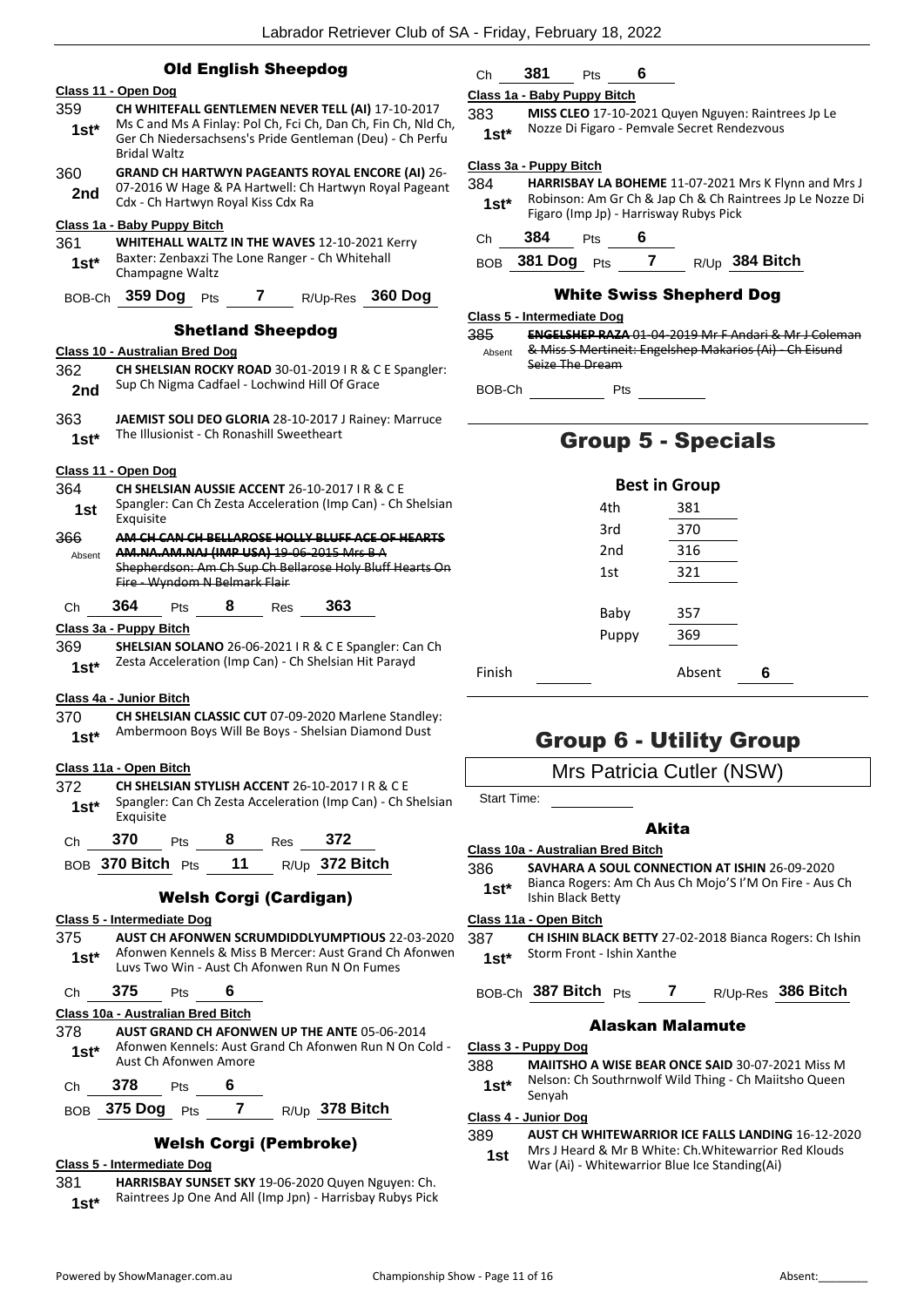|                         |            |                                   |    |                                      | Labrador Retriever Club of SA -                                                                                                                                             |                  |
|-------------------------|------------|-----------------------------------|----|--------------------------------------|-----------------------------------------------------------------------------------------------------------------------------------------------------------------------------|------------------|
| Ch                      | 388        | Pts                               | 7  | Res                                  | 389                                                                                                                                                                         | С                |
| Class 3a - Puppy Bitch  |            |                                   |    |                                      |                                                                                                                                                                             | Cla              |
| 390<br>1st              | Senyah     |                                   |    |                                      | MAIITSHO A MONSTROUS WOLF 30-07-2021 Mr B<br>Herriott: Ch Southrnwolf Wild Thing - Ch Maiitsho Queen                                                                        | 40<br>J          |
|                         |            | Class 10a - Australian Bred Bitch |    |                                      |                                                                                                                                                                             |                  |
| 391<br>1st              | Queen      |                                   |    |                                      | CH MAIITSHO QUEEN SENYAH 01-05-2016 D Brown & T<br>Haynes: Ch Maiitsho Lika Survivor - Ch Southrnwolf Wildice                                                               | С<br>В           |
| Class 11a - Open Bitch  |            |                                   |    |                                      |                                                                                                                                                                             |                  |
| 392<br>$1st^*$          |            |                                   |    |                                      | CH. C.I.B. NILTARAN SHYYN ON SOPHIA 19-05-2016<br>Niltaran Kennels: Am. Ch. Ch Adair'n'hug Technically<br>Advanced (Imp Usa) - Aust. Ch. Niltaran Karuzr Shiiva (Ai)        | <u>Cla</u><br>40 |
| Ch                      | 392        | Pts                               | 8  | Res                                  | 390                                                                                                                                                                         |                  |
|                         |            | BOB 392 Bitch Pts                 | 10 |                                      | R/Up 388 Dog                                                                                                                                                                | С                |
|                         |            |                                   |    |                                      |                                                                                                                                                                             | Cla<br>40        |
|                         |            |                                   |    | <b>Bernese Mountain Dog</b>          |                                                                                                                                                                             |                  |
|                         |            | Class 1 - Baby Puppy Dog          |    |                                      |                                                                                                                                                                             |                  |
| 393<br>1st $*$          |            |                                   |    | Berni Red Star Magic Glade (Imp Usa) | MALICLOY JUST A GIGOLO 24-08-2021 Benjamin & Holly<br>Taylor: Ltu Uch. Md. Gr Ch. Rkf Ch. Rus Ch. Po Prostu<br>Courvoiser Z Deikowej Doliny (Imp Pol) - Ch. C.I.B. Algrand  | <u>Cla</u><br>40 |
| Class 11 - Open Dog     |            |                                   |    |                                      |                                                                                                                                                                             |                  |
| 394<br>1st $*$          |            |                                   |    |                                      | LTU UCH. MD. GR CH. RKF. CH. RUS CH. PO PROSTU<br>COURVOISER Z DEIKOWEJ DOLINY (IMP POL) 02-01-2016<br>Benjamin & Holly Taylor: Pol.Ch.Rus.Ch.Lith.Ch. Star In              | 40               |
|                         |            |                                   |    |                                      | Coming Z Deikowej Doliny (Pol) - Loca Malenstwa                                                                                                                             | Cla              |
| Ch                      | 394        | Pts                               | 6  |                                      |                                                                                                                                                                             | 40               |
|                         |            | Class 1a - Baby Puppy Bitch       |    |                                      |                                                                                                                                                                             |                  |
| 395<br>Absent           |            |                                   |    | Berni Red Star Magic Glade (Imp Usa) | MALICLOY JEWEL IN THE CROWN 24 08 2021 Benjamin &<br>Holly Taylor: Ltu Uch.Md.Gr Ch.Rkf.Ch.Rus.Ch. Po Prostu<br>Courvoiser Z Deikowej Doliny (Imp Pol) - Ch. C.I.B. Algrand | Cla<br>40        |
| 396<br>2nd              |            | <b>Alpenhund Daisy</b>            |    |                                      | ALPENHUND DUCHESS DELILAH (AI) 23-08-2021 Mrs<br>Noeleen Clark: Ch. Dale Gudbrand's Lord Av Norge Guch -                                                                    | C                |
| 397<br>1st              | Pocahontas |                                   |    |                                      | <b>HOWZEBERN ELVIRA DARK MISTRESS 19-10-2021 T &amp; K</b><br>Howlett: Howzebern Hot And Raunchy - Howzebern                                                                | B                |
| Class 4a - Junior Bitch |            |                                   |    |                                      |                                                                                                                                                                             | Cla              |
| 398                     |            |                                   |    |                                      | VEVEY AFTER THE RAIN 04-02-2021 Lindsay Thomson:                                                                                                                            | 41               |

Guinness Riomadea Grande Imp Usa - Vevey Truly Madly 1st<sup>\*</sup> Deeply

Ch **398** Pts **6**

BOB **394 Dog** Pts **7** R/Up **398 Bitch**

#### Boxer

#### **Class 11 - Open Dog**

399 **GRAND CH PHOENIX THRILL SEEKER** 04-10-2016 Miss D Smith & Mrs M Carter: Cib Supreme Ch Ronin Digital Lock (Ai) (Imp Nz) Cdx - Gr Ch Phoenix Simply Irresistable **1st\***

BOB-Ch **399 Dog** Pts **6**

#### **Bullmastiff**

#### **Class 3 - Puppy Dog**

400 **ALYMAN NO DRAMA (AI)** 15-04-2021 A&M Ongley: Nz Ch Ch Copperfield Capt Taunton Of Graecia ( Imp Uk ) - Alyman **1st**\* Ch Copperfield Capt<br>Drama Princess (Ai)

#### **Class 4 - Junior Dog**

401 **ALYMAN RED IS THE NEW FAWN (AI)** 26-09-2020 Rebecca Kuss: Gr Ch Kangala Ziggy - Alyman Chip Off The Old Block (Ai) Absent

## Ch **400** Pts **6** Res

### **Class 3a - Puppy Bitch**

402 **CH GAMEGUARD KISS THIS** 26-02-2021 Mr G Sparham & Miss B Turner & Mrs J Giersch: Ch Gameguard Power Of One (Ai) - Ch Gameguard Fade To Black (Ai) Td Absent

h Pts

OB **400 Dog** Pts 6 R/Up

### Dobermann

#### **Class 11 - Open Dog**

403 **SUP CH IKONS SENSATIONAL BY DESIGN (IMP NZ)** 30-07- 2018 Christine Spry: Ch Ikons Chosen One - Ch Ikons Visual **1st\*** <sup>2018</sup> Chris

## Ch **403** Pts **6**

#### **Class 1a - Baby Puppy Bitch**

- 404 **WALAMARA LECTRIK DREAM** 30-09-2021 Kalora Kennels: Ch Walamara Promise Me Power (Imp Nz) - Ch Walamara
- **1st**\* Ch Walamara Promise M<br>Zero-Secrets Ai (Imp Nz)

#### **Class 3a - Puppy Bitch**

- 405 **CH IKONS STANDING OVATION** 28-02-2021 Christine Spry:
- 1st\* Ikons Final Fantasy Sup Ch Ikons Visual Sensation
- 406 **DOBREGAL GIRLS WANNA HAVE FUN** 29-07-2021 Mrs
- Tanya Schubert: Dobregal Bad Boy (Ai) Dobregal Queen Of **2nd** <sup>Lanya</sup><br>Sheba

### **Class 4a - Junior Bitch**

407 **DOBREGAL BROWN GIRL N THE RING (AI)** 20-01-2021 Mrs Tanya Schubert: Pride Of Russia Major (Imp Rus) - Dobregal **1st 1** <sup>Lanya</sup> Schubert:<br>Oueen Of Sheba

#### **Class 11a - Open Bitch**

| 408<br>1st | <b>AUST CHAMPION WALAMARA ZERO-SECRETS (IMP NZ) 23-</b><br>07-2017 Kalora Kennels: Can Gr Ch Liberator's Glimmer<br>Man (Can) - Aust Sup Ch & Neuter Ch Walamara Lead<br>Designer |            |   |            |     |  |
|------------|-----------------------------------------------------------------------------------------------------------------------------------------------------------------------------------|------------|---|------------|-----|--|
| Ch         | 405                                                                                                                                                                               | <b>Pts</b> | 9 | <b>Res</b> | 408 |  |

BOB **405 Bitch** Pts **10** R/Up **403 Dog**

#### Newfoundland

#### **Class 3 - Puppy Dog**

410 **AMORERUBY BLUE MOON** 08-07-2021 Karin Niessen: Ch Amoreruby Buddha Blue (Ai) - Ch Newfashion Caught On **1st**\* Amoreruby<br>Camera (Ai)

#### **Class 10 - Australian Bred Dog**

- 411 **AUS CH AMBLEBROOK WILL STEAL UR HEART** 06-12-2018
	- A&L Buitenhuis: Ch Amblebrook The Main Event Ch **1st** A<sup>xx</sup>L Buitennuis: Ch Ambiebrook<br>Amblebrook Movin And Groovin

Ch **411** Pts **7** Res **410**

#### **Class 4a - Junior Bitch**

- 413 **NEWFASHION LETS GO GIRL** 25-08-2020 Karin Niessen: Ch. Newfashion Calls The Shots (Ai) - Newfashion Ready Steady **2nd** Wiggle
- 414 **STORYBROOK CAUGHT YA PEAKIN** 14-12-2020 Mr R
- Chapman-Stevens & L Chapman-Stevens: Ch. Amblebrook **1st**\* Chapman-Stevens & L Chapman-Stevens: Ch. Amblebrook Once Upon A Time

#### **Class 11a - Open Bitch**

- 416 **CH. AMBLEBROOK ONCE UPON A TIME** 18-12-2018 Mr A &
- Mrs L Buitenhuis, Mr R & Mrs L Chapman-Stevens: Ch. Amblebrook The Main Event (Ai) - Ch. Amblebrook Ebony And Ivory (Ai) **1st\***

| Ch | - 416                            | <b>Pts</b> | -8 | Res | 414                   |
|----|----------------------------------|------------|----|-----|-----------------------|
|    | BOB 416 Bitch $P_{\text{ts}}$ 10 |            |    |     | R/Up <b>414 Bitch</b> |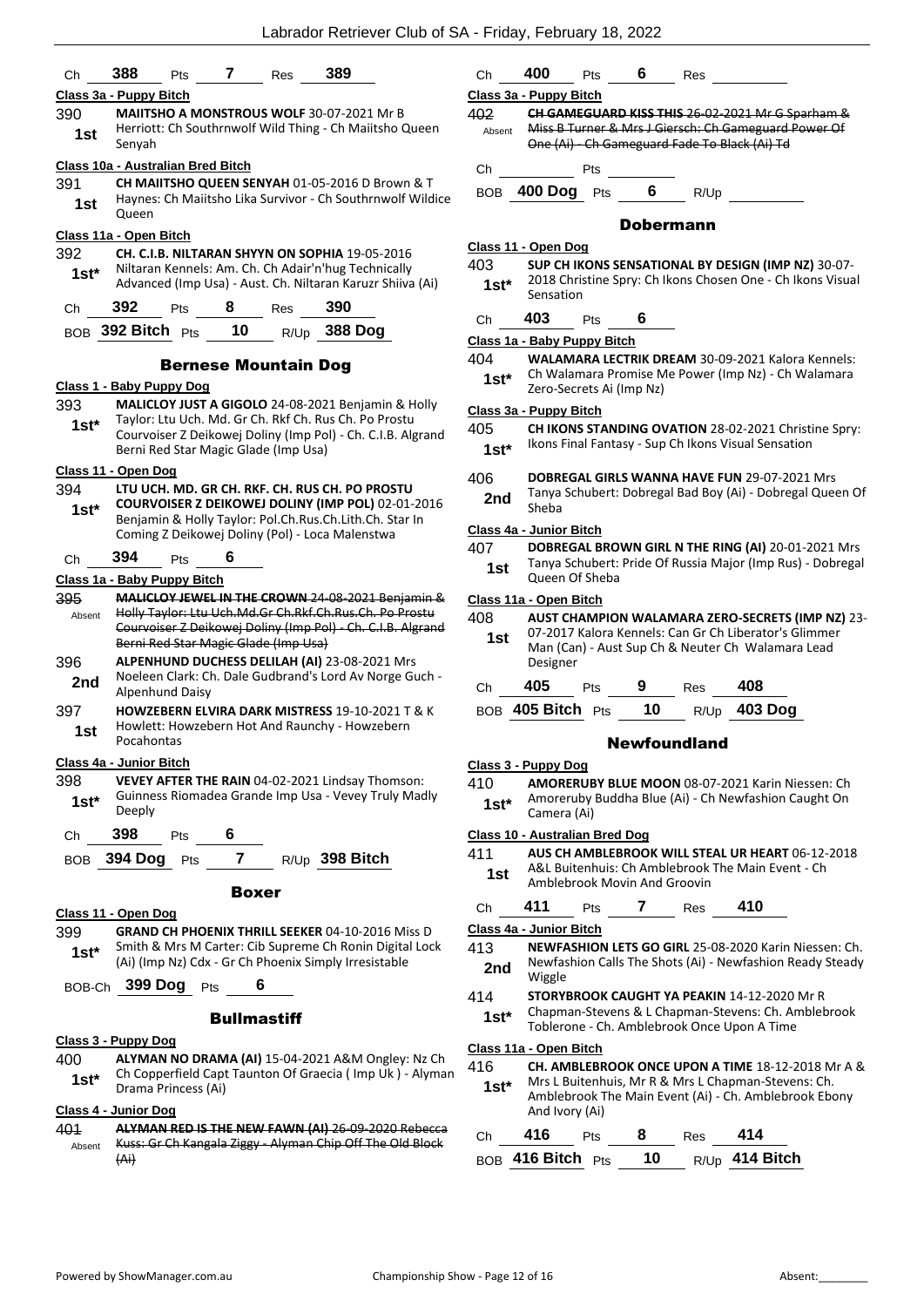#### Rottweiler

#### **Class 3 - Puppy Dog**

418 **ALCHEMY DOC NEESON** 15-05-2021 Kangalcreek & Alchemy Kennels: Rockdalestar Icon - Alchemy China Cat **1st** Alchemy **R**<br>Sunflower

#### **Class 4 - Junior Dog**

- 419 **KANBERCHIC BROLEY EMPERORS JNR (AI)** 18-09-2020 N Medlicott: Ch Kanberchic Emperor Arley Ccd Re Pt - Tri Ch
- 1st\* Medicott: Chi Kanberchic Emperor Arley Ccd Re Pt<br>(T)(Ts) Blakesims Kanyemba Brooklyn (Ai) Rn Hsas **Class 11 - Open Dog**

420 **NOBLESAGA DUKE** 22-10-2016 Mr G Robertson: Ch. Regzimore Blaze Of Glory Ra - Klimkie Amber Storm Ccd Ra **1st**

Ch **419** Pts **8** Res **418**

### **Class 3a - Puppy Bitch**

422 **ALCHEMY RAT PHINK A BOO BOO** 21-06-2021 Alchemy 1st\* Kennels: Rockdalestar Icon (Ai) - Ch Alchemy Rattle Gun

### **Class 4a - Junior Bitch**

423 **KLIMKIE SWEET NALA** 04-02-2021 Miss A O'Grady: Ch. Regzimore Blaze Of Glory Ra - Klimkie Ruby Tuesday **1st**

## **Class 10a - Australian Bred Bitch**

425 **ALCHEMY HEAPS GOOD** 21-06-2021 Alchemy Kennels: 1st Rockdalestar Icon (Ai) - Ch Alchemy Rattle Gun

### **Class 11a - Open Bitch**

426 **JEWELWATCH INGEBORG** 20-07-2016 G HARDING & R PAUNOVIC: Ch Kimbura's Pax At Blackcombe ( Imp Nor ) - **1st** PAUNOVIC: Ch Kimbur<br>Ch. Donna Von Boylan

| Ch | 422 | Pts | Res | 423 |
|----|-----|-----|-----|-----|
|    |     |     |     |     |

| BOB 419 Dog Pts | - 12 | $R/Up$ 422 Bitch |
|-----------------|------|------------------|
|                 |      |                  |

#### Samoyed

## **Class 11a - Open Bitch**

- 428 **GRAND CH. SNOWISPA FIRE IN THE SKY (AI)** 05-08-2017 Mrs D Brown & Miss T Haynes: Ch. Kimchatka Fire On Ice - **1st** IVITS D Brown & MISS T Haynes<br>Snowispa Zensi Skys My Limit
- BOB-Ch **428 Bitch** Pts **6**

## Schnauzer (Miniature)

#### **Class 4a - Junior Bitch**

- 429 **KOOBALIES WHISPER MY NAME** 29-09-2020 Julie Chapman: Arg.Jr Ch Brz Jr Ch Dog-Otho'S My One And Only (Imp Arg) - Ch Forestal Carless Whisper **1st\***
- BOB-Ch **429 Bitch** Pts **6**

## Siberian Husky

#### **Class 10 - Australian Bred Dog**

432 **AUST CH. ARTICPRIDE WINTER SNOW STORM** 12-04-2019 Mr R Connelly: Articpride Marjestic Runner - Aust Ch Taejaan Snowstorm Of Articpride **1st\***

#### **Class 11 - Open Dog**

| 433    |                                                    |                          |  |     | <b>AUST CH. AEUKANMANUVA THEFORCEAWAKENS 21 09</b> |
|--------|----------------------------------------------------|--------------------------|--|-----|----------------------------------------------------|
| Absent | 2017 J&C Aranyos: Ch Aeukanmanuva Thats All Folks- |                          |  |     |                                                    |
|        |                                                    | Aeukanmanuva Love Myself |  |     |                                                    |
|        |                                                    | Pts                      |  | Res |                                                    |

## **Class 10a - Australian Bred Bitch**

435 **SNOWPACKJANA GLITTERINTHEAIR** 02-06-2020 J&C Aranyos: Ch. Aeukanmanuva Theforceawakens - Riversrun Ascending To Glory Absent

## Ch Pts

BOB **432 Dog** Pts **6** R/Up

## St. Bernard

## **Class 11 - Open Dog**

436 **SUPREME CH BEAMZSTAR BEAU ZAM** 10-08-2015 M & J Ross: Grand Ch Courmayeurs Zlatan (Imp Sweden) - Ch Tai Yuan Beamzstar Sassy (Imp New Zealand) Absent

#### Ch Pts

#### **Class 3a - Puppy Bitch**

437 **BEAMZSTAR VERRY ELLEEGANT** 25-06-2021 M &J Ross: 1st\* Supreme Ch Beamzstar Beau Zam - Ch Beamzstar Sia

## Ch **437** Pts **6**

### BOB **437 Bitch** Pts **6** R/Up

### Tibetan Mastiff

#### **Class 11 - Open Dog**

- 438 **GR. CH. BUSHSONG IRONJADE JETT (AI)** 08-07-2015 Greg Green: Iko Iron For Dokhyi Des Lions Du Nam Tso (Fra) - Ch. 1st\* Green: IKO Iron For Doknyl Des<br>Yushuzangao Jade Qin Blossom
	-

## Ch **438** Pts **6**

## **Class 10a - Australian Bred Bitch**

439 **CH. KISSJADE LEONA SHARNA** 25-07-2018 Greg Green: Am Ch Sierras Taco Flavored Kisses At Dawa - Ch Yushuzangao Jade Qin Blossom **1st\***

## Ch **439** Pts **6**

BOB **438 Dog** Pts **7** R/Up **439 Bitch**

## Group 6 - Specials

|        |                 | <b>Best in Group</b> |   |
|--------|-----------------|----------------------|---|
|        | 4th             | 416                  |   |
|        | 3rd             | 428                  |   |
|        | 2 <sub>nd</sub> | 432                  |   |
|        | 1st             | 392                  |   |
|        |                 |                      |   |
|        | Baby            | 404                  |   |
|        | Puppy           | 405                  |   |
| Finish |                 | Absent               | 6 |

## Group 7 - Non-Sporting Group

Ms Edwina Thomas (NSW)

Start Time:

## Boston Terrier

#### **Class 1a - Baby Puppy Bitch**

442 **MERRYJAY BOSTN CANDY MIX** 27-10-2021 R Kemp & S Campain: Ch Merryjay Bostn Candyman - Ch Merryjay **1st**\* Campain: Ch IVI

#### **Class 11a - Open Bitch**

- 443 **CH MERRYJAY BOSTN KANDY CREATION** 13-05-2019 R
	- Kemp & S Campain: Ch Loualli Ghost Rider (Ai) Gr Ch **1st**\* Kemp & 5 Campain: Ch Loual<br>Merryjay Bostn Kandy Kisses

## BOB-Ch **443 Bitch** Pts **6**

## British Bulldog

## **Class 3 - Puppy Dog**

444 **UNFORGETABUL MR BOJANGLES** 15-04-2021 Carol Rosier: Sup Ch Justifyabull Jackpot - Unforgetabul Antz Pantz **1st\***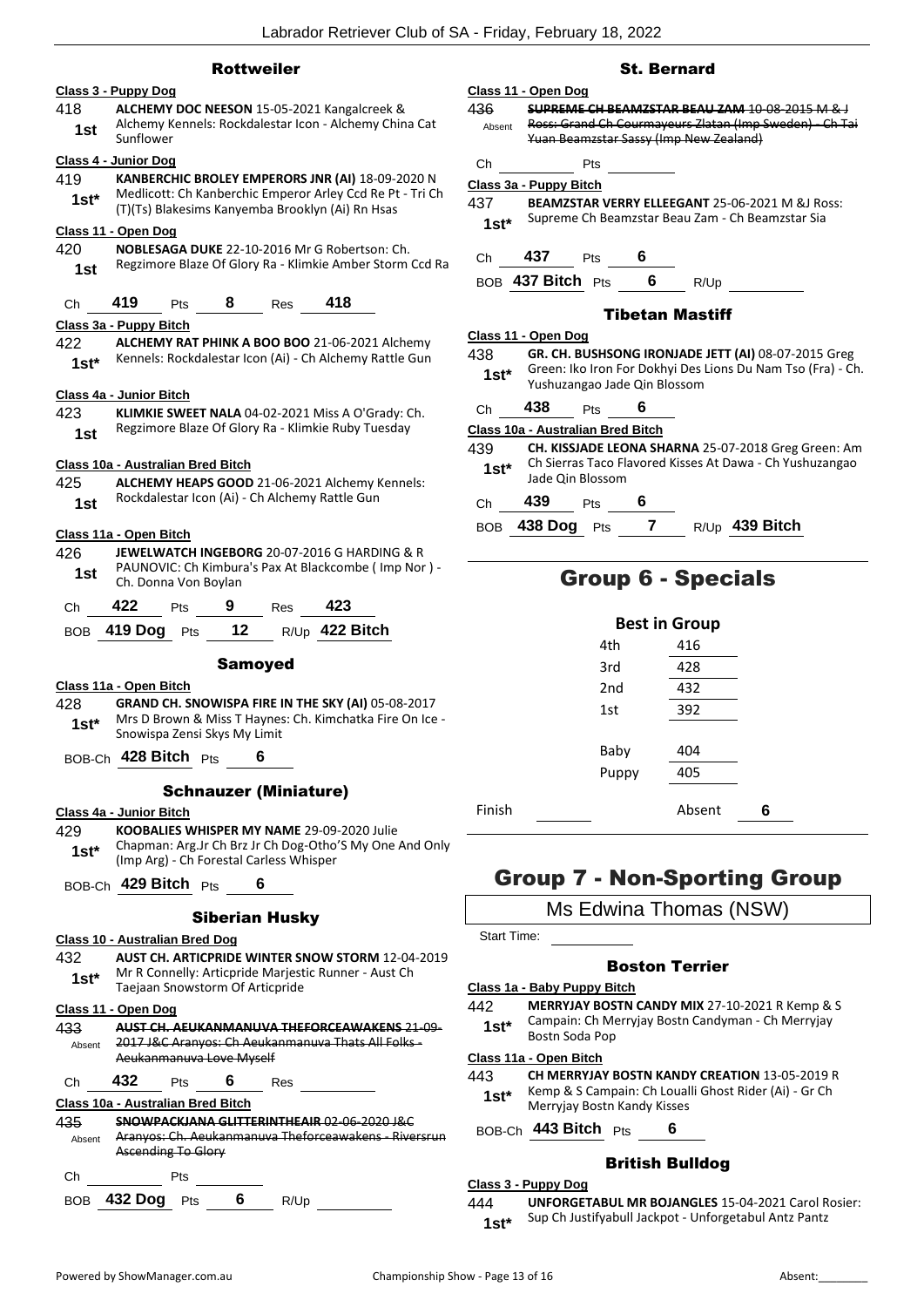#### **Class 10 - Australian Bred Dog**

445 **PRECIOUSBULL STRUT MY STUFF** 02-04-2020 Cherie Terry: Absent Embolden Thunder Struck - Glengarvey Shes Got The Look

#### **Class 11 - Open Dog**

446 **AUST CH BULLYACK BITTER TRUTH** 23-03-2020 Bullyack Kennels: Ch. Justifyabull Boogi Witdahoodi - Ch. Bettabull **1st**\* Kennels: Ch.<br>Candy Crush

#### Ch **446** Pts **7** Res **444**

#### **Class 4a - Junior Bitch**

448 **UNFORGETABUL CRUELLA** 15-04-2021 Bullyack Kennels: 1st\* Sup. Ch. Justifyabull Jackpot - Unforgetabul Antz Pantz

#### **Class 10a - Australian Bred Bitch**

449 **AUST CH BULLYACK BUTTERSCOTCH** 27-01-2021 Bullyack 1st\* Kennels: Ch. Bullyack The Don - Ch. Bettabull Candy Crush

#### **Class 11a - Open Bitch**

450 **PRECIOUSBULL TOUCH EN GO** 02-04-2020 Cherie Terry: Embolden Thunder Struck - Glengarvey Shes Got The Look **1st**

| 449<br><b>Ch</b> | Pts | 8 | <b>Res</b> | 448 |
|------------------|-----|---|------------|-----|
|------------------|-----|---|------------|-----|

| BOB 449 Bitch Pts |  | 10 |  | R/Up 446 Dog |
|-------------------|--|----|--|--------------|
|-------------------|--|----|--|--------------|

### Chow Chow

#### **Class 3 - Puppy Dog**

- 451 **TOUCHOFCHOW KISS MY DARK SIDE (AI)** 04-03-2021 Janette Mouroufas: Baron Gaston Armanjak De Sun Vit
	- (Ukr) Ch. Chowleigh A Touch Of Smooth **1st\***

#### **Class 11 - Open Dog**

452 **SUPREME CH. CHOWLEIGH TOUCH OF CLASS** 07-04-2017 Janette Mouroufas: Ch. Chowleigh Mr Boombastic - **1st**\* Janette Mouroutas: Ch.<br>Chowleigh Bit Of British

Ch **451** Pts **7** Res **452**

#### **Class 3a - Puppy Bitch**

453 **TOUCHOFCHOW CHILLZ N THRILLZ** 29-07-2021 Janette Mouroufas: Supreme Ch. Chowleigh Touch Of Class - Ch. **1st** Mourouras: Supreme Ch. Chowleight<br>Touchofchow Street Of Dreamz (Ai)

Ch **453** Pts **6**

BOB **451 Dog** Pts **8** R/Up **452 Dog**

#### Dalmatian

#### **Class 1 - Baby Puppy Dog**

- 454 **PACEAWAY WHAT LIES AHEAD** 06-09-2021 C
- FRANCESCHINI & A JANONIS: Ch Paceaway Zendetta(Ai) **1st**\* **Ch Paceaway Eye Candy**<br>Ch Paceaway Eye Candy

#### **Class 3 - Puppy Dog**

455 **CH WHYTEWOOD GEORGE GENTLY** 23-03-2021 Ms K A Harvey: Ch. Instride The One And Only - Ch. Kandyspot Kasandrah **1st\***

#### **Class 11 - Open Dog**

456 **GRAND CH IBADAN CROWNED PRINCE OF CRIME(AI)** 31- 10-2016 A & J JANONIS & L EDMONDS: Multi Bis/Biss Am Ch. Arg Gr Ch. Uru Ch. Aust Supreme Ch Paceaway At Rosemount - Ch Ibadan It Aint Personal **1st\***

#### Ch **456** Pts **7** Res **455**

#### **Class 5a - Intermediate Bitch**

- 457 **CH INSTRIDE WHEN DREAMS COME TRUE (AI)** 28-07-2020 Ms K A Harvey: Ch. Instride Awsum Speed - Ch. Instride **1st**\* Mis K A Harvey: Cr
- Ch **457** Pts **6**
- BOB **456 Dog** Pts **8** R/Up **457 Bitch**

## French Bulldog

#### **Class 1 - Baby Puppy Dog**

- 458 **BEAUTAUREAU BLACK OR WHITE** 22-10-2021 Fiona Kearney: Highapollo Dark Side Of Le Moon - Ch.
	- **1st**\* Kearney: Highapollo Dark Side<br>Beautaureau Dans Le Dragon

#### **Class 3 - Puppy Dog**

- 459 **MATGO LOUIS VUITTON** 18-07-2021 Michael Francis &
	- Barbara Florance Loades: Grand Ch Tricibwthyn. Gilbert **1st** Barbara Florance Loa

#### **Class 4 - Junior Dog**

460 **PRECIOUSBULL JE SUIS CELUI** 30-03-2021 Cherie Terry: Ch Beautaureau Toujours Le Joker (Ai) - Ch Westobri Potins Chaud Absent

461 **MAMBILOU BULLY FOR YOU** 06-11-2020 Jayne Giersch: Gold-Sierra Kimp ( Imp Hun) - Mambilou Ma Choupinette (Idd Poland) Absent

#### **Class 10 - Australian Bred Dog**

462 **MATGO TWELVE GAGE** 18-07-2021 Michael Francis & Barbara florance loades: Grand Ch Tricibwthyn. Gilbert - Ch **1st**\* Barbara florance is<br>Matgo Little Fleur

#### **Class 11 - Open Dog**

463 **AUST CH VONASCHE PRINCE OF DARKNESS** 28-12-2018 Jayne Giersch: Vonasche The Dark Prince - Ch Orrinshir Cest La Vie Absent

#### 464 **GRAND CHAMPION MAMBILOU LA GUEULEDELOUP (IID**

- **POL)** 28-01-2019 Mambilou Kennels: Pkr Ix 79281 Blk Ch Bul Ch Md Jr Ch Mda Ch Bul Gr Ch Sansa Radahan Coloss (Import Poland) **1st**
- Ch **462** Pts **8** Res **464**

#### **Class 3a - Puppy Bitch**

- 465 **PRECIOUSBULL REGARDE MOI** 30-03-2021 Cherie Terry: Ch Absent Beautaureau Toujours Le Joker - Ch Westobri Potins Chaud
- 466 **HIGHAPOLLO ETHEREAL DREAM** 22-03-2021 Fiona
- Kearney: Ch.Beautaureau Tout Sur Moi Joker Face's Crispy **1st**\* Kearney: Ch. Beau<br>Crunch (Imp Den)
- 467 **MOONGLADE LADY IN RED** 01-06-2021 Georgie Ray: Gold-Absent Sierra Mariachie - Moonglade Konfidential Kiss

#### 468 **MAMBILOU MIDNIGHT ECLIPSE** 29-07-2021 Jayne Giersch: Absent Mambilou Phoenixrising (Iid Poland) - Mambilou Ms Harper

#### **Class 4a - Junior Bitch**

- 469 **CAUZINHAVOC HOOKED ON SCOTCH** 13-05-2021 F Millar,
- Y Draper, D&L Smith: Cauzinhavoc Just Do It Cauzinhavoc **1st 1** *Bring It On*

#### **Class 10a - Australian Bred Bitch**

- 470 **CH MAMBILOU SHE LOVES TO PARTY** 23-11-2020 R King:
	- Abiaan Maverick Boy (Ai) Mambilou Have A Little Faith **1st\***

#### **Class 11a - Open Bitch**

| 471 | <b>CH MATGO LITTLE FLEUR 14-03-2016 Michael Francis &amp;</b> |
|-----|---------------------------------------------------------------|
| 1st | Barbara Florance Loades: Oldworld Bitter Sweet -              |
|     | <b>Bullecourt Faith</b>                                       |

| Ch | 470               | <b>Pts</b> | 9    | Res | 471            |
|----|-------------------|------------|------|-----|----------------|
|    | BOB 470 Bitch Pts |            | - 12 |     | $R/Up$ 462 Dog |

#### German Spitz (Mittel)

#### **Class 11 - Open Dog**

473 **CH KOSSOV WILLIE WYN FROM OZ** 18-07-2016 Mrs J Wright & Mrs M Courtney-Reid: Ch Calamura Sharboos **1st\*** Wright & Mrs M Courthey-Reid: Ch Ryfrost Special Surprise

| Ch | 473 | Pts | 6 |
|----|-----|-----|---|
|----|-----|-----|---|

#### **Class 5a - Intermediate Bitch**

474 **CH KOSSOV GEN U WYNN STAR** 26-04-2019 Mrs M Courtney-Reid & Mrs J Wright: Mediaevalage Kingarthurs **1st\*** Courtney-Reid & Mrs J wright: Mex.<br>Pride - Ch Ryfrost Special Surprise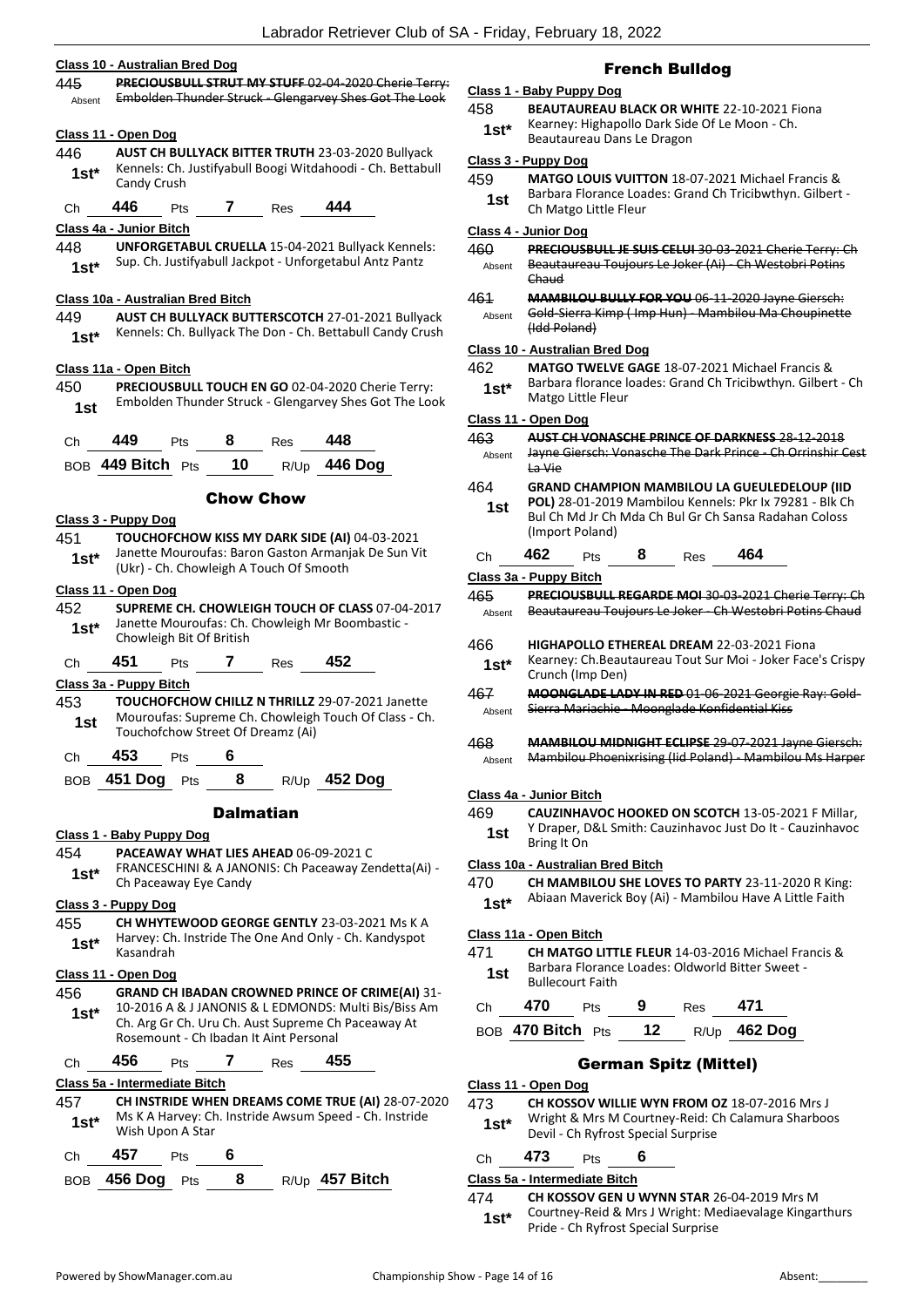| 6<br>474<br>Pts<br>Сh                                                                                                                                                          | 487<br>6<br>Ch<br>Pts                                                                |
|--------------------------------------------------------------------------------------------------------------------------------------------------------------------------------|--------------------------------------------------------------------------------------|
| $\overline{7}$<br>473 Dog<br>R/Up 474 Bitch<br>Pts<br><b>BOB</b>                                                                                                               | Class 5a - Intermediate Bitch                                                        |
|                                                                                                                                                                                | 488<br>CH. SHEMARA ICAME USAW ISPARKLED 28-10-2019 Barrie                            |
| <b>Keeshond</b>                                                                                                                                                                | GARDINER: Ch Zenerana Standing Ovation - Ch Killilan Kiss<br>$1st^*$<br>Me So Pretty |
| Class 4 - Junior Dog<br>476<br><b>CH. HUNKEEDORI DOIMAKEU HORNE BABE 28-08-2020</b>                                                                                            | 488<br>6<br>Pts<br>Ch                                                                |
| Mrs.M.Sawley & Ms.K.Santas: Cib Aust Sup.Ch Hunkeedori<br>$1st*$<br>Heeerrreees Jonnie - Aust.Ch.Hunkeedori I No Wat I No                                                      | $\overline{7}$<br>BOB 488 Bitch Pts<br>R/Up 487 Dog                                  |
| 476<br>6<br>Pts<br>Ch                                                                                                                                                          |                                                                                      |
| Class 3a - Puppy Bitch                                                                                                                                                         | <b>Group 7 - Specials</b>                                                            |
| 477<br>RYMISKA SIMPLY IRRESISTIBLE 07-04-2021 Miss T Parker &<br>Ms D Parry: Am Ch Summerwinds Time Keeper (Usa) -<br>$1st*$<br>Sandstock Va Va Voom                           | <b>Best in Group</b>                                                                 |
| 6<br>477<br>Pts<br>Ch                                                                                                                                                          | 4th<br>451                                                                           |
| 7<br>476 Dog<br>R/Up 477 Bitch                                                                                                                                                 | 3rd<br>470                                                                           |
| Pts<br><b>BOB</b>                                                                                                                                                              | 481<br>2 <sub>nd</sub>                                                               |
| <b>Poodle (Standard)</b>                                                                                                                                                       | 488<br>1st                                                                           |
| Class 1a - Baby Puppy Bitch                                                                                                                                                    |                                                                                      |
| 479<br>MAGICALIA DIVINE BY DESIGN 05-10-2021 Mrs Margie<br>Nottle-Justice & Mr Darcy Clark: Aust Sup Ch Remkyn                                                                 | 483<br>Baby                                                                          |
| $1st^*$<br>Diamond Divo By Design - Aust. Ch. Magicalia Let It Happen                                                                                                          | 451<br>Puppy                                                                         |
| (Ai                                                                                                                                                                            | Finish<br>Absent<br>8                                                                |
| Class 4a - Junior Bitch<br>480<br><b>QUINIVA PRINCESS BEATRICE 03-10-2020 Jane Robinson:</b>                                                                                   |                                                                                      |
| Quiniva Great Xpectations - Marlau Quinava<br>$1st*$                                                                                                                           |                                                                                      |
| BOB-Ch 480 Bitch Pts<br>6                                                                                                                                                      |                                                                                      |
| <b>Poodle (Miniature)</b>                                                                                                                                                      |                                                                                      |
| Class 5a - Intermediate Bitch                                                                                                                                                  |                                                                                      |
| 481<br><b>TROYMERE JUST INCASE 04-07-2019 MR T.G TANNER &amp; MR</b><br>L. M HENERY: Am. Ch. Penhurstjustified Ii (Imp Usa) -<br>$1st^*$<br><b>Troymere Person Of Interest</b> |                                                                                      |
| Class 11a - Open Bitch                                                                                                                                                         |                                                                                      |
| <b>CH ARATAIRE ARIANNA 17-06-2016 Peggy Harris: Ch Magie</b><br>482<br>Shamrock II Magnifico Imp Ita - Ch Arataire Exclusively<br>Absent<br>Yours                              |                                                                                      |
| BOB-Ch 481 Bitch Pts<br>$6\overline{6}$<br>R/Up-Res                                                                                                                            |                                                                                      |
|                                                                                                                                                                                |                                                                                      |
| Poodle (Toy)<br>Class 1 - Baby Puppy Dog                                                                                                                                       |                                                                                      |
| 483<br>KYLACE CAPTAIN FANTASTIC 02-10-2021 J Short, A<br>Downes, K Gallimore: Pocketrocket Buzz Lightyear - Kylace<br>$1st^*$<br>Destany Boogie Woogie                         |                                                                                      |
| <b>Schipperke</b>                                                                                                                                                              |                                                                                      |
| Class 11 - Open Dog                                                                                                                                                            |                                                                                      |
| 484<br>AUST. CH. SANLYN BE BACK SOON (IMP NZL) 09-04-2018<br>Miss Barbara Craft: Nz Spr Ch Sanlyn Pickapocket - Nz Ch.<br>$1st^*$<br>Sanlyn Tothemoonandback                   |                                                                                      |
| BOB-Ch 484 Dog Pts<br>6                                                                                                                                                        |                                                                                      |
|                                                                                                                                                                                |                                                                                      |
| <b>Shar Pei</b><br>Class 10 - Australian Bred Dog                                                                                                                              |                                                                                      |
| 485<br><b>GRAND CHAMPION SHARBOOP WOLVERINES AVATAR (AI)</b>                                                                                                                   |                                                                                      |
| 27-07-2018 W & J Walloscheck: Am Gr Ch Can Gr Ch<br>$1st^*$<br>Gumby's Bearposh Ever After (Can) - Aus Ch Sharboop<br>Mayb Shes Born With It                                   |                                                                                      |
| BOB-Ch 485 Dog Pts<br>6                                                                                                                                                        |                                                                                      |
| <b>Shih Tzu</b>                                                                                                                                                                |                                                                                      |
| Class 11 - Open Dog                                                                                                                                                            |                                                                                      |
| 487<br><b>CH KILLILAN ITS JUDGEMENT DAY 29-09-2017 Barrie</b>                                                                                                                  |                                                                                      |

487 **CH KILLILAN ITS JUDGEMENT DAY** 29-09-2017 Barrie GARDINER: Phil Ch Hk Ch Hk Ch Ch Artemis Sup Super **1st\*** GARDINER: Phil Ch Hk Ch Hk Ch Ch Artemis Sup Super<br>Power (Imp Hkg) - Supch Killilan Irest Mycase Yrhonour